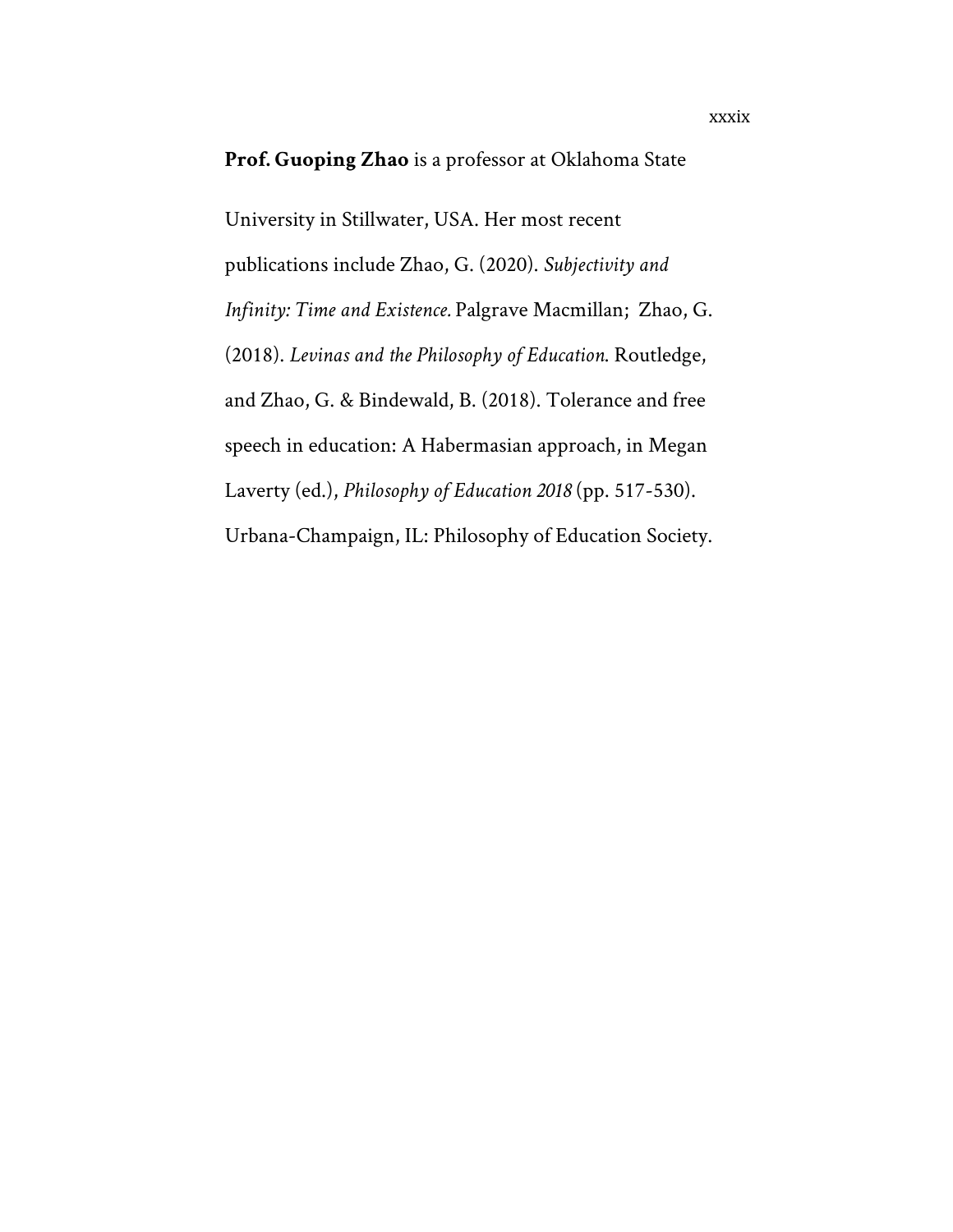# **After the Insurrection: The Challenge to Liberal**

## **Democracy**

### **Editor's Introduction to the Special Issue**

Leonard J. Waks

Temple University, Emeritus Founding Editor





*Volume 5 · Number 2 · 2022 · Pages 1 - 52*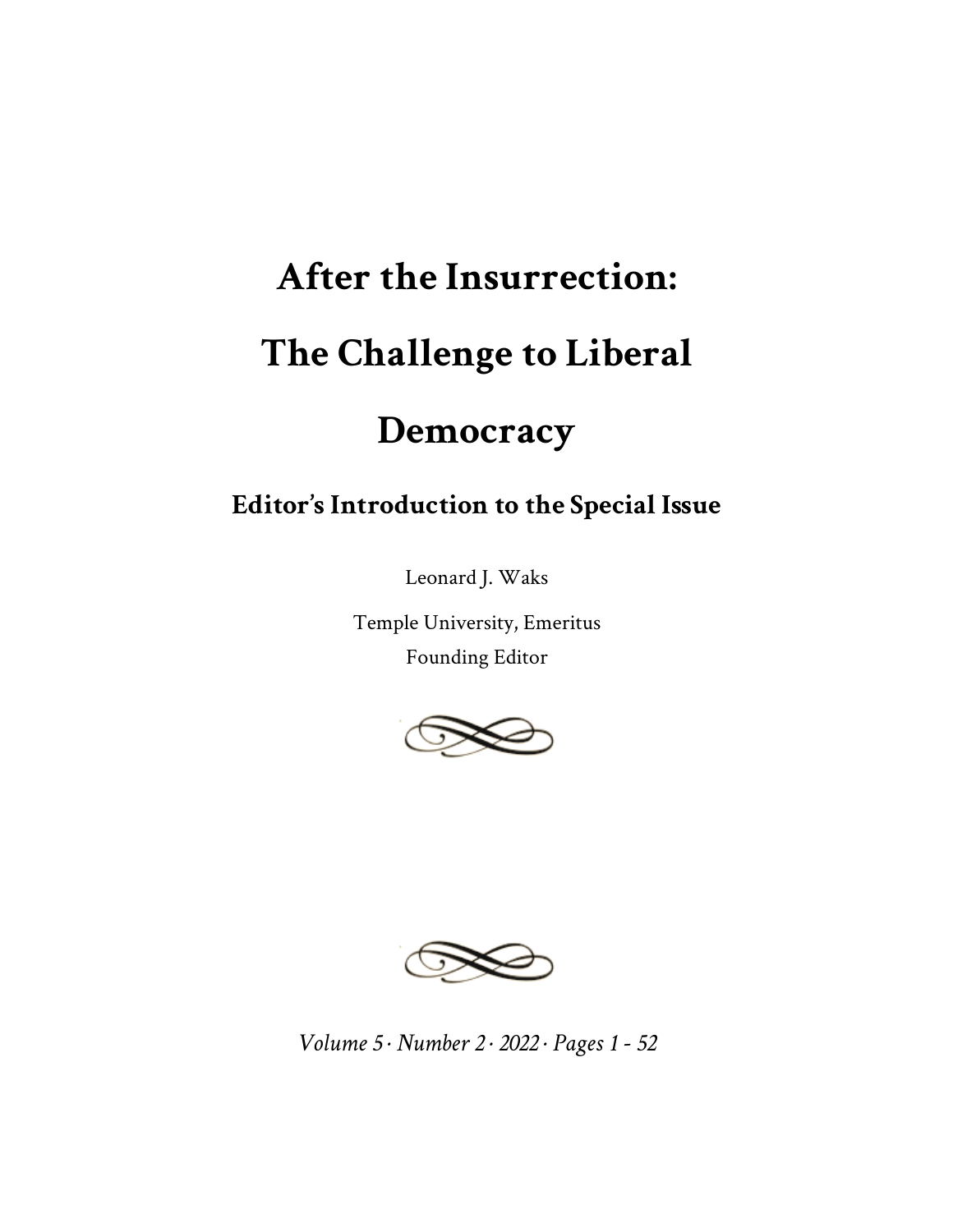n January 5, 2021, Steve Bannon, Trump adviser and populist provocateur, told his podcast listeners, "All hell is going to break loose tomorrow. Just understand this: All hell is going to break loose tomorrow…It's all converging, and now we're on the point of attack tomorrow. Strap in…tomorrow it's game day."<sup>1</sup> That evening, and the following morning, thousands of supporters of U.S. President Donald Trump came together in Washington, D.C. to declare that the 2020 election had been "stolen" and to demand that Vice President Mike Pence and Congress refuse to certify the election of Joe Biden as president. O

At noon on January 6, while Bannon and other Trump associates manned the 'war room' at the Willard Hotel, Trump addressed the "Stop the Steal rally, telling his supporters to go to the capital and "fight like hell."<sup>2</sup> He was

<sup>1</sup> Act TV 2021. "Steve Bannon Is Also Responsible For The Capitol Riot - "All Hell Is Going To Break Loose Tomorrow"" Video. https://www.youtube.com/watch?v=t7rSZl0u2n4 <sup>2</sup> Travis Anderson (2021). "Before mob stormed US Capitol, Trump told them to 'fight like hell." *The Boston Globe.* January 6.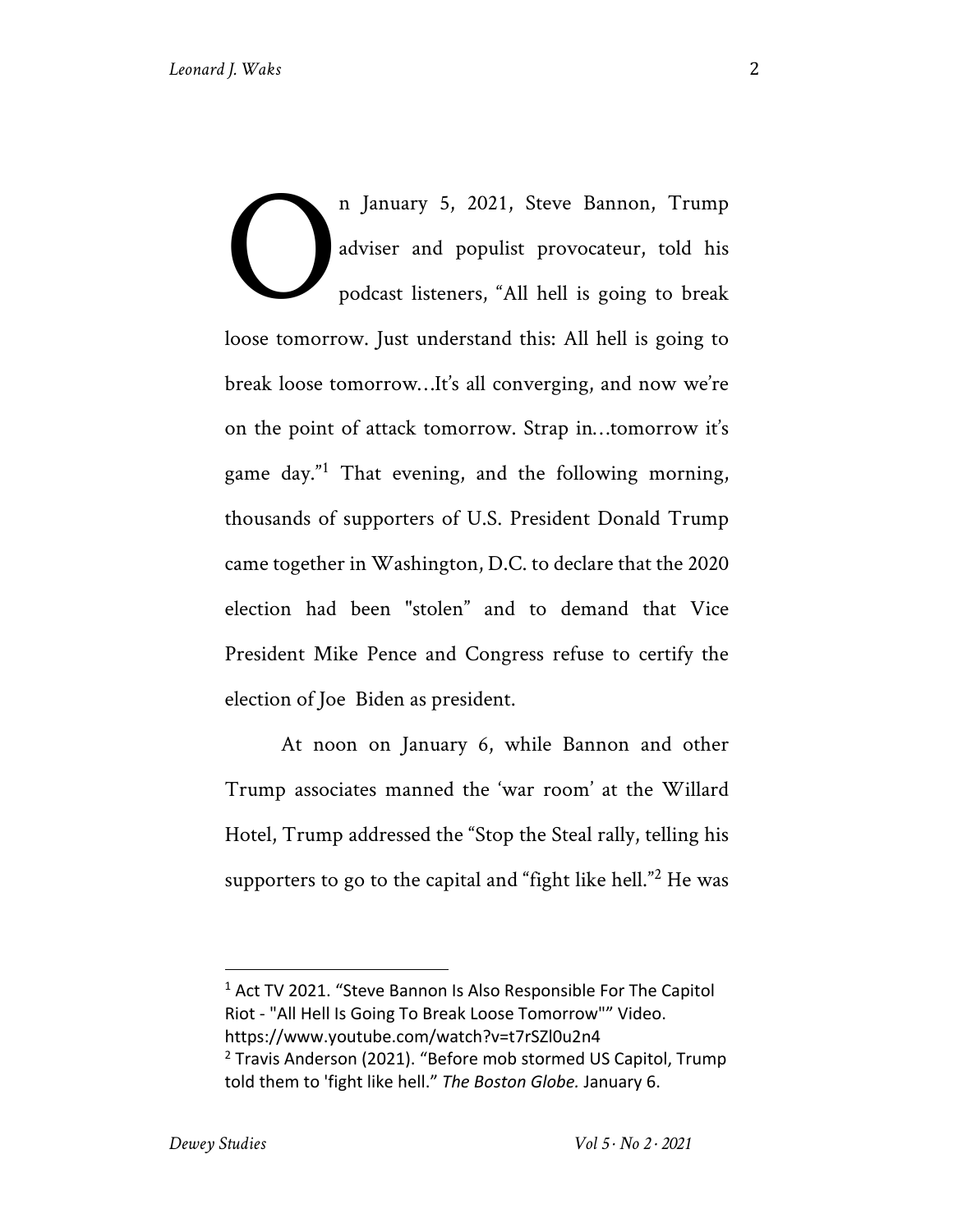joined on stage by his personal lawyer Rudy Guiliani, who cried "Let's have trial by combat,"<sup>3</sup> and Congressman Mo Brooks (R-Alabama) who shouted "Today is the day American patriots start taking down names and kicking ass.''<sup>4</sup> Hundreds of supporters marched to the capital and breached police perimeters as the electoral vote count commenced. They occupied the Capital building, assaulted police officers, vandalized the building and threatened the lives of Congress members. A noose was prepared to hang Vice President Mike Pence if he failed to follow Trump's injunction to "stop the steal" by preventing the certification

https://www.bostonglobe.com/2021/01/06/metro/heres-whattrump-told-his-supporters-before-many-them-stormed-capitolwednesday/

<sup>3</sup> Ryan Grenoble (2021). "Rudy Giuliani Called For 'Trial By Combat' Before Wednesday's Violence" *Huff Post*. January 7. https://www.huffpost.com/archive/au/entry/rudy-giuliani-calledfor-trial-by-combat-before-wednesdaysviolence au 5ff781f7c5b6214c5518cae7 <sup>4</sup> Catie Edmondson and Luke Broadwater (2021). "Before Capitol Riot, Republican Lawmakers Fanned the Flames." *The New York Times.* Jan. 11

https://www.nytimes.com/2021/01/11/us/politics/republicanscapitol-riot.html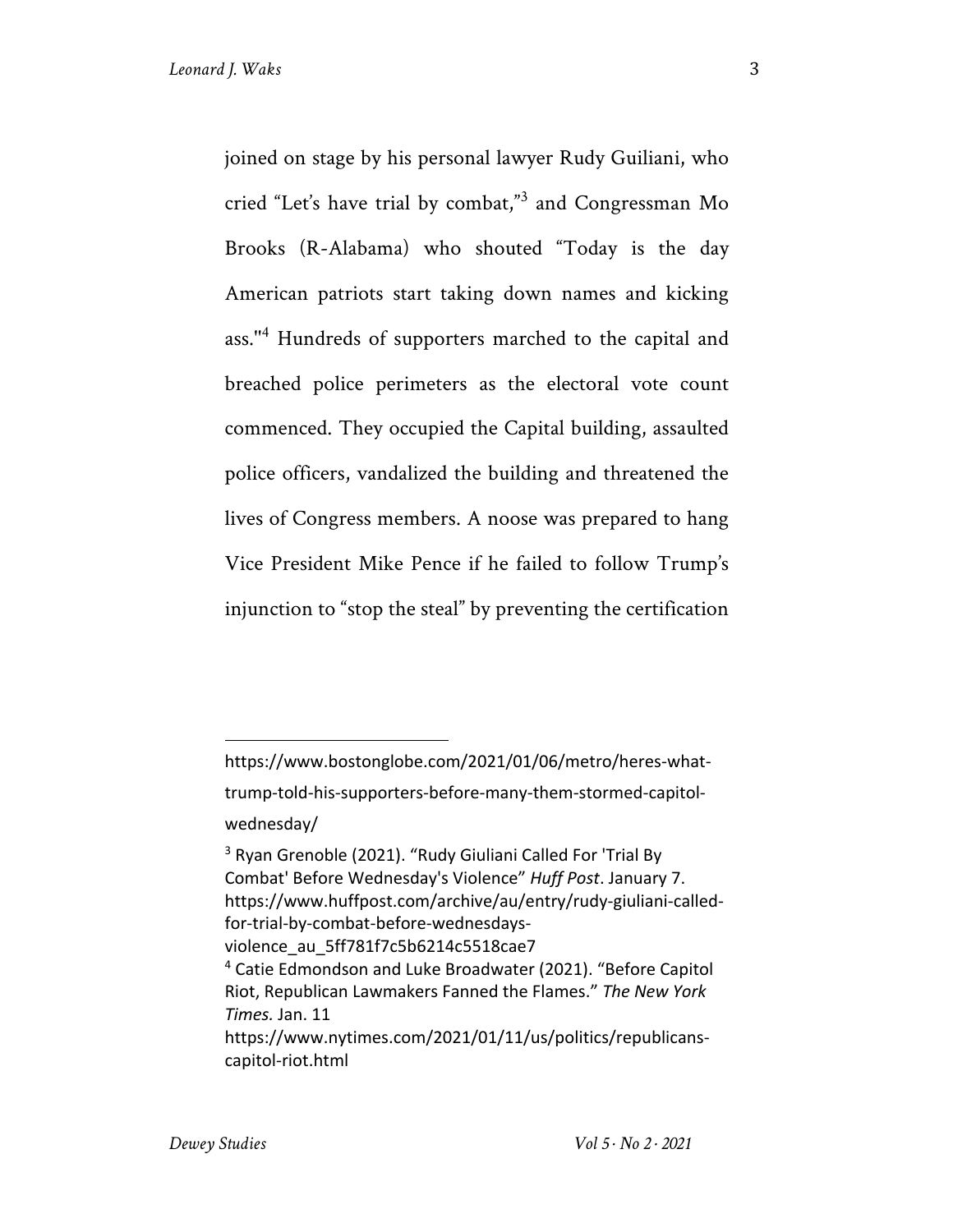of the election.<sup>5</sup> Five people died in the course of the siege and many more were injured, including 138 police officers. Only after order had been restored was the election result certified.<sup>6</sup> President elect Joe Biden declared that "democracy was under unprecedented assault." $^7$ 

#### *Dewey Studies* **and the Insurrection: The Special Issue**

This event is now known as the January 6 Insurrection. Its immediate target was that most fundamental right of liberal democracy, respect for free and fair elections and the peaceful transfer of power. That Insurrection - and its intent to destroy liberal democracy - is the theme of the current issue of *Dewey Studies. Dewey Studies* is a journal of The John

<sup>&</sup>lt;sup>5</sup> Milan Sime Martinic (2021). The US rioters had targeted Mike Pence specifically when they swarmed the Capitol. *This Week.* (January 11).

https://www.theweek.in/news/world/2021/01/11/hang-mikepence-trump-failed-day-of-the-long-knives.html

 $6$  A general account of the buildup to the insurrection and its main events can be found in Dan Barry, Mike McIntire and Matthew Rosenberg (2021). 'Our President Wants Us Here': The Mob That Stormed the Capitol. *The New York Times.* January 9. https://www.nytimes.com/2021/01/09/us/capitol-rioters.html  $<sup>7</sup>$  Sean Morrison (2021). "Joe Biden condemns 'siege' on US</sup> Capitol as assault on democracy as Donald Trump tells mob 'we love you' but 'go home'." The Evening Standard. https://www.standard.co.uk/author/sean-morrison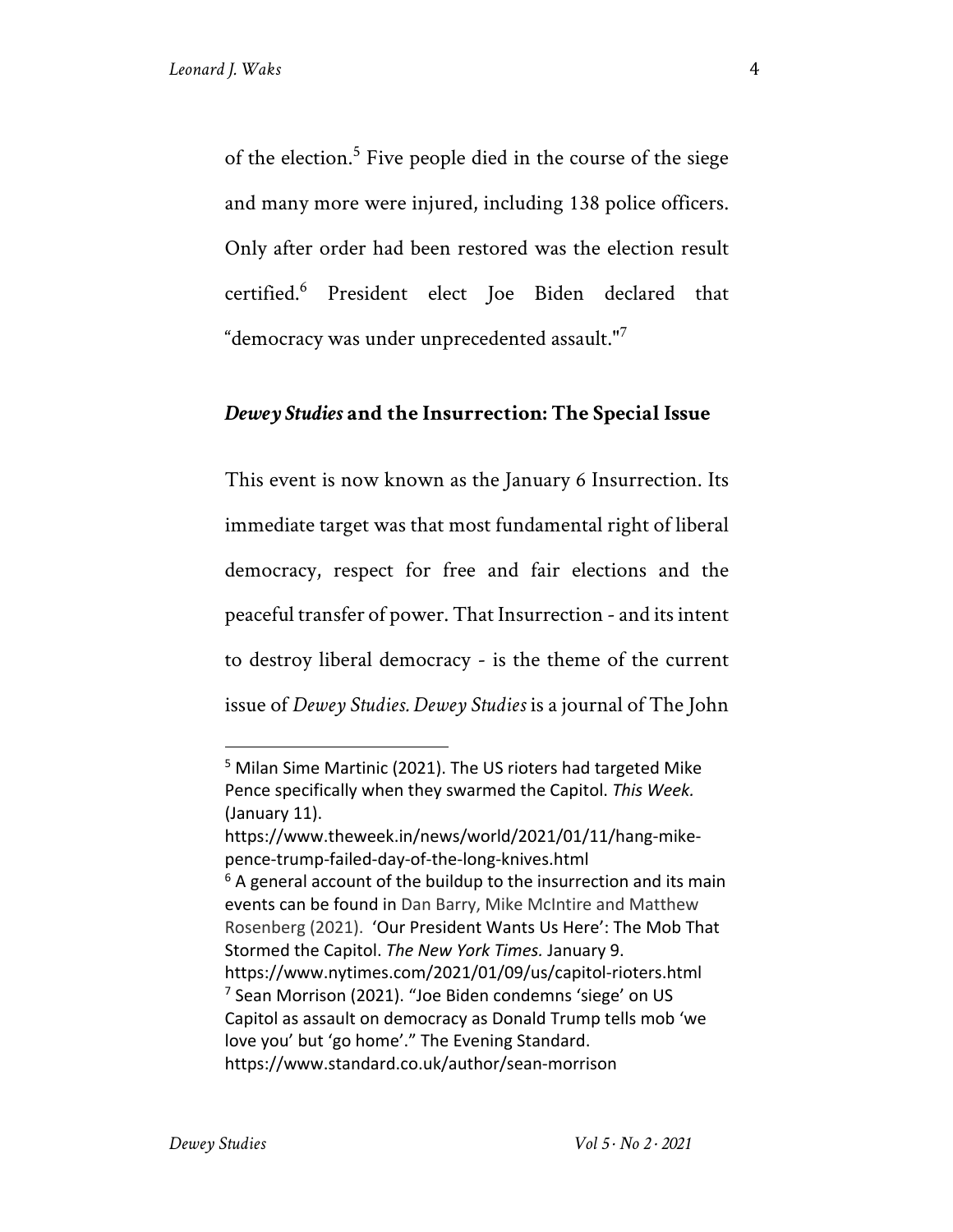Dewey Society, founded in 1935 to identify and combat farright incursions into democratic institutions of education and culture. The founders stated that while the Society's efforts would not be bound by Dewey's philosophy, it would be guided by traditions of social democracy and democratic education he had advanced. The founder's concerns were displayed in the theme of the first annual Dewey Society meeting in 1936: "Teachers' Loyalty Oaths — Fascism?" Subsequent meetings and publications of the Society focused on emerging threats to democracy and effective pro-democracy responses.

As a journal, *Dewey Studies is* devoted to Dewey's philosophy in its historical, cultural and intellectual contexts. With the historic mission of the Dewey Society as our inspiration, however, the editors of *Dewey Studies* concern ourselves as appropriate with contemporary attacks against democracy. We have set out in this special issue to address the January 6th insurrection. As editor-in-chief, I invited Prof. Sophie Ward (Durham University, UK) and Prof. Liz Jackson (Education University of Hong Kong) to join me as co-editors of this special issue. Both had been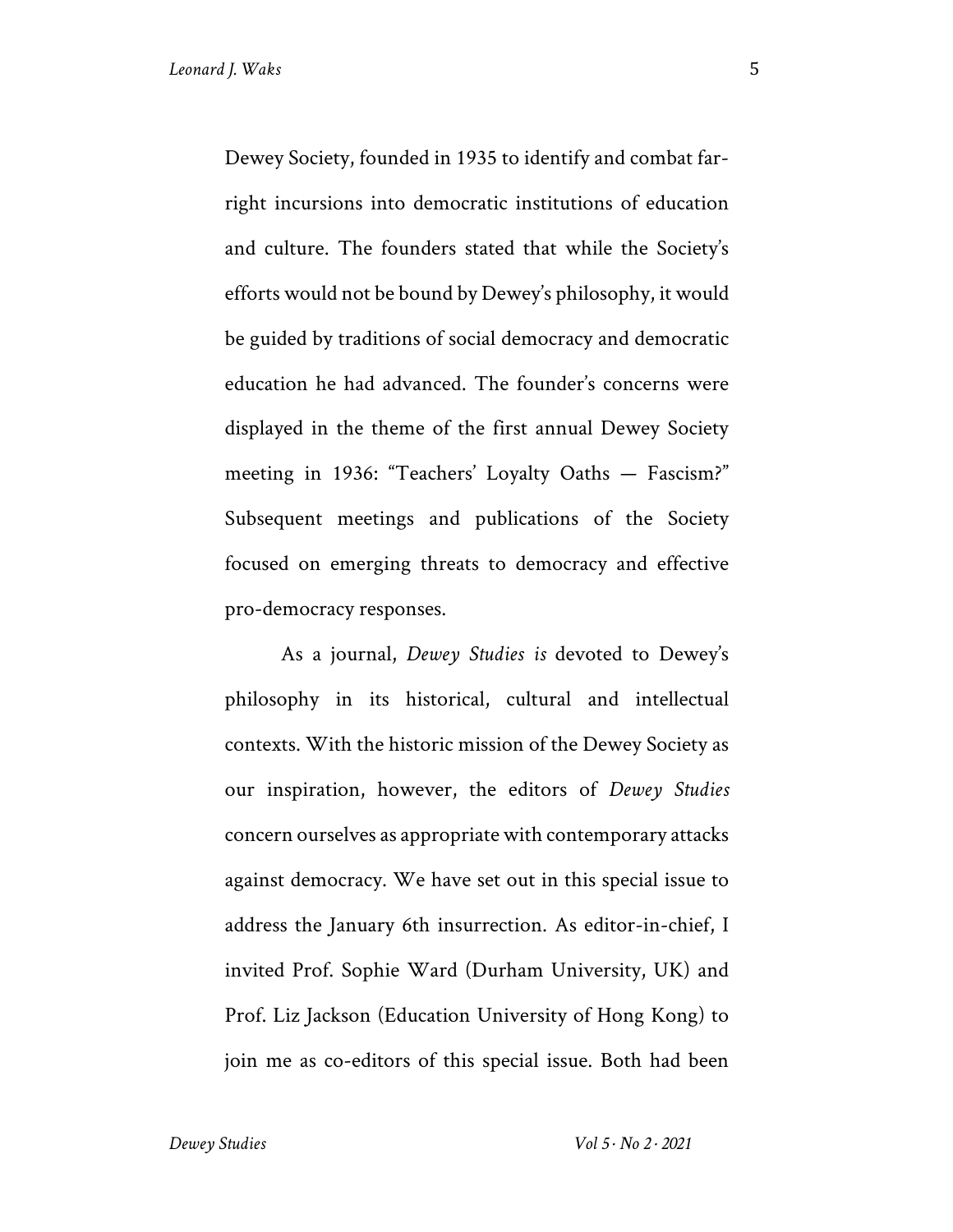doing recent work on related topics and as a team we were able to reach out to a global community of scholars. We sent a call around the world for short essays addressing the insurrection and the challenge to democracy and proposing effective responses.

The co-editors identified the immediate threat posed by the insurrection and its anti-democratic context as a "challenge to liberal democracy." Liberal institutions - free elections, rights of protest, protection from government violence - were at that moment under direct assault. Thus the title of our special issue: "After the Insurrection: the Challenge to Liberal Democracy." We did not mean, however, that liberal institutions were either the "essence" of democracy or the only feature of democratic society under siege. Our authors have been quick to note recent challenges to liberalism and to indicate the diversity of forms of democracy pointing the way beyond the current crisis. All three co-editors, working as co-equals, read and commented upon all submissions, selected after discussion those acceptable for publication, and sent our suggestions to authors. Before turning to our authors, however, I will, in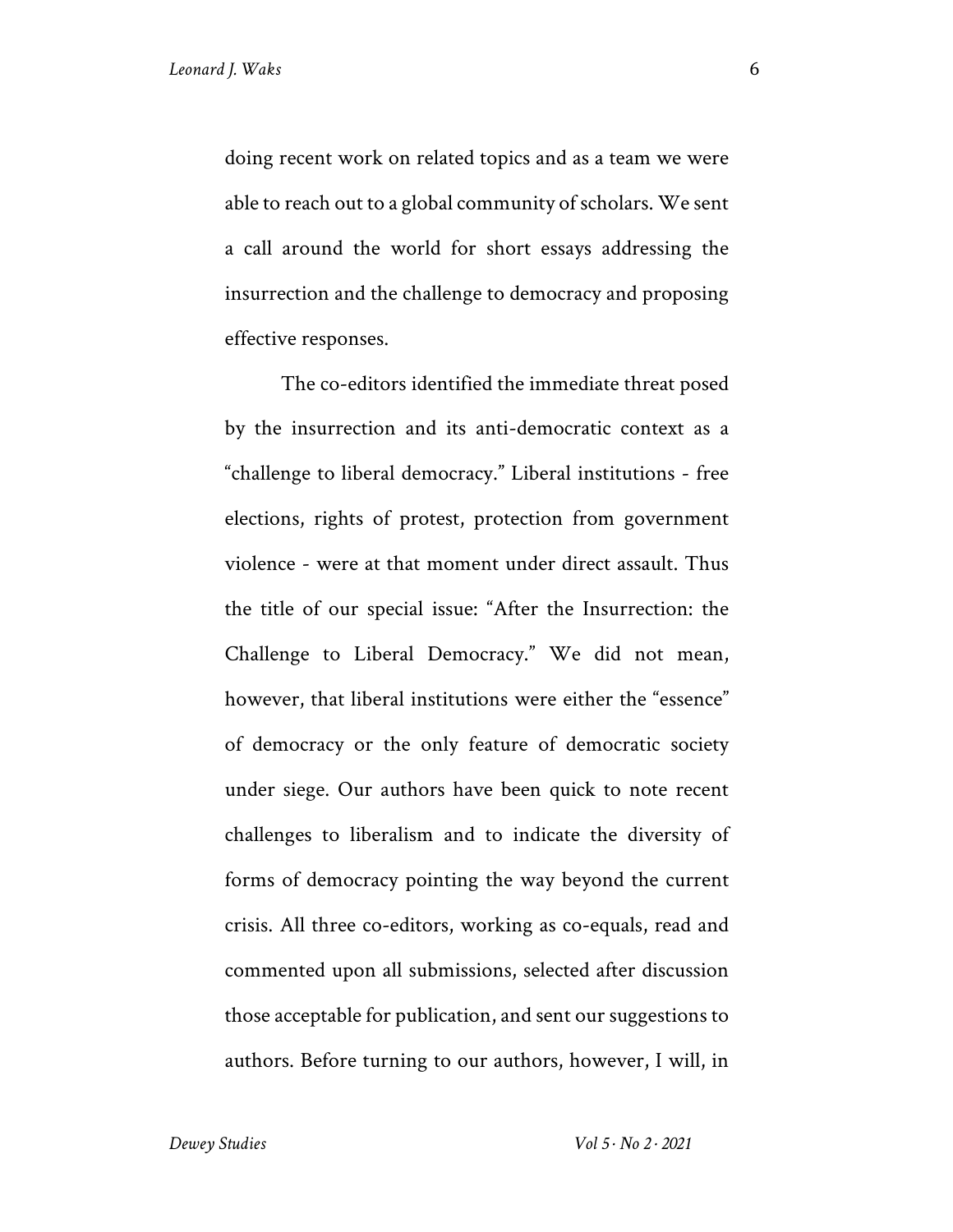my editor's introduction, the January 6th insurrection in its historical, political and cultural contexts.

#### **The New World Order**

While the January 6th insurrection was an event taking place at a definite time, an explanation requires a backstory. A pragmatist account would be selective and forward looking, emphasizing events pointing towards ameliorative pro-democratic responses. In what follows I make no claim to be providing a comprehensive or definite account of the events leading up to January 6. I do hope, however, to provide pegs upon which discussion of the insurrection, its aftermath, and ameliorative pro-democracy countermeasures - by our authors and others - may hang.

Perhaps such an account might conveniently begin with Mikhail Gorbechov's December 07, 1988 address at the UN General Assembly Session. Gorbechov noted that along with the "process of wars, hostility, and alienation of peoples and countries," a parallel force was taking shape: "the emergence of a mutually connected and integral world." He called for the search for a consensus of all mankind "toward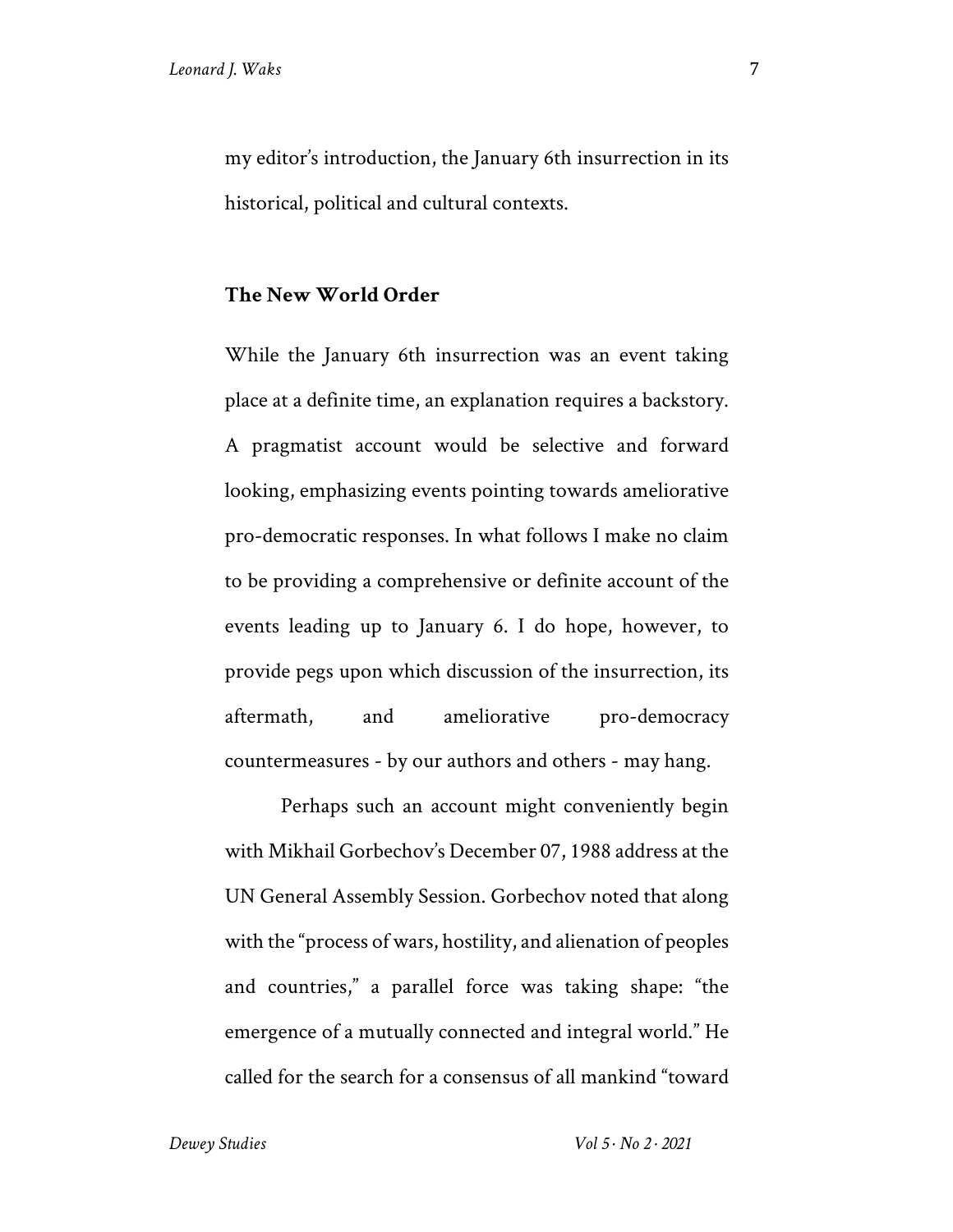a new world order ... to preserve civilization, to make it safe for all and more pleasant for normal life." 8

In the United States the administration of George Herbert Walker Bush was slow to respond to Gorbechov's call to end the bi-polar Cold War order and leery of his proposed multipolar world. After the dissolution of the Soviet Union, Bush formulated his own vision: a unipolar world dominated by the United States. At first he reappropriated Gorbechov's phrase "new world order" to designate American unipolar leadership.<sup>9</sup> The Persian Gulf War of 1991 provided a test case for his strategy. Absent restraints from other international powers, Bush called upon a coalition of nations to come together under U.S.

<sup>8</sup> Wilson Center Digital Archive (1988). Address by Mikhail Gorbachev at the UN General Assembly Session December 07, 1988 (Excerpts)

https://digitalarchive.wilsoncenter.org/document/%20116224%2 0.pdf

 $9$  George H. W. Bush(1990). Address Before a Joint Session of Congress (September 11,

<sup>1990).</sup>http://millercenter.org/president/bush/speeches/speech-3425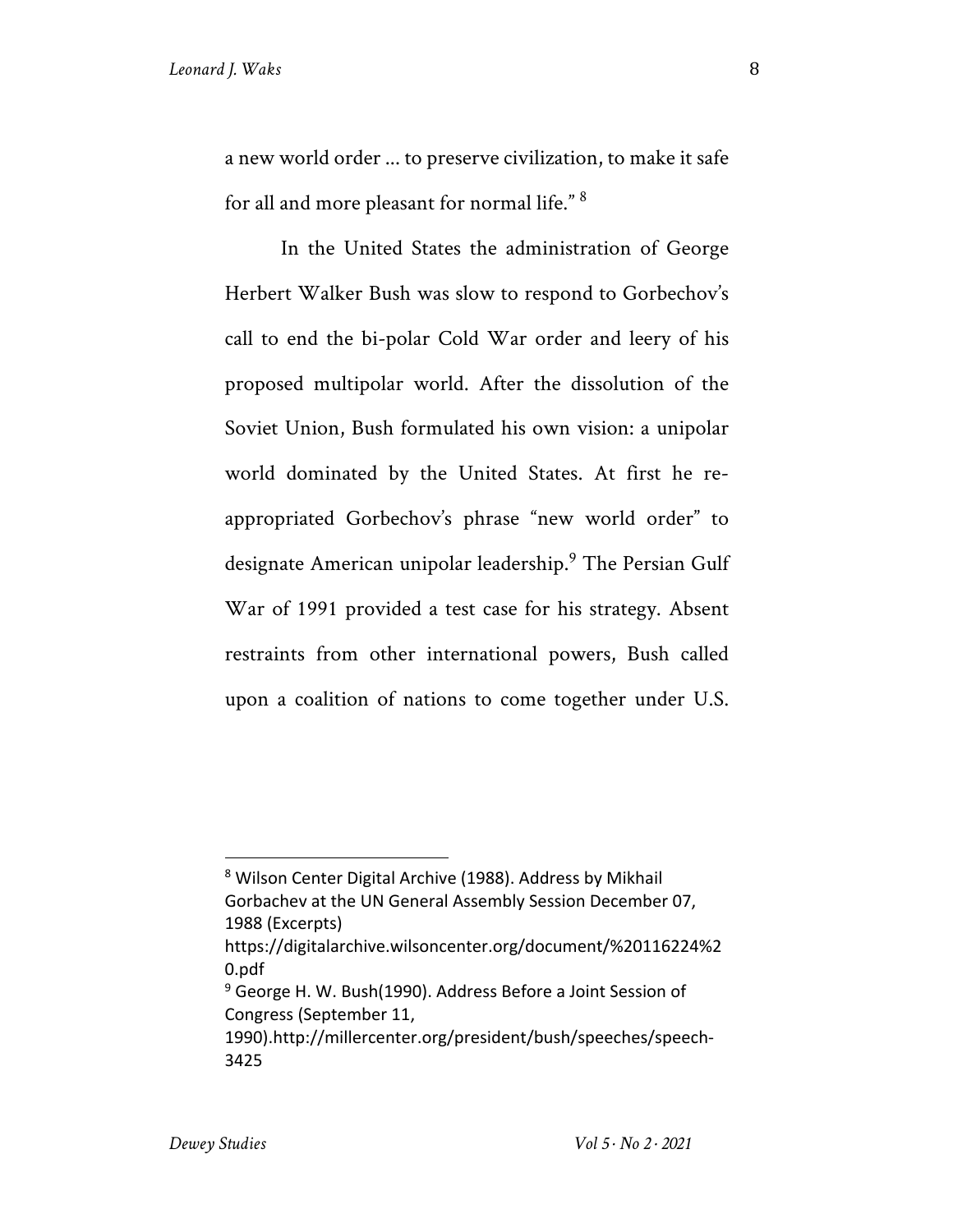leadership to counter Saddam Hussain's move into Kuwait.10 The new world order would be Pax Americana.

#### **From the New World Order to Globalism and**

#### **Neoliberalism**

The U. S. recession of 1991 put an end to Bush's talk of a "new world order," and the term itself came under attack. Samuel Huntington soon denounced the idea as an "illusion of harmony" in a conflict-ridden world. In the popular media, the new world order was soon replaced by a new buzz word - "globalization." The new global order now emphasized economic opening of trade and investment, free movement of goods and - in principle - of workers (as soon established in the EU by the Maastricht treaty of 1992), the privatization of state enterprises, expansion of market forces within all domestic markets, and rejection of social-

<sup>&</sup>lt;sup>10</sup> Rick Atkinson and Ann Devroy (1991). "Bush gives Iraq Until Noon Today to Begin Withdrawal From Kuwait." *The Washington Post* (February 23).

https://www.washingtonpost.com/archive/politics/1991/02/23/b ush-gives-iraq-until-noon-today-to-begin-withdrawal-fromkuwait/fa875663-e454-4031-89f9-7e8ed1c7b727/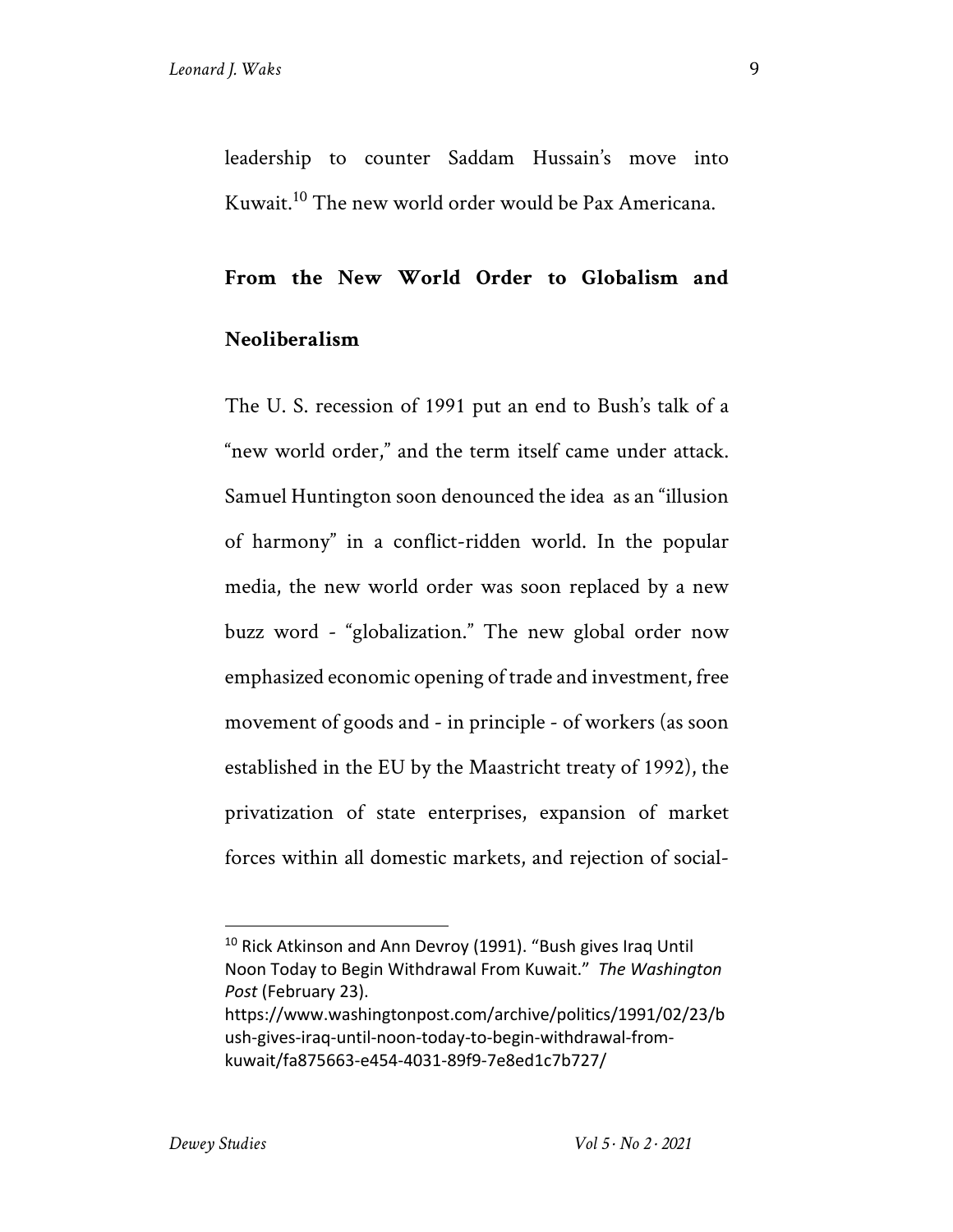democratic reforms. This new regime was labeled market fundamentalism or neoliberalism.<sup>11</sup> Many of the events to follow stem from the imposition of this regime.

Noam Chomsky was later to declare the "new world order" a cover for an international neoliberal regime of unrelenting pressure and intimidation.<sup>12</sup> Despite the root term "liberal," and despite the central role of democratic governance frequently asserted by proponents of neoliberalism to be required for popular legitimacy, liberal democracy and neoliberalism stand in a tense relationship if not in opposition 13 The first regime labeled "neoliberal" was Pinchet's Chile, where social democratic reforms were crushed and authoritarian rule imposed in the name of market efficiency, foreshadowing subsequent developments.

*World Socialist Web Site* 

*https://www.wsws.org/en/special/pages/icfi/wsws.html*

 $11$  Longview Institute (n.d.). Market Fundamentalism. http://www.longviewinstitute.org/projects/marketfundamentalis

m/marketfundamentalism/

<sup>12</sup> "US-NATO bombs fall on Serbia: the "New World Order" takes shape."

<sup>&</sup>lt;sup>13</sup> Thomas Biebricher (2015). "Neoliberalism and Democracy." *Constellations* Volume 22, No 2, 255-266.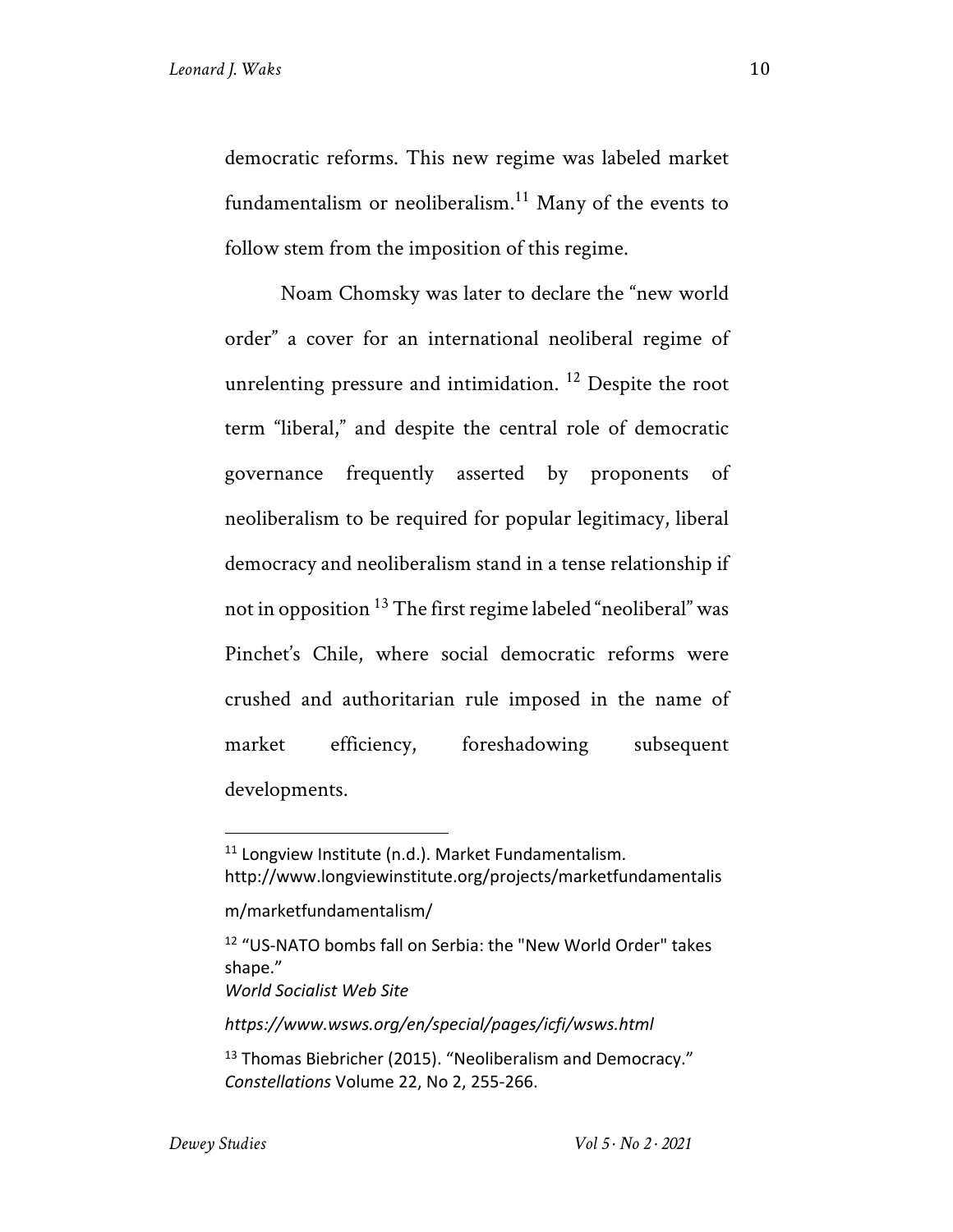#### **From the End of History to the Clash of Civilizations**

Nonetheless, globalization was said to have brought an end to ideological conflict. Francis Fukuyama argued in his 1989 article "the End of History" - later repeated in his book *The End of History and the Last Man* - that the end of the Cold War had made Western-style liberal democracy the final, universal form of government.<sup>14</sup> Fukayama's teacher Samuel Huntington responded in his 1993 *Foreign Affairs*  article "The Clash of Civilizations?" that future conflicts would arise, but would no longer be fought between governments but among *cultures.<sup>15</sup>* While Fukuyama had imagined liberal democracy and free market capitalism as universal values, Non-Western nations, with their distinct and at times opposed cultural values, had, said Huntington, become new actors to contend with on the world stage. Huntington singled out the East Asian region as capable of

<sup>14</sup> Fukuyama, Francis (1989). "The End of History?". *The National Interest* (16): 3–18

<sup>&</sup>lt;sup>15</sup> Samuel P. Huntington (1993). "The Clash of Civilizations?" Foreign Affairs (Summer).

https://www.foreignaffairs.com/articles/united-states/1993-06- 01/clash-civilizations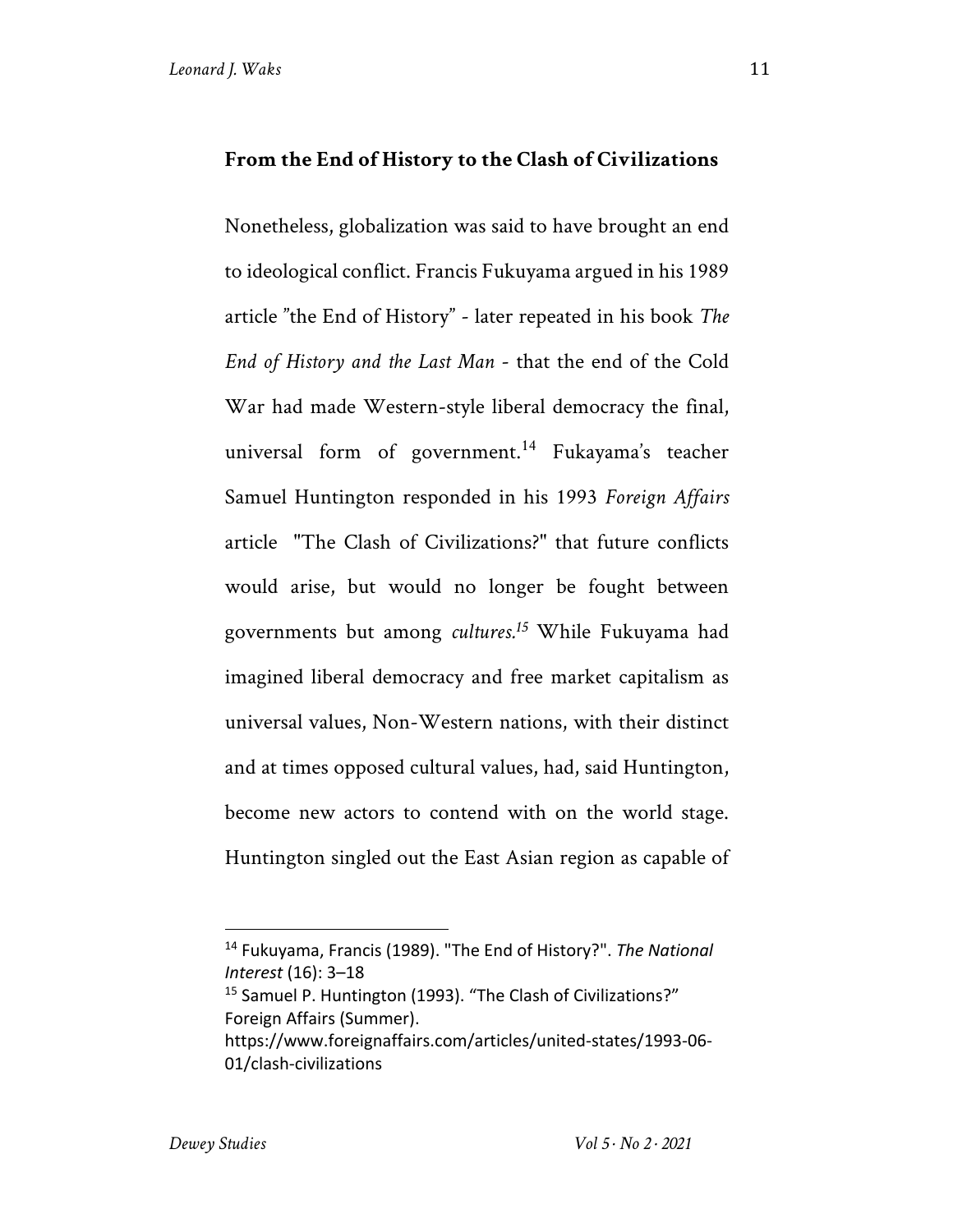projecting itself and its cultural values as a result of its rising economic power, and the Islamic nations, where political instability made fundamentalist movements attractive to large fractions of the population.

#### **Asian Values and Human Rights**

While Huntington's views about the clash of "civilizations" are questionable, given his political framing of events and bias toward western Christian "civilization,<sup>16</sup> Huntington nonetheless anticipated how key Asian leaders responded to the new world order by laying claim to historic Asian cultural values - grounded in Confucian communitarian ideals - to counter the global spread of American-style liberal individualism. Western commentators saw this move as an effort to provide legitimacy for their authoritarian style of leadership as communism was collapsing in Europe, and to protect themselves against threats of cultural, political, economic and social change in the wake of globalization. They thus pursued their political

<sup>16</sup> E. W. Said (2004). *From Oslo to Iraq and the Road Map*. New York: Pantheon, 2004.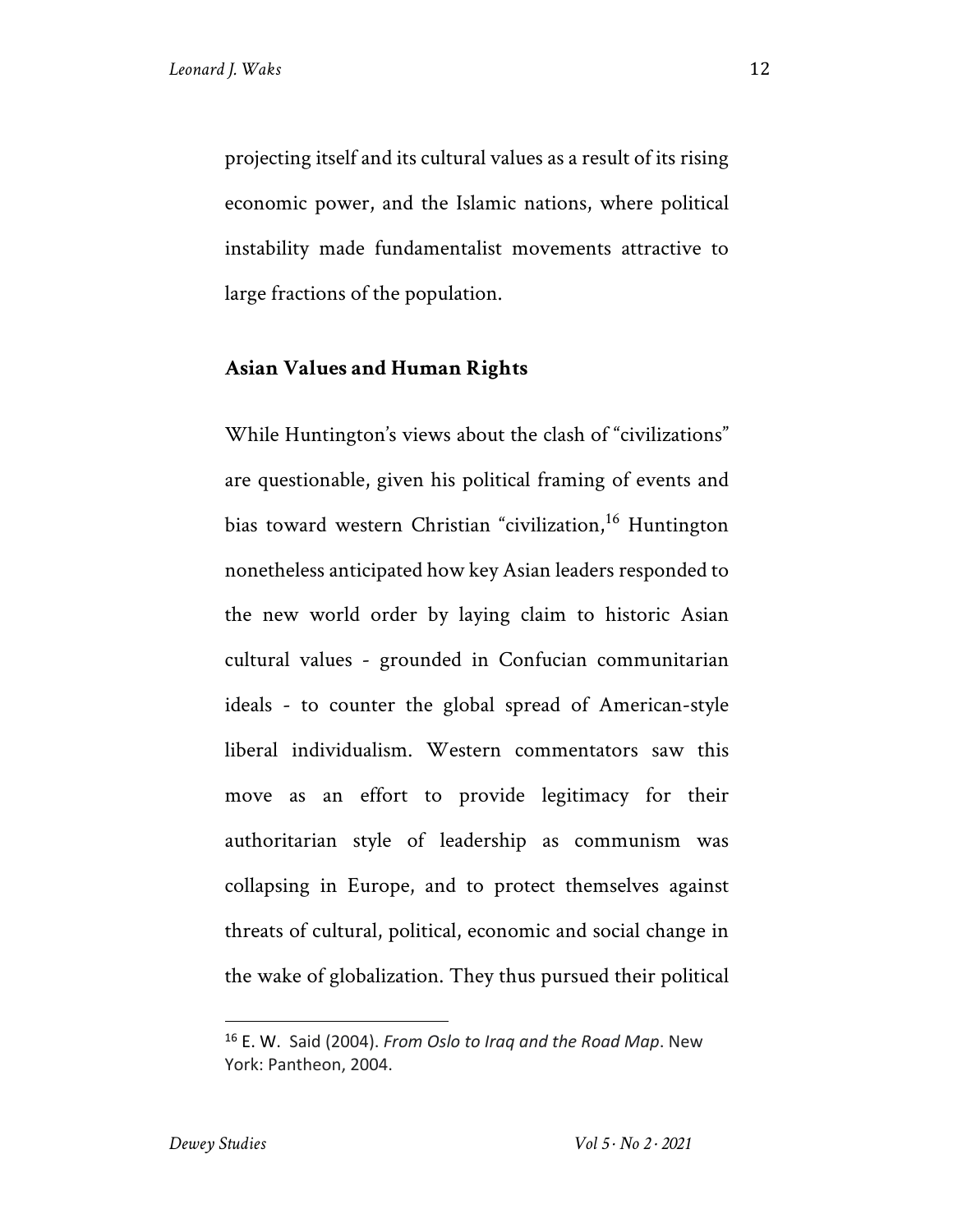projects under the banner of distinct cultural values in place of a distinct political ideology.<sup>17</sup>

The idea of distinct Asian values took hold in Malaysia (under Mahathir Mohamad) and Singapore (under Lee Kuan Yew) as well as in China, Taiwan, Korea and elsewhere. Lee was the most fervent advocate of Asian values, arguing that a nation's cultural values would play a larger role in its fate than economics or politics.<sup>18</sup> He explained the economic strides of the Asian Tiger nations on the basis of Confucian communitarian cultural values, though political economists have questioned the relationship.19 Similar contrasts have been made between

 $17$  An account of the Asian Values debate can be found in Ann Kent (2008), "Chinese Values and Human Rights", in Avonius, Leena; Kingsbury, Damien (eds.), *Human Rights in Asia: A Reassessment of the Asian Values Debate*, New York: Palgrave

Macmillan US, pp. 83–97<br><sup>18</sup> Zakaria F "A Conversation with Lee Kwan Yu" *Foreign Affairs*, Journal of the Council on Foreign Affairs, a non-partisan organisation, Florida, US. March - April 1994.  $19$  These claims have been evaluated by political economists. See for example: Joseph E. Stiglitz (1996). "Some Lessons from the East Asian Miracle." *The World Bank Research Observer* Vol. 11, No. 2 (August)), pp. 151-177; Ming-Yih Liang (2010). "Confucianism and the East Asian Miracle." *American Economic Journal: Macroeconomics* Vol. 2, No. 3 (July), pp. 206-234. Sen, Amartya (1999). *Development as freedom* (1st ed.). New York: Oxford University Press.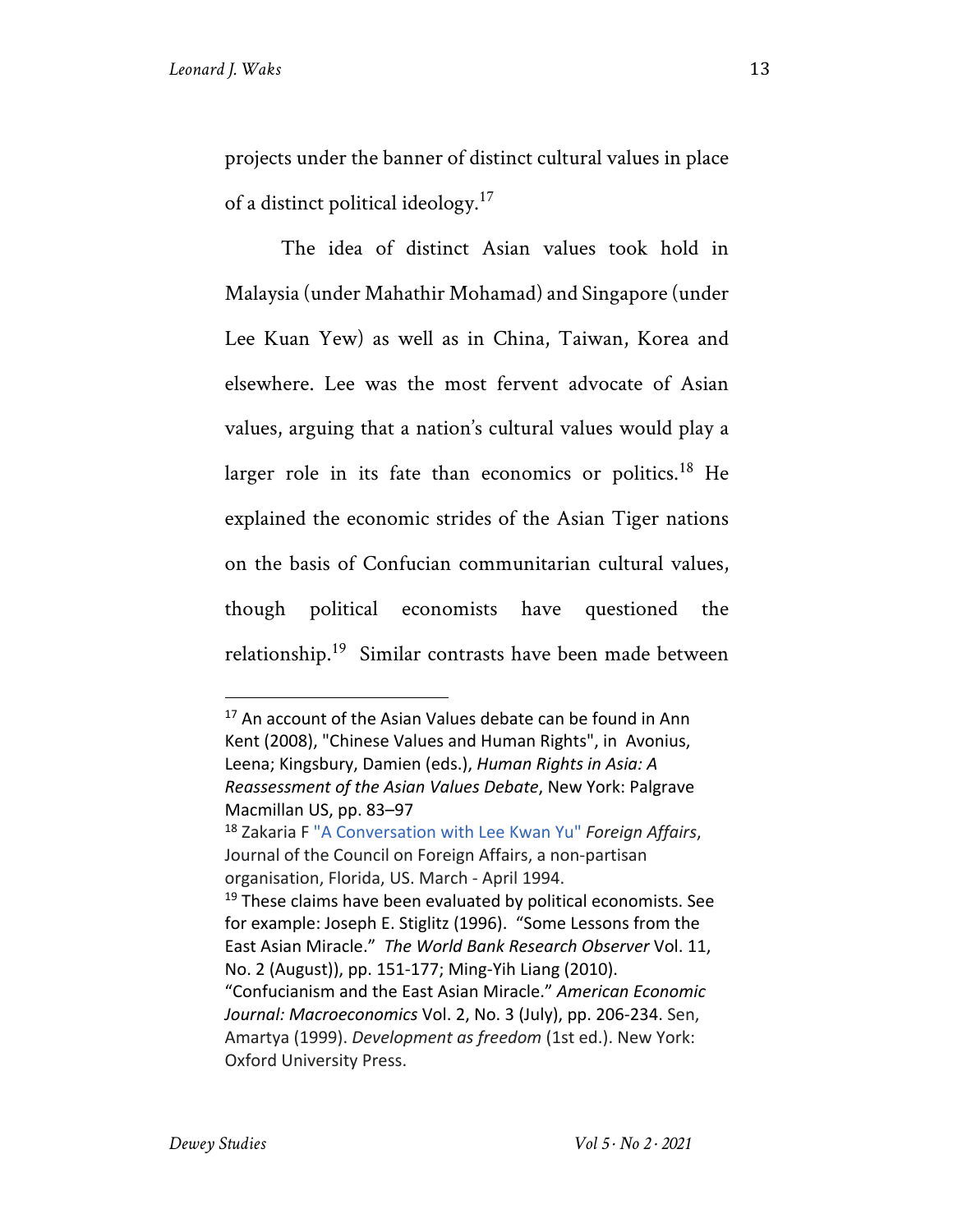distinct African cultural values and Western liberal individualism.20

The debate about distinct cultural values has somewhat faded, in part because of what have been perceived as increasingly authoritarian trends in China. It succeeded, however, in placing on the table issues concerning limitations of and diversions from liberal individualism and the potential of competing forms of democracy, as addressed by Roberto Frega and Just Serrano-Zamora, among others, below. These include forms of democracy suitable for the Confucian cultural region - a topic addressed by Sor-hoon Tan, Stephen Chatelier, and Di Wang in this issue. I will say more about alternative conceptions and forms of democracy later, in the segment on 'democracy from below.'

#### **From the War on Terror to the Refugee Crisis**

Taking up the second main cultural force emphasized by Huntington, Al-Qaeda terrorists attacked the United States

 $20$  See, for example, Makau-wa Mutua (1996). "The Ideology of Human Rights," 36 VA. J.Int'l L 589, 591-93.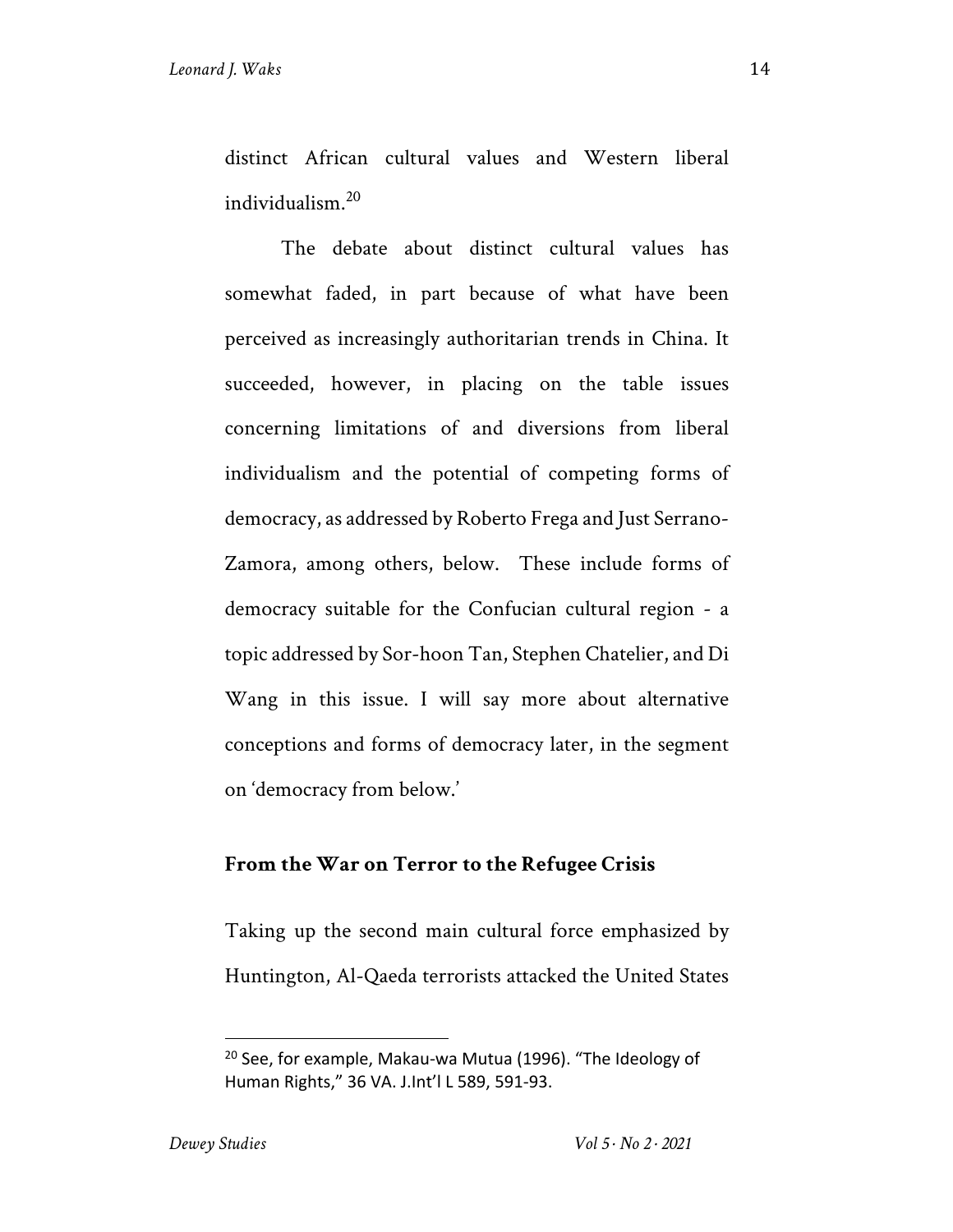on September 11, 2001 focusing their efforts against the Twin Towers of the World Trade Center in New York City and the Pentagon in Washington DC - unique symbols of US economic and military power. So much for Bush's new world order!

American media rapidly framed the attacks in terms of Huntington's clash of civilizations - as Fundamentalist Islam against Liberal Democracy.<sup>21</sup> The George W. Bush administration responded with counter attacks in Al Qaeda's bases in Afghanistan beginning on October 7, 2001, and generated support for its war in Iraq (2003-2011) in large measure by speciously associating Saddam Hussein with Islamic terrorism and Al Qeada - throwing in ungrounded claims about weapons of mass destruction.<sup>22</sup>

As the Iraq war wound down, two million refugees fled from Iraq while the United States granted asylum to only 84 thousand. In 2011 a civil war erupted in Syria,

21

https://library.fes.de/libalt/journals/swetsfulltext/16987772.pdf <sup>22</sup> Amy Gershkoff and Shana Kushner, (2005). "Shaping Public Opinion: The 9/11-Iraq Connection in the Bush Administration's Rhetoric." *Perspectives on Politics,* Vol. 3, No. 3 (September), pp. 525-537.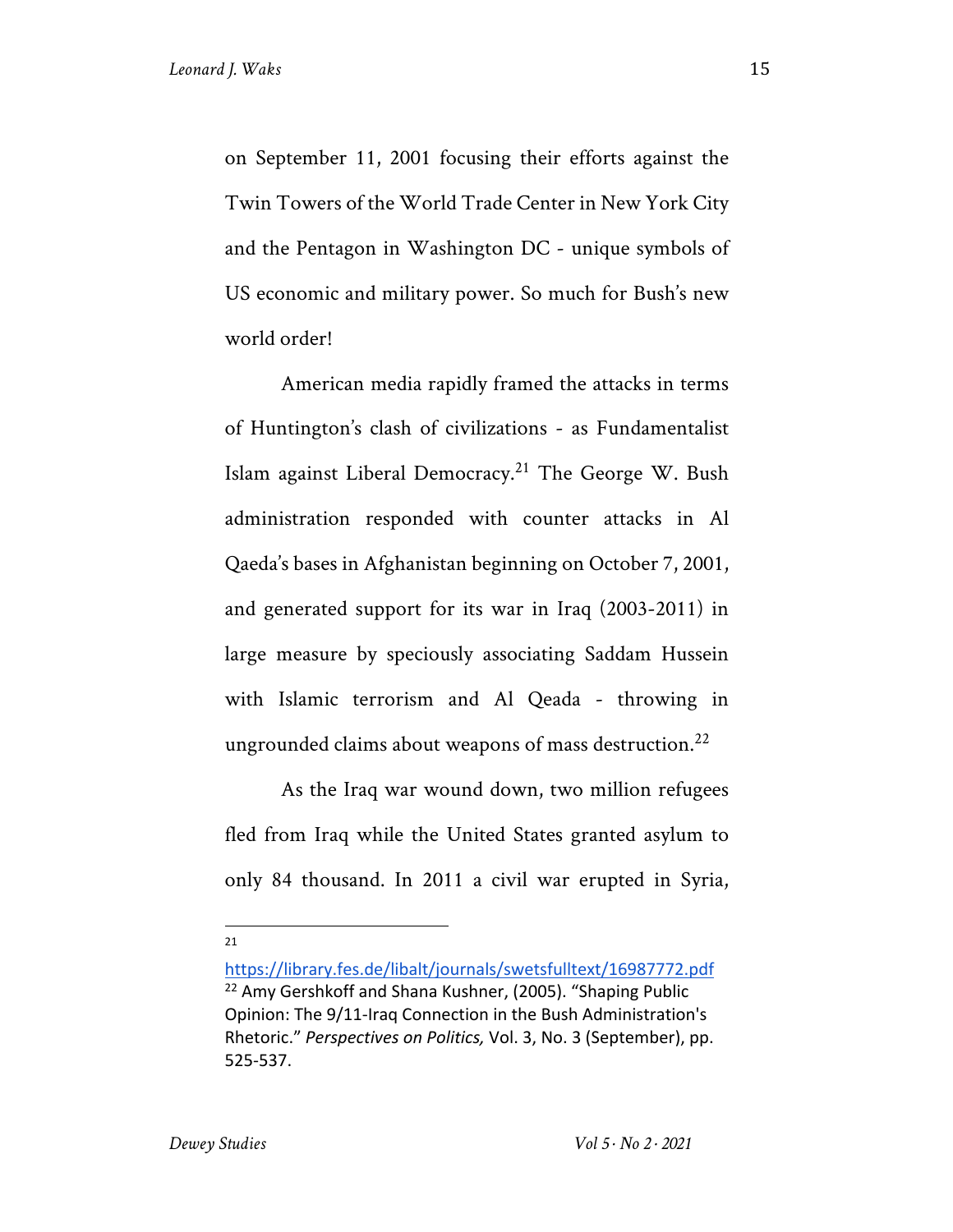associated with the Arab Spring protests. Demands for removing Bashar al-Assad from power met with violent suppression. Meanwhile the war in Afghanistan raged on. By 2015 more than 1.3 million refugees from Iraq, Syria, Afghanistan and elsewhere flooded into Europe, creating an unmanageable migrant crisis.<sup>23</sup> The ethno-nationalist backlash the crisis generated prompts questions about the free movement of people, the status of multicultural values, and the ability of nations rapidly to absorb multitudes from different ethnic and cultural groups.

#### **The Rise of Far-Right Populism in Europe**

In February 1991, as the Soviet Union neared collapse, Hungary, Poland, and Czechoslovakia - former communistbloc nations in Central and Eastern Europe - held a summit meeting in the town of Visegrád, Hungary to form a political and cultural alliance. After the breakup of Czechoslovakia in

<sup>&</sup>lt;sup>23</sup> Pew Research Center (2016). Number of Refugees to Europe Surges to Record 1.3 Million in 2015. August 2. https://www.pewresearch.org/global/2016/08/02/number-ofrefugees-to-europe-surges-to-record-1-3-million-in-2015/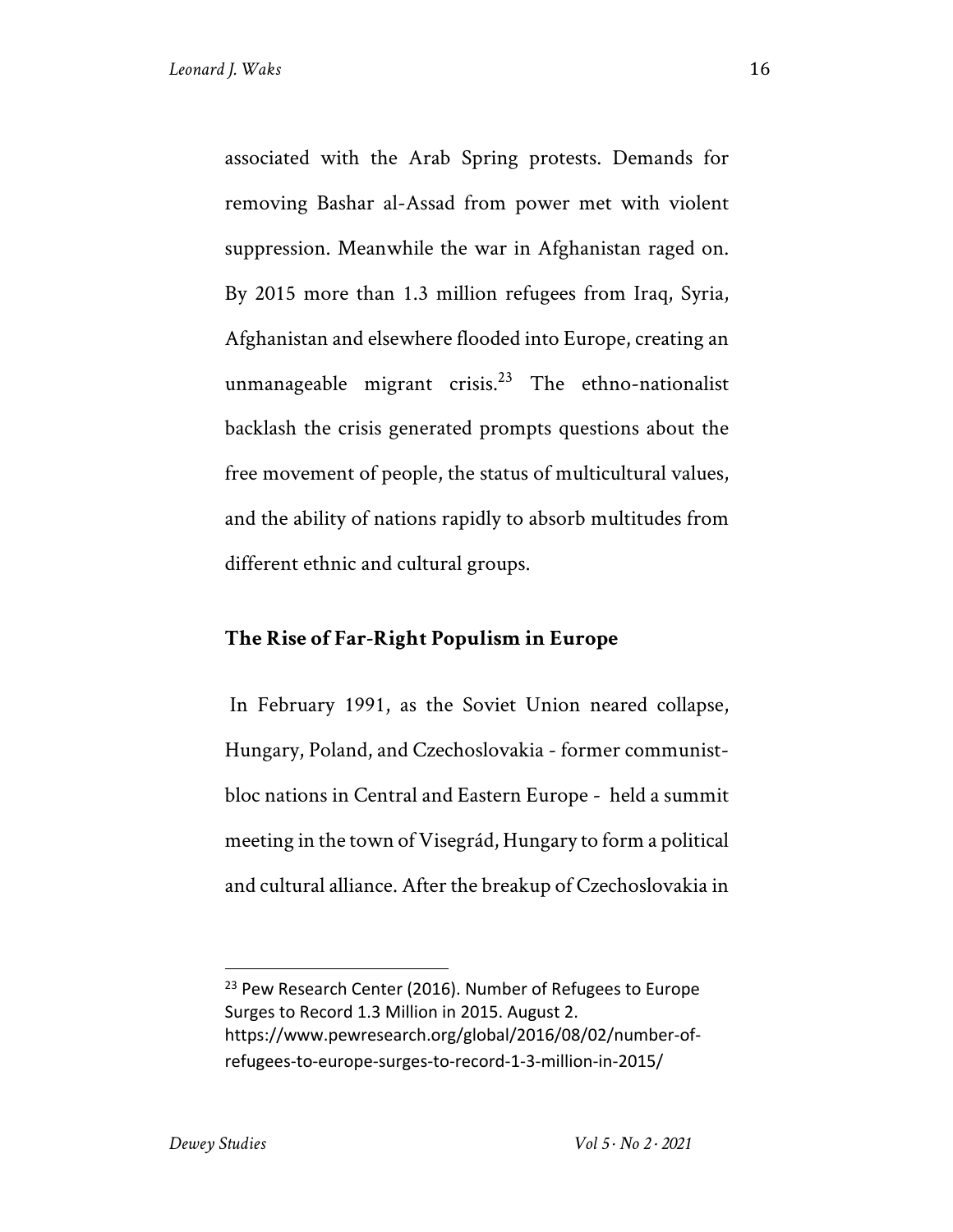1993 into Slovakia and the Czech Republic, the four resulting nations have been grouped together as the Visograd Four or the European Quartet. They initially expressed commitment to liberal democratic values and market-oriented economic reforms, and were welcomed into the European Union in 2004. However, because most lacked traditions of democratic governance and rich civil society institutions, the new governments - especially in Hungary and Poland - faced fewer institutional constraints against authoritarian rule than their counterparts in the West. After the migrant crisis peaked, liberal democratic institutions and values in these societies have severely eroded.

Hungary was faced with floods of migrants from the Islamic region as well as rising inequality between urban professionals and de-industrialized workers and rural farmers in the wake of globalization. President Victor Orban railed against both globalist multinational corporate dominance of the economy and multiculturalism - especially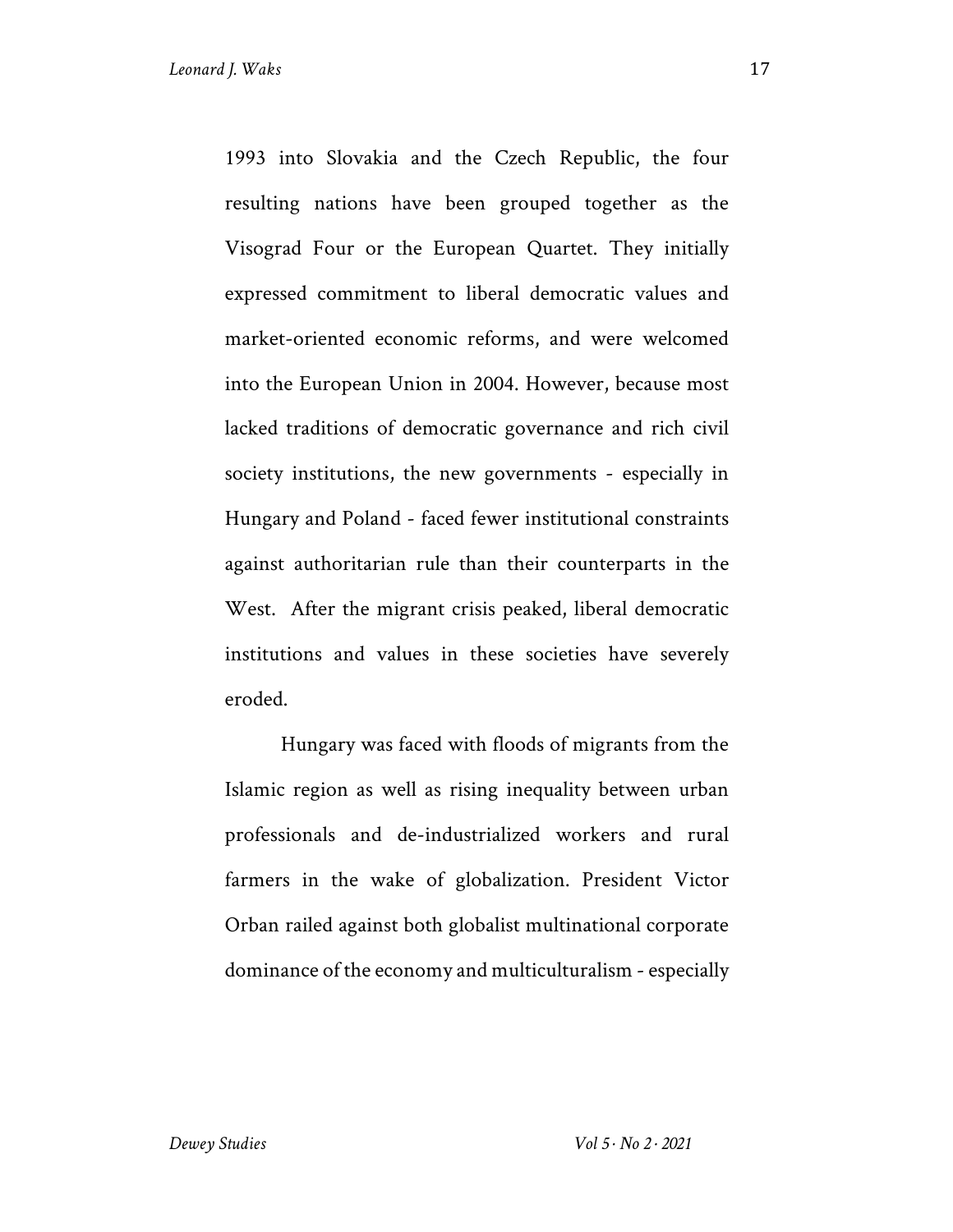mass imigration from the Islamic Middle East.<sup>24</sup> Against the neoliberal consensus, his Fidesz party declared for "illiberal democracy" - akin to Pinochet's plebiscite-based authoritarian rule lacking basic human rights.<sup>25</sup> Trump and many others on the American far right have embraced Orban and Fidesz.<sup>26</sup>

In Poland the Law and Justice party also embraced far-right populism, curbing judicial powers and the basic human rights of immigrants and LGBT citizens. Party leader Jarosław Kaczyński stated that " The affirmation of homosexuality will lead to the downfall of civilization."<sup>27</sup>

 $24$  The Hungarian situation is reviewed in Lilia Ilikova and Andrey Tushev (2020). Right-Wing Populism in Central Europe: Hungarian Case (Fidesz, Jobbik). *Utopía y Praxis Latinoamericana*, vol. 25, no. Esp.12, pp. 325-332.

<sup>&</sup>lt;sup>25</sup> On Hungary's Fidesz party and Orban's Illiberal Democracy, see András Bíró-Nagy (2017). Iliberal Democracy in Hungary: The Social Background and practical Steps of Building an Iliberal State. *CIDOB.* (January 20.)

<sup>&</sup>lt;sup>26</sup> David Smith (2021). How Tucker Carlson and the far right embraced Hungary's authoritarian leader. *The Guardian.* (August 8).

https://www.theguardian.com/media/2021/aug/07/tuckercarlson-hungary-viktor-orban-donald-trump

<sup>&</sup>lt;sup>27</sup>New Anti-Gay Regime in Poland Catholic ultra-conservatives bash their way to victory. By Tomek Kitlinski and Pawel Leszkowicz WARSAW, NOV. 10, 2005. The Gully.

http://www.thegully.com/essays/gaymundo/051110\_poland\_elec tion.html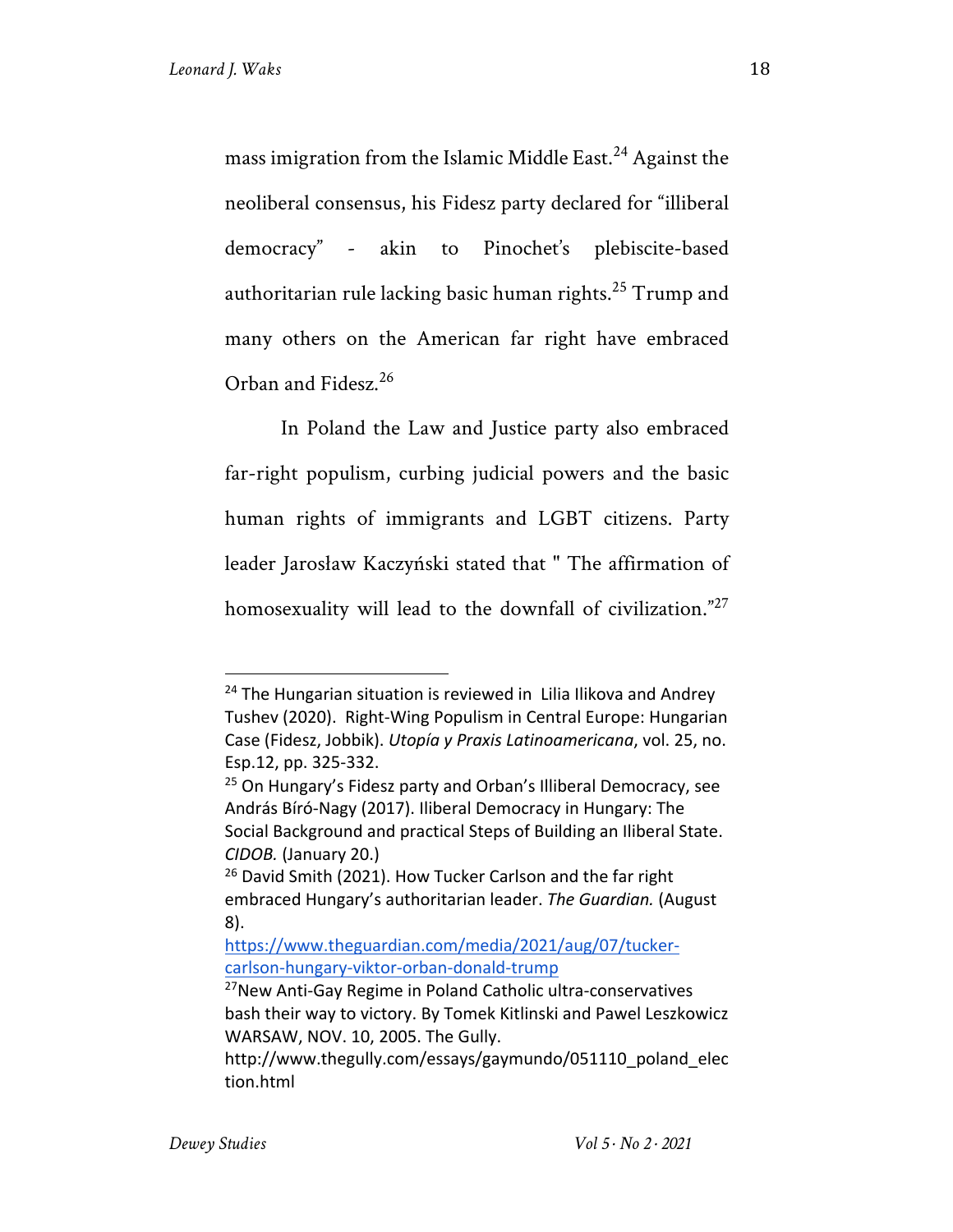The party built populist support through virulent animigrant, anti-Muslim rhetoric; leader Jarosław Kaczyński drew on the ancient trope of dirty aliens, stating during the crisis of 2015 that Poland would not accept refugees because "they could spread infectious diseases."<sup>28</sup>

#### **Brexit and UK Populism**

Meanwhile in the United Kingdom, the Conservative party Prime Minister David Cameron followed through on his election pledge to hold a referendum on UK membership in the European Union. Cameron had favored remaining in the EU under modified terms, but after a campaign marked by exaggerations and falsehoods supporting Leave, the vote on June 23, 2016 resulted in 52% favored Leave. On June 24th Cameron resigned. The reasons given for support of Brexit were similar to those behind moves to the right in Central Europe: nationalist anti-globalism, antiimmigration, loss of status among workers in the declining

<sup>28</sup> "Polish opposition warns refugees could spread infectious diseases". *Reuters*. 15 October 2015. https://www.reuters.com/article/us-europe-migrants-polandidUSKCN0S918B20151015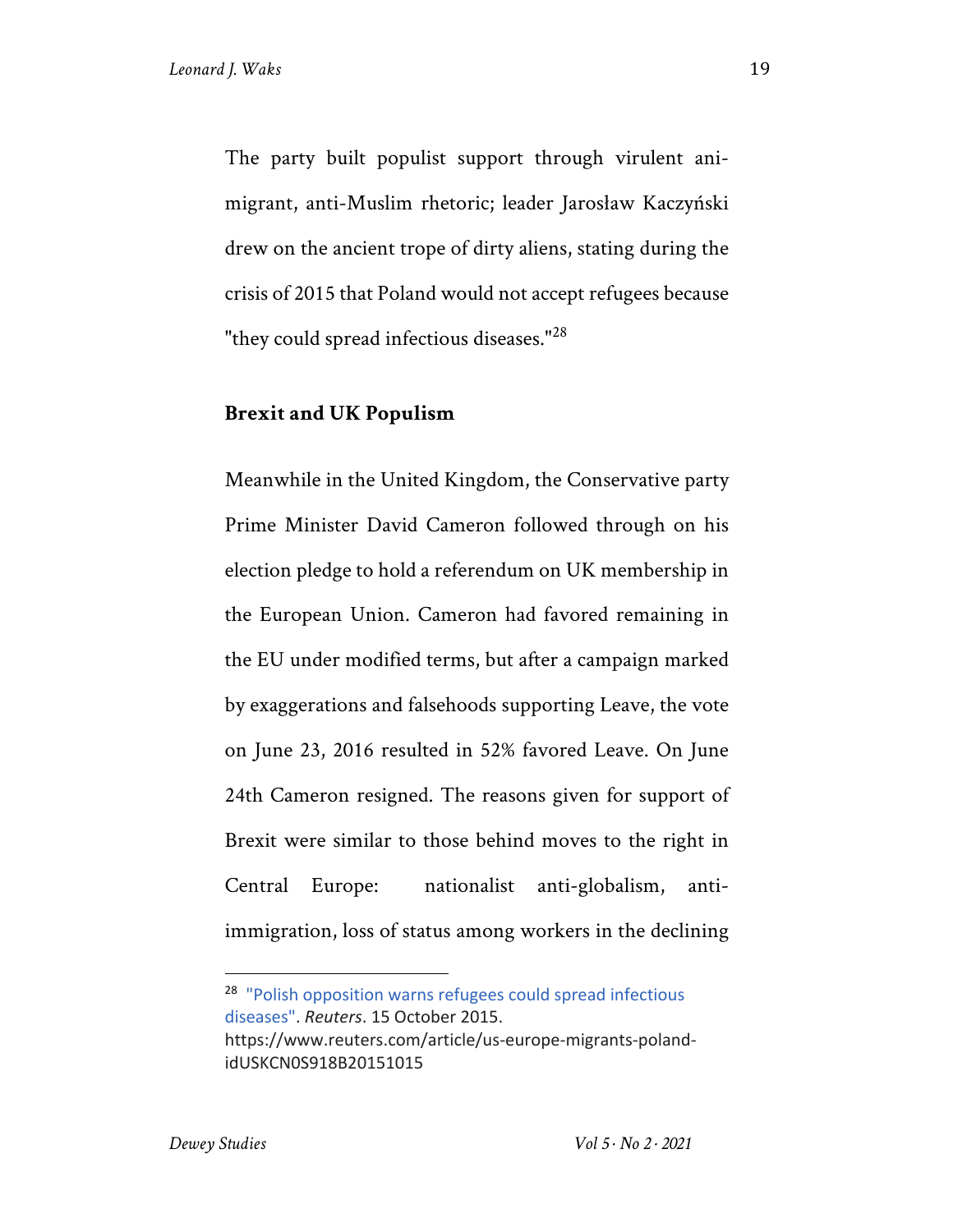post-industrial economy, and anti-establishment populist politics.<sup>29</sup> It is worth noting that immigration from EU member countries, guaranteed by the 1992 Maastricht Treaty, was especially irksome to UK nationalists, even though the UK, along with Germany and (to a lesser extent) other wealthy Western members, profited from the brain drain from Eastern Europe.<sup>30</sup> Divisions between professional elites and de-industrialized workers were stark. Seven of the 10 areas with the highest Remain share were in London, all of which polled over three to one to Remain. University graduates voted Remain by three to one while four in five without any educational qualifications voted Leave $^{31}$ 

<sup>29</sup> N.A. (2016). "Explaining the Brexit vote". *The Economist*. (July 16). https://www.economist.com/britain/2016/07/14/explainingthe-brexit-vote

<sup>30</sup> Simona Cavallini, Rossella Soldi, Lorenzo Di Matte, Mihaela Alina Utma and Beatrice Errico (2108).

*Addressing brain drain: SEDEC The local and regional dimension.*  European Union Committee of the Regions. p. 1.

https://cor.europa.eu/en/engage/studies/Documents/addressing -brain-drain/addressing-brain-drain.pdf

<sup>&</sup>lt;sup>31</sup> Curtice, John (26 July 2017). "Why Leave Won the UK's EU Referendum". *JCMS: Journal of Common Market Studies*. **55**: 19– 37.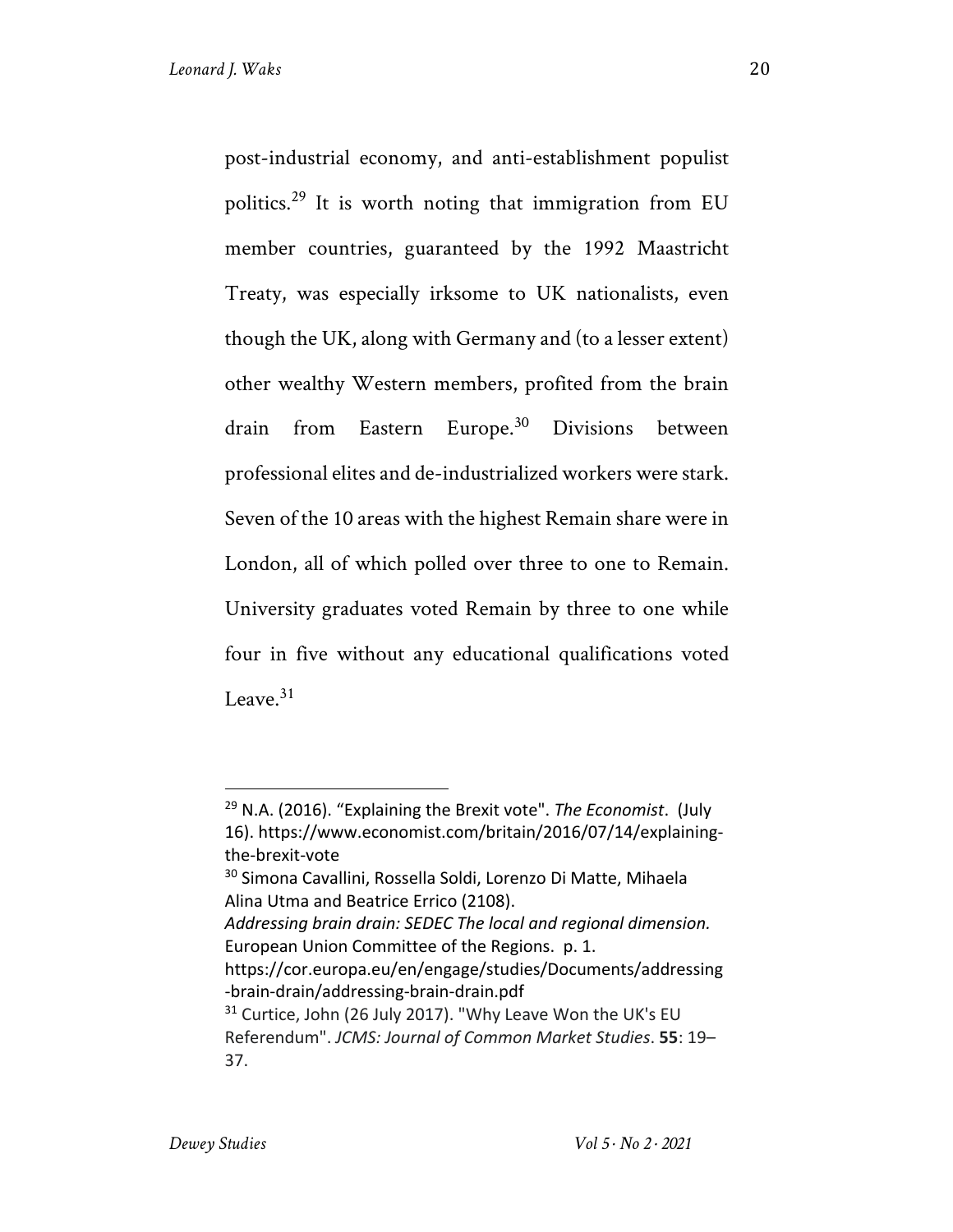Another important factor in the Brexit note - and the election of Trump later that year - is the rise of fake news online and its dissemination by private groups in order to manipulate voters and produce desired anti-democratic outcomes.32 After these decisions, information was revealed how the company Cambridge Analytica and related groups helped the campaigns intervene in voter behavior by observing and identifying which internet users were most susceptible to their messages and most likely to change their behavior and help spread "news," legitimate or illegitimate, using mass personal data collected from social networks such as Facebook.<sup>33</sup> Despite the ethically problematic nature of their use of personal data and their spreading of fake news online, with an "impact that would be the envy of an ambitious dean of teaching and learning, these researchers used psychological, data-based theories, to consider whose views could be flexed, stretched and augmented.... to change

<sup>&</sup>lt;sup>32</sup> BBC News (2021). "EU referendum: The result in maps and charts." (June 8). https://www.bbc.com/news/uk-politics-36616028

<sup>33</sup> Hersh, E. (2017). *Hacking the electorate: How campaigns perceive voters*. Cambridge: Cambridge University Press.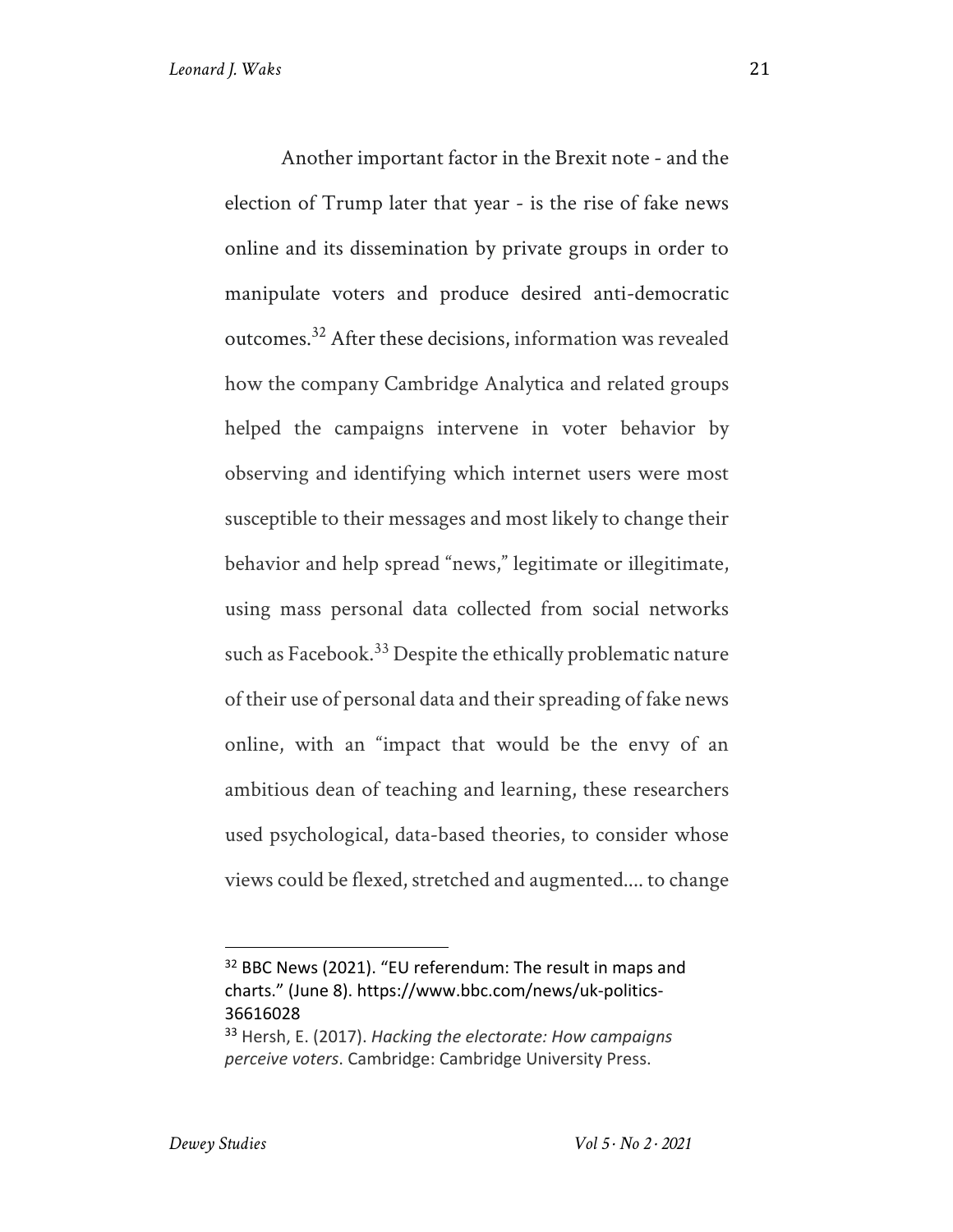views and behaviors at a significant level."<sup>34</sup> Unlike traditional educators, these groups and their sponsors did not aspire to educate for democracy. This challenge raises new and important questions about informal education and its uses and abuses in a new age of media production and consumption.

<sup>34</sup> Liz Jackson (2018). " 'The Best Education Ever': Trumpism, Brexit, and new social learning," *Educational Philosophy and Theory*, 50 (5), 441-443.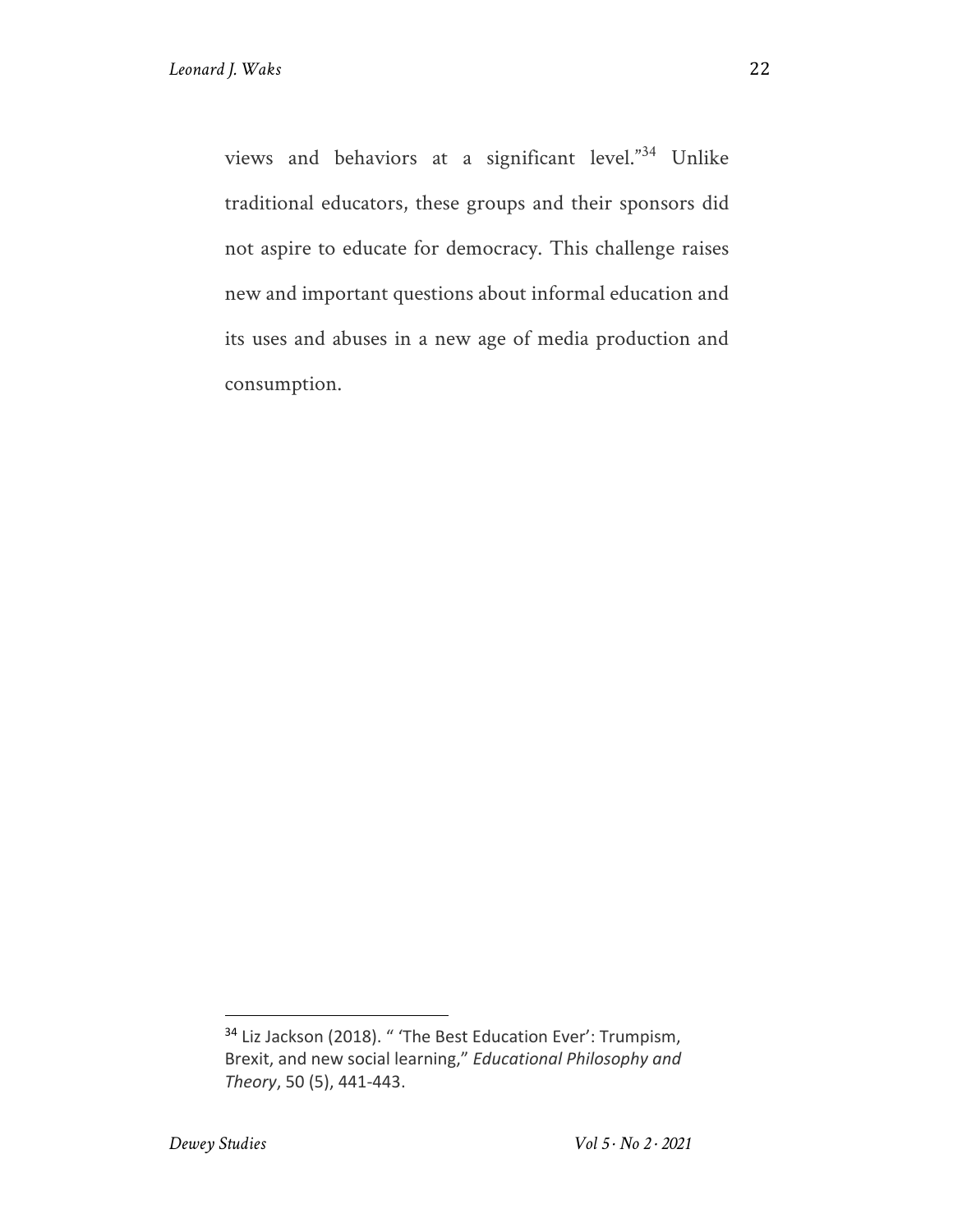#### **American Populism**

#### **Globalization and the Decline of Industrial Unions in**

#### **the United States**

The United States is facing similar right-wing reactions to globalism and multiculturalism. A convenient place to start the backstory is the 1970s competition from Germany and Japan as they recovered from the devastation of World War II. Only the United States among the leading industrial nations survived the war with its industrial capacity unchecked. Through the 1960s its industrial corporations had few serious competitors; they could set world prices and pass on some revenues to their unionized workers as higher wages to avoid labor conflict. Management and labor were lulled into thinking that this blessed arrangement could last indefinitely. When serious competition entered the global market, however, American industrial corporations first moved operations to lower wage, union-free "right to work" states in the South and then offshore to low wage nations especially in Asia.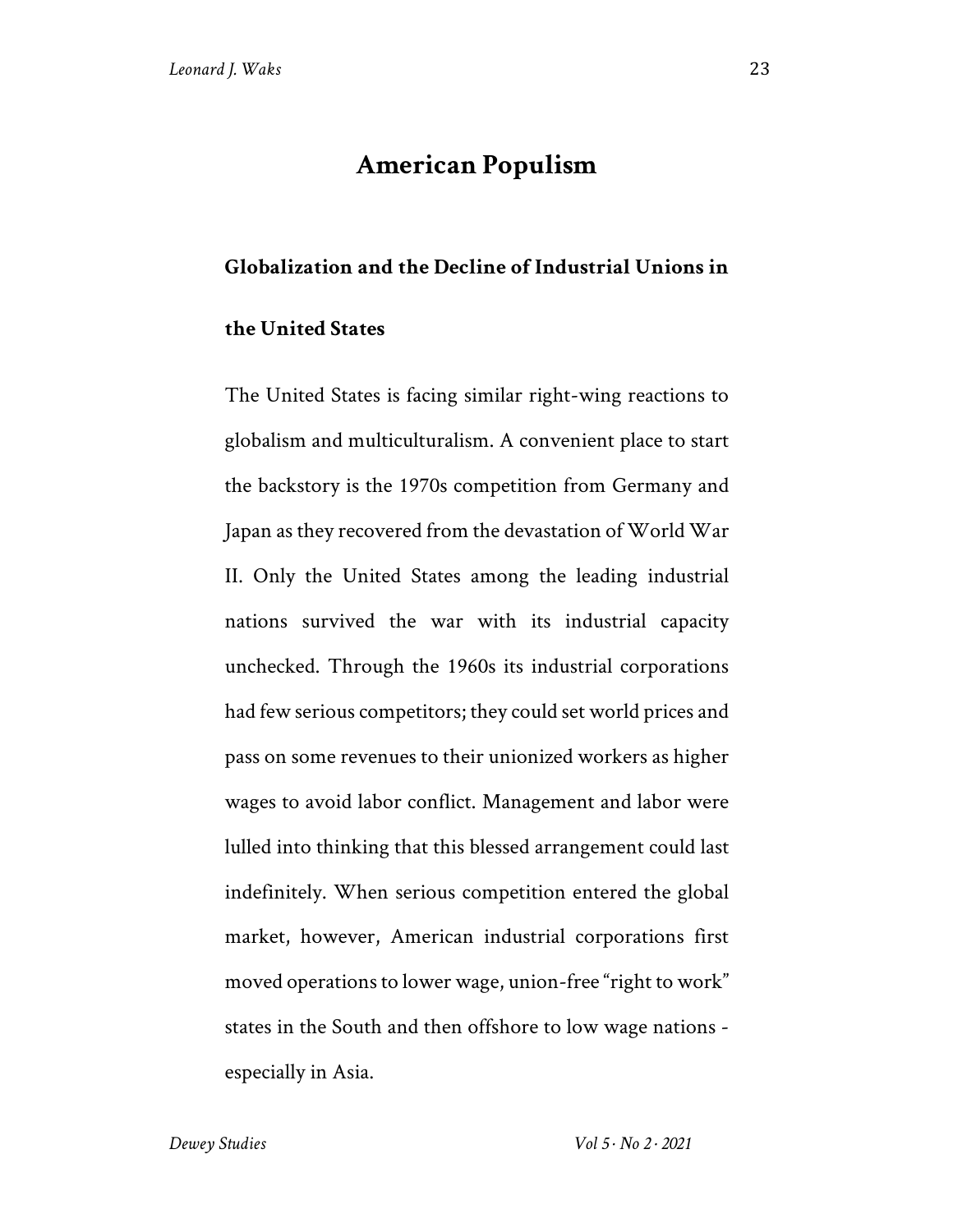Labor union participation and political clout weakened sharply during this period of industrial redeployment. In 1983 20.1% of employed Americans were members of a union. By 2019 the percentage fell by almost half to 10.3%. More recently, union membership among manufacturing workers fell from 14.9 percent in 2000 to 8.6 percent in 2019 and membership among mining and extraction workers declined from 11.3 percent to 4.0 percent. By contrast, the membership rates were 39.4 percent in local government, 29.4 percent in state government, and 25.6 percent in federal government in 2019.<sup>35</sup> Members of the two large teachers' unions make up more than 50% of these public-sector union members roughly 25% of all union members in the United States.<sup>36</sup> The education newsletter *The 74 Million* noted: "The typical union member these days has never been anywhere near a

<sup>&</sup>lt;sup>35</sup> The Economics Daily, Bureau of Labor Statistics, "Union membership rate 8.6 percent in manufacturing, 23.4 percent in utilities, in 2019"

FEBRUARY 03, 2020 https://www.bls.gov/opub/ted/2020/unionmembership-rate-8-point-6-percent-in-manufacturing-23-point-4 percent-in-utilities-in-2019.htm?view\_full

<sup>36</sup> "New Numbers: The National Education Association and the American Federation of Teachers Now Represent 1 in 4 U.S. Union Members." *The 74*.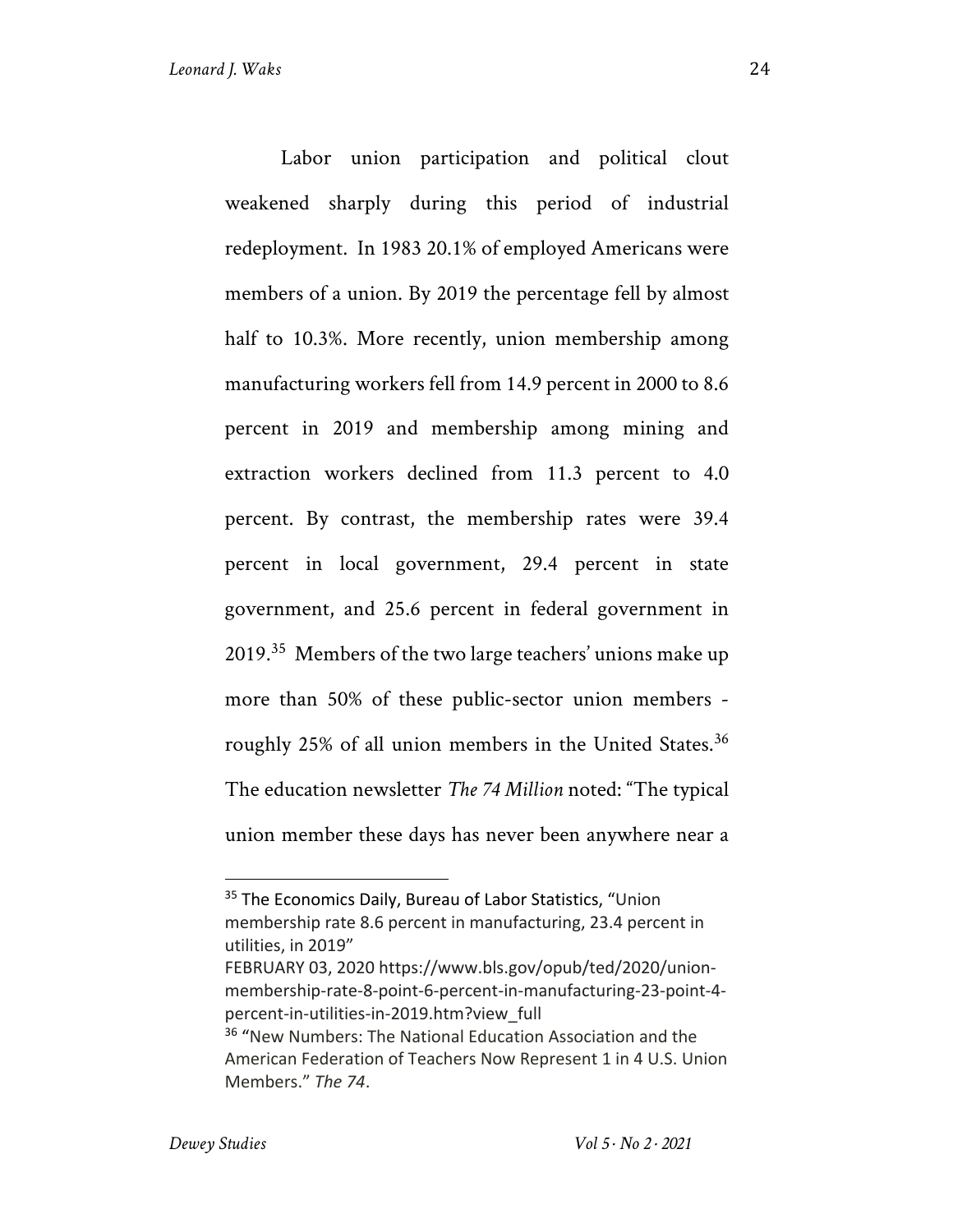mine, a pier or a truck. He or she works for the government, and in growing percentages that will soon lead us to a nonunion private economy being regulated by a highly unionized public sector."<sup>37</sup>

#### **The Republican Party and Reagan Democrats**

While investment in globalization opened new opportunities for urban coastal professionals it also hollowed out the former industrial regions in the mid-Western heartlands and the South.<sup>38</sup> Resentment against labor unions and the government soared among the deindustrialized and de-unionized workers over lost status, unemployment and/or stagnant wages. Struggling nonunion workers asked why they should be expected to

<sup>&</sup>lt;sup>37</sup> "New Numbers: The National Education Association and the American Federation of Teachers Now Represent 1 in 4 U.S. Union Members." *The 74*. March 17,

<sup>2021.</sup>https://www.the74million.org/article/aft-nea-1-in-4-usunion-members/#:~:text=Pandemic%20Union%20Report- ,New%20Numbers%3A%20The%20National%20Education%20Ass ociation%20and%20the%20American%20Federation,in%204%20U .S.%20Union%20Members

<sup>&</sup>lt;sup>38</sup> Paul Theroux provides a heart-wrenching portrait of the devastation in the American Southeast in *Deep South: Four Seasons on Back Roads,* Houghton Mifflin Harcourt, 2015.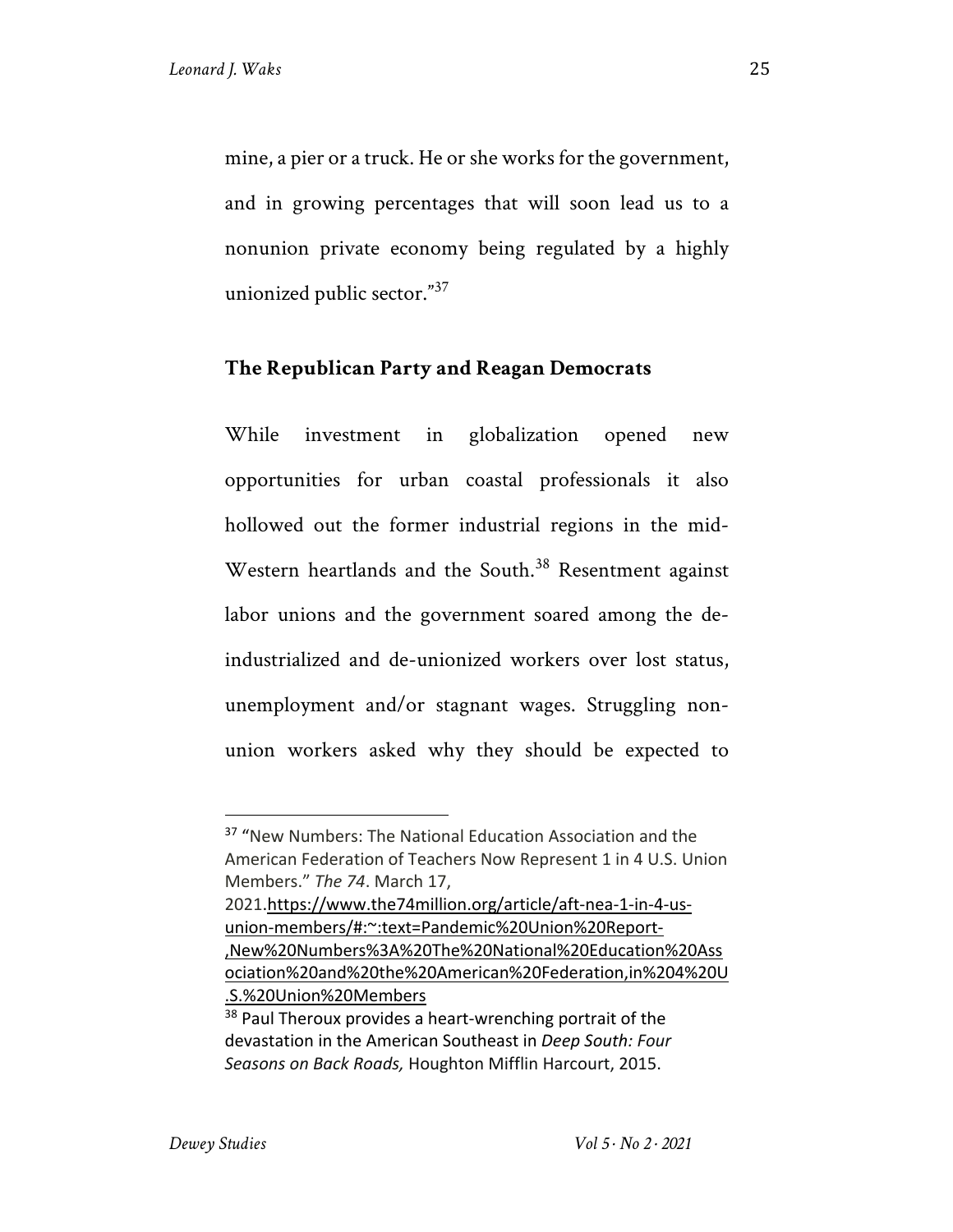support the wage demands of unionized teachers and government workers when that would raise their own taxes - when neither unions nor government did anything for them. Reagan Democrats - white Rust Belt and Southern working-class voters - continued to vote Republican in national elections;. Donald Trump won all Rust-belt and Southern states in 2016 with the exception of Illinois.

#### **The New Democrat Response: Corporate Liberalism**

With the labor unions no longer able to mobilize less educated industrial workers, the Democratic party in the 1990s, under the leadership of Bill Clinton and Al Gore, turned to U. S. corporations for funding and adopted a procorporate agenda while relying on a coalition of unionized, educated government employees, minority groups, and LGBT citizens for electoral support. The Clinton-Gore "New Democrat" fraction of the Democratic party adopted a culturally liberal but fiscally moderate or conservative platform - satisfying both its core voters and its corporate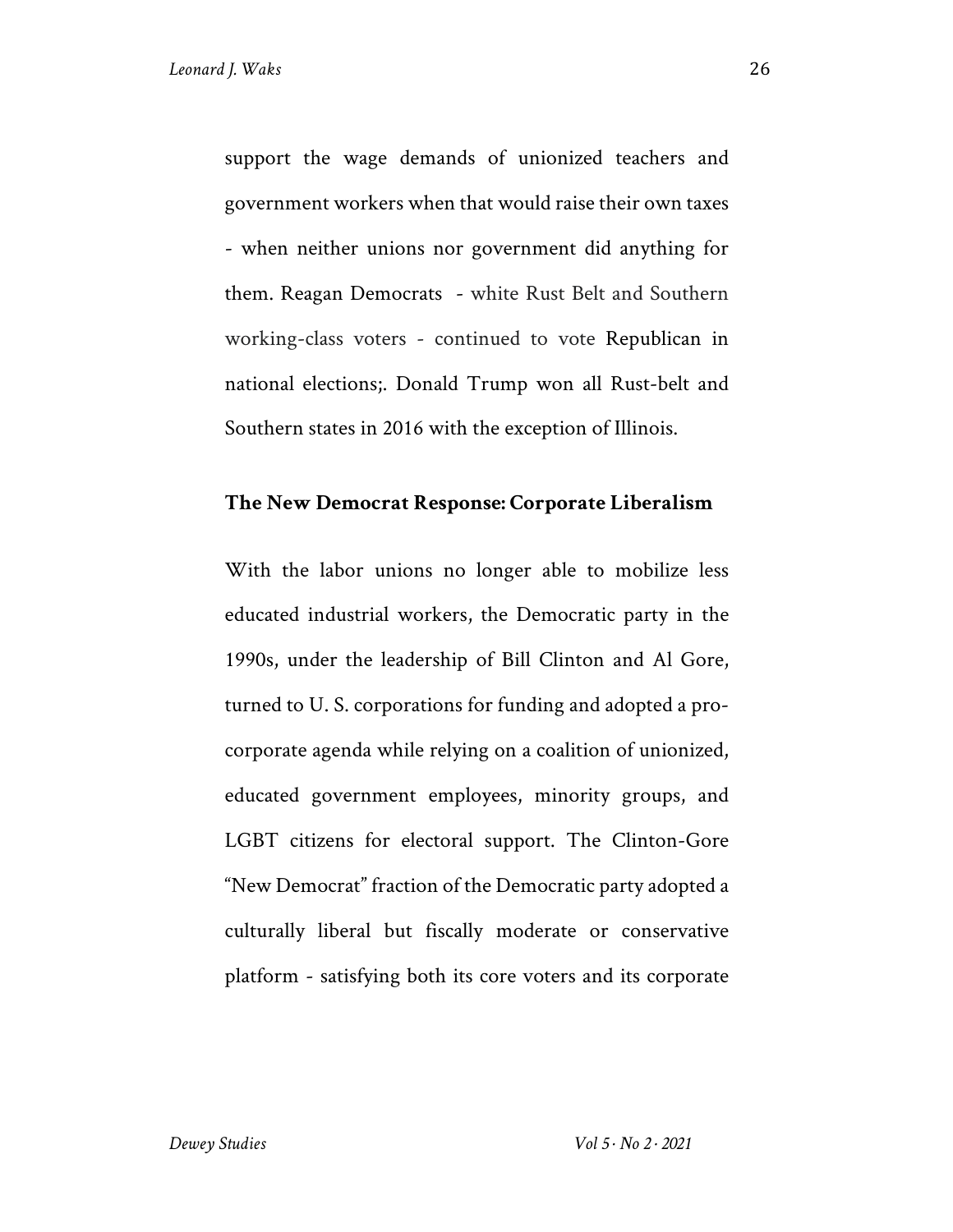sponsors.39 Identitarian appeals to members of its coalition, weak and ineffective support for de-industrialized - and especially white - workers, and sponsorship of the globalist North American Free Trade Agreement (NAFTA) in 1994 infuriated the white working class and widened the national political division.

#### **Super-Capitalism and the Dark Money State**

In liberal democracies market capitalism is supposed to operate within rules made by democratically elected officials; the people, through their representatives, set the ground rules. In actual fact, corporate elites have long sought to influence the election of legislators and the selection of judges through campaign contributions and lobbying. This pattern of government capture, where the powerful and wealthy essentially control the rules under which they operate, has been labeled "super-capitalism" by

<sup>39</sup> Michael Hirsh (2010). *Capital Offense: How Washington's Wise Men Turned America's Future Over to Wall Street.* Wiley.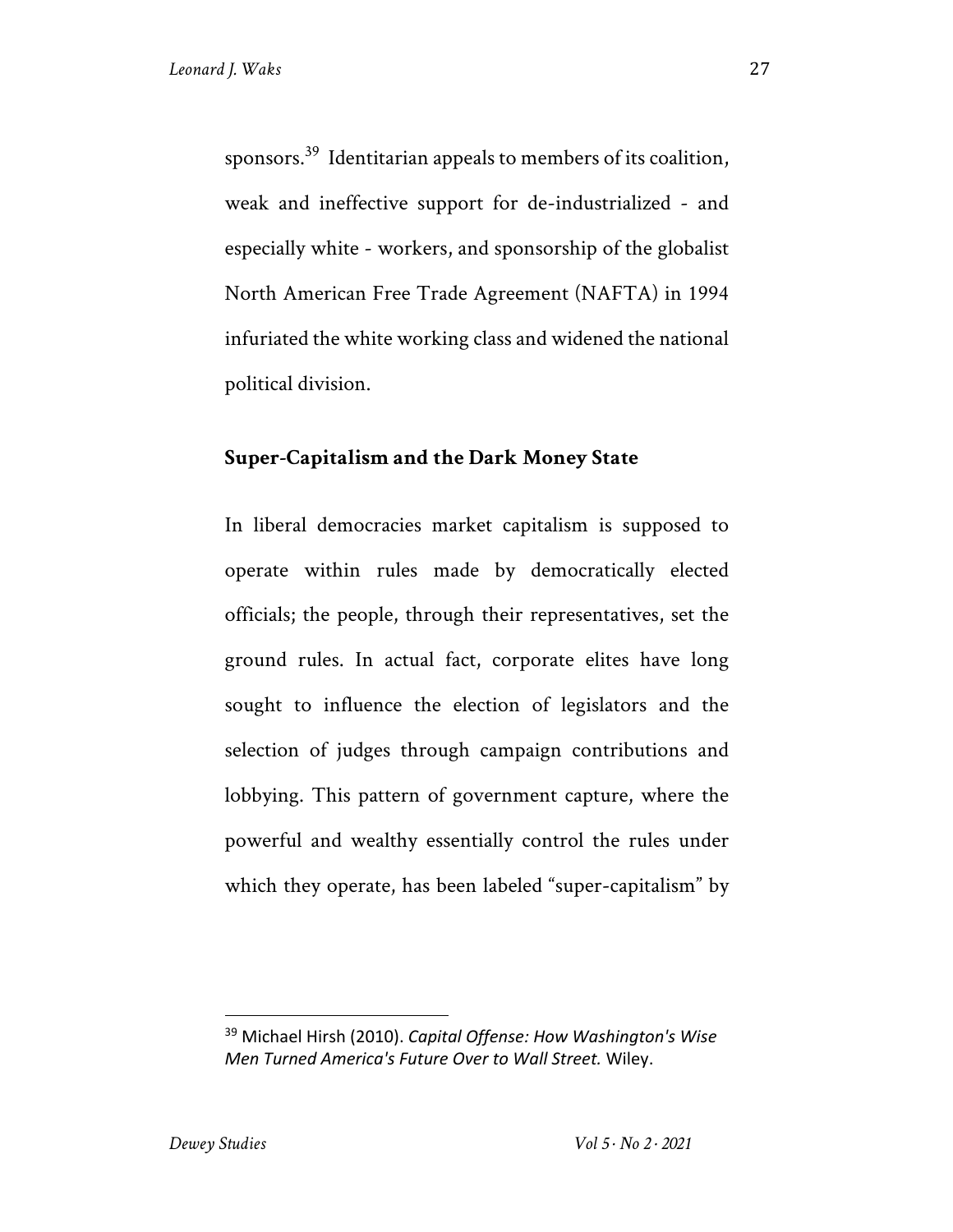former Labor Secretary Robert Reich.<sup>40</sup> Liberal lawmakers have sought to constrain supercapitalism through campaign finance legislation and other means.

In *Citizens United v. Federal Election Commission* (2010), however, the Supreme Court ruled that the free speech clause of the First Amendment prohibits the government from restricting independent expenditures for political campaigns by corporations including non-profits. The decision opened a floodgate of "dark money" from the  $501(c)(4)$  corporations that sprang up like mushrooms after Citizens United - that is, contributions from undisclosed sources. Dark money prevents voters from determining the source, credibility or motives of wealthy and powerful funders seeking to influence them.<sup>41</sup> In a cancerous positive feedback loop, these donors place legislators and judges in place to benefit them with tax breaks and deregulation, thus increasing their wealth and their power to install additional

<sup>40</sup> Robert B, Reich (2007). *Supercapitalism: The Transformation of Business, Democracy and Everyday Life.* Vintage.

<sup>41</sup> Anna Massoglia (2020). " 'Dark money' in politics skyrocketed in the wake of Citizens United." *Open Secrets.* (January 27). https://www.opensecrets.org/news/2020/01/dark-money-10years-citizens-united/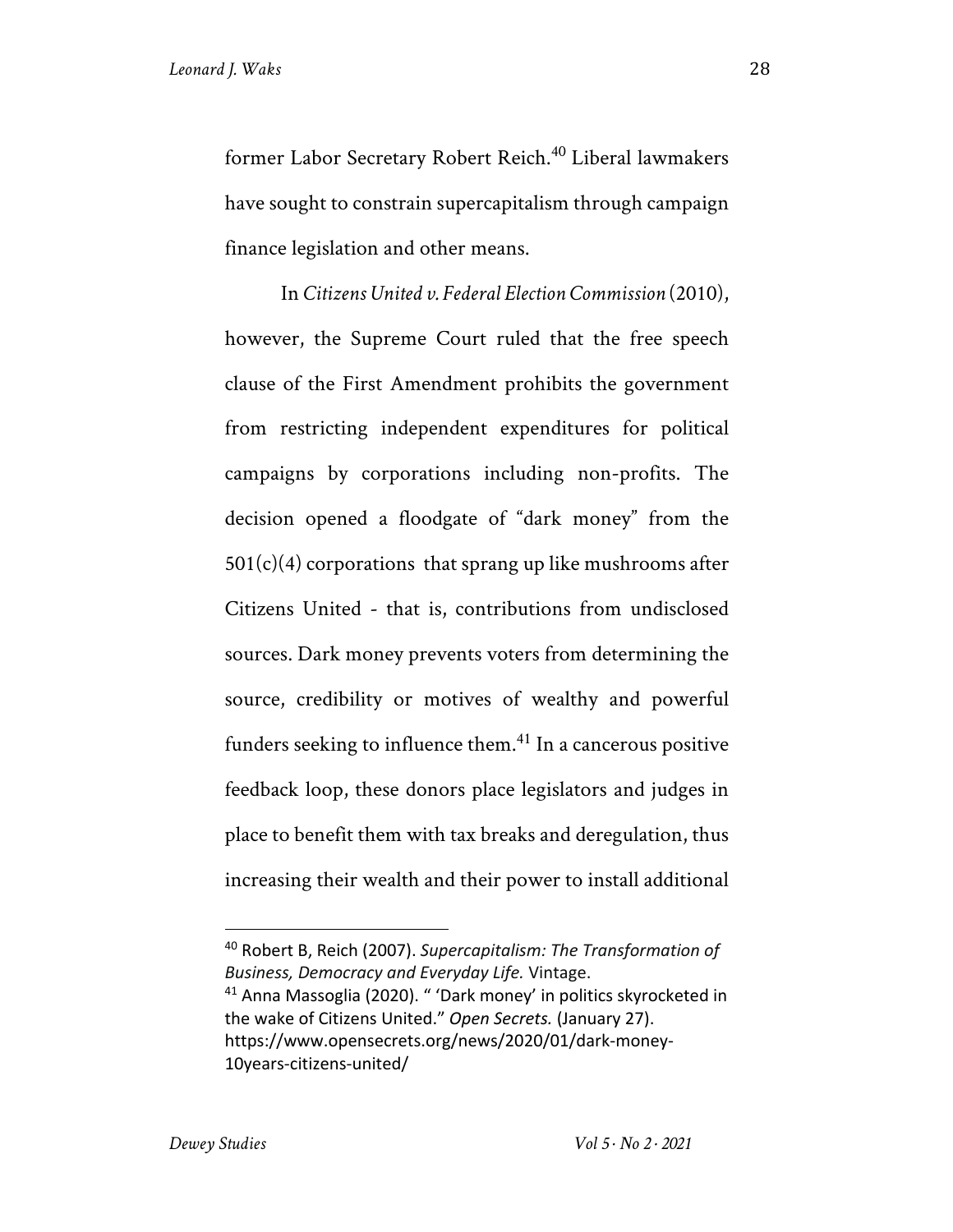lawmakers to serve them - in a self-augmenting cycle. After Citizens United, "democracy" and "the rule of law" appear as covers for the legitimation of organized corporate kleptocracy.

#### **The Rise of American Populism**

From the 1990s until recently, the two major parties were frequently viewed as the right and left hand of corporate elites. As a letter to the *San Jose Mercury News* expressed this complaint, "the U.S. is a one-party system, the Corporate Party, with two wings."<sup>42</sup> Policies supported by large majorities have languished in committees while public approval of Congress, historically hovering around 40%, has declined to around 20% - with occasional dips below 10% since 2013.<sup>43</sup> Lower income and even middle-class citizens have become increasingly powerless. Princeton professor Martin Gilens wrote in 2005 that

<sup>42</sup> San Jose Mercury News, Letters to the Editor: "GOP, centrist Dems in one party: the Corporate Party" https://www.mercurynews.com/2019/09/24/letter-the-u-s-isreally-a-one-party-system-the-corporate-party/  $43$ showed Gallup (2021). "Congress and the Public." October.. https://news.gallup.com/poll/1600/congress-public.aspx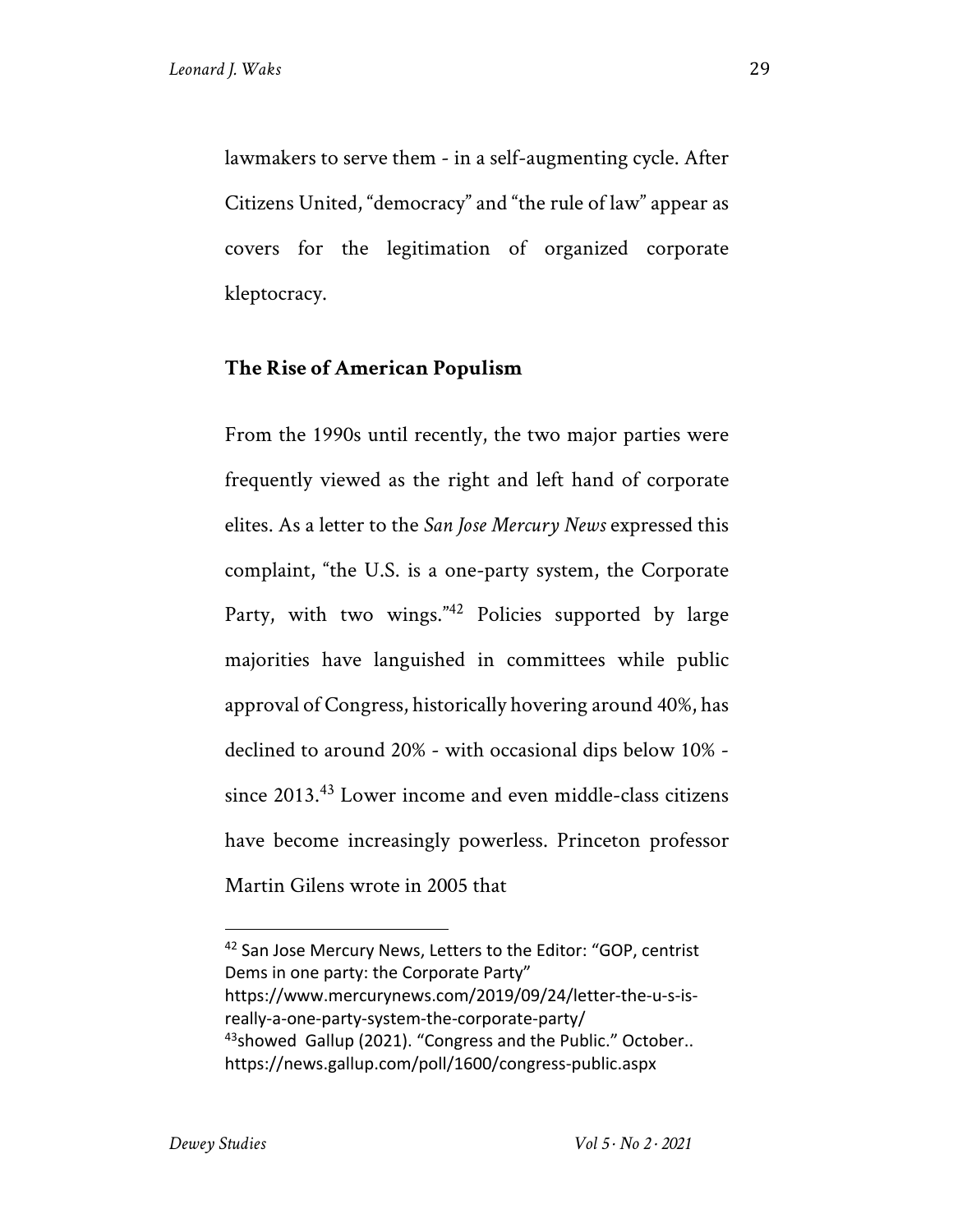When Americans with different income levels differ in their policy preferences, actual policy outcomes strongly reflect the preferences of the most affluent but bear virtually no relationship to the preferences of poor or middle-income Americans. The vast discrepancy in government responsiveness to citizens with different incomes stands in stark contrast to the ideal of political equality that Americans hold dear…representational biases of this magnitude call into question the very democratic character of our society. 44

Dismissing elections as rituals of legitimation for a system they could not influence, many citizens condemned political elites and withdrew from politics. The most disaffected citizens - especially white-nationalist fringe groups - sought an "outsider" - a straight talking strongman

<sup>44</sup> Martin Gilens (2005). "Inequality and Democratic Responsiveness." *Public Opinion Quarterly,* Vol. 69, No. 5,, p 778.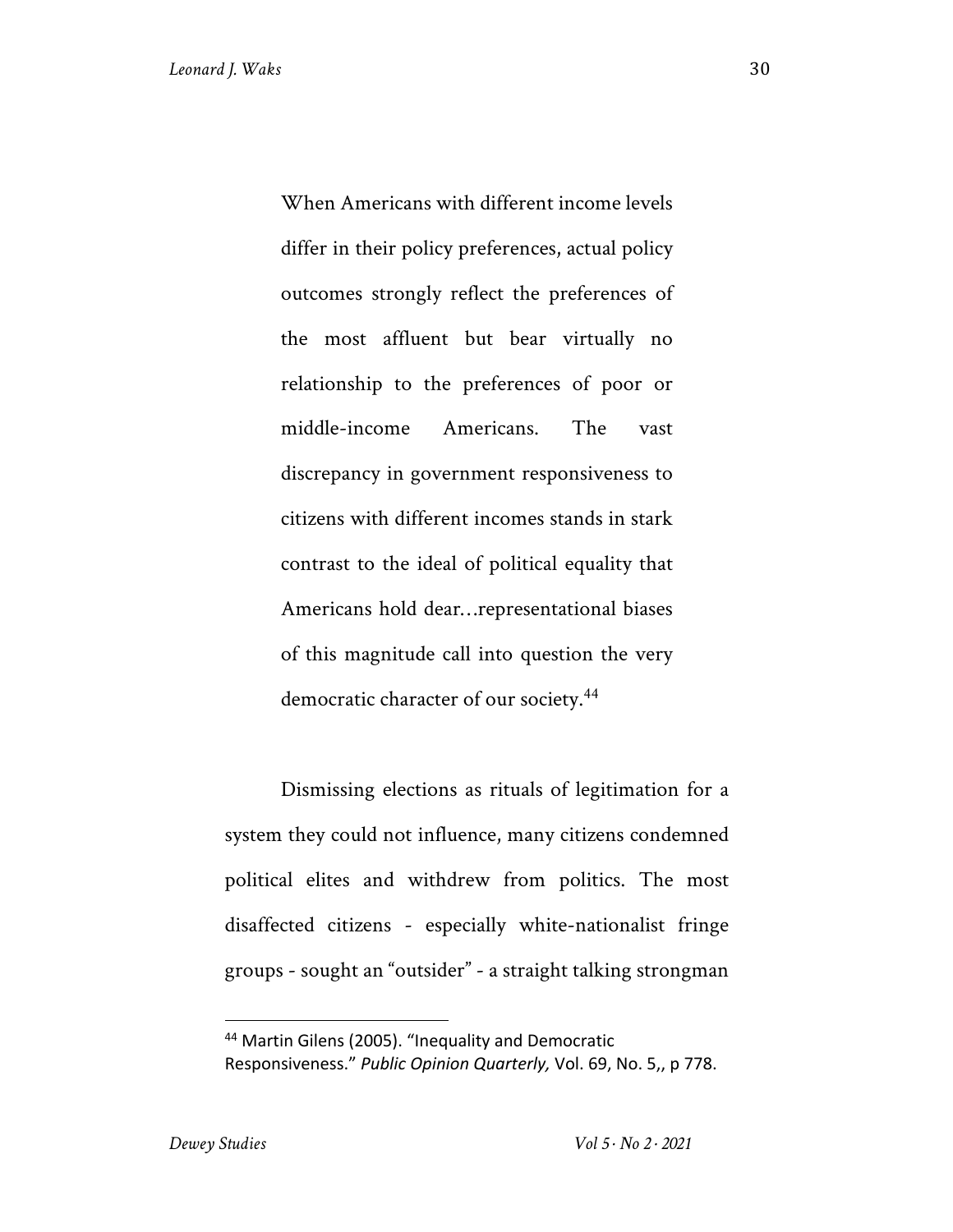- to step beyond "political correctness," recognize them as morally and politically considerable, give voice to their resentments, and restore the world they have lost. These citizens were long seen as potential recruits for an ultraright Republican party that could drive out its more moderate, liberal members and stand in sharp contrast to the Democrats.

It is convenient to begin the story about populism with the 1992 presidential campaign of Patrick Buchanan, a proud descendent of Confederate soldiers and himself a member of the Sons of Confederate Veterans. Buchanan presented himself as the alternative to George H. W. Bush and his new world order. He was fiercely anti-globalist and anti-immigrant, and he surrounded himself with advisors with ties to such fringe groups as the Klu Klux Klan and the Aryan Nation. His advisor Samual Francis, a racist, nativist *Washington Times* columnist, was among the first to grasp that fringe groups that had been attracted to George Wallace and David Duke could be recruited as "new social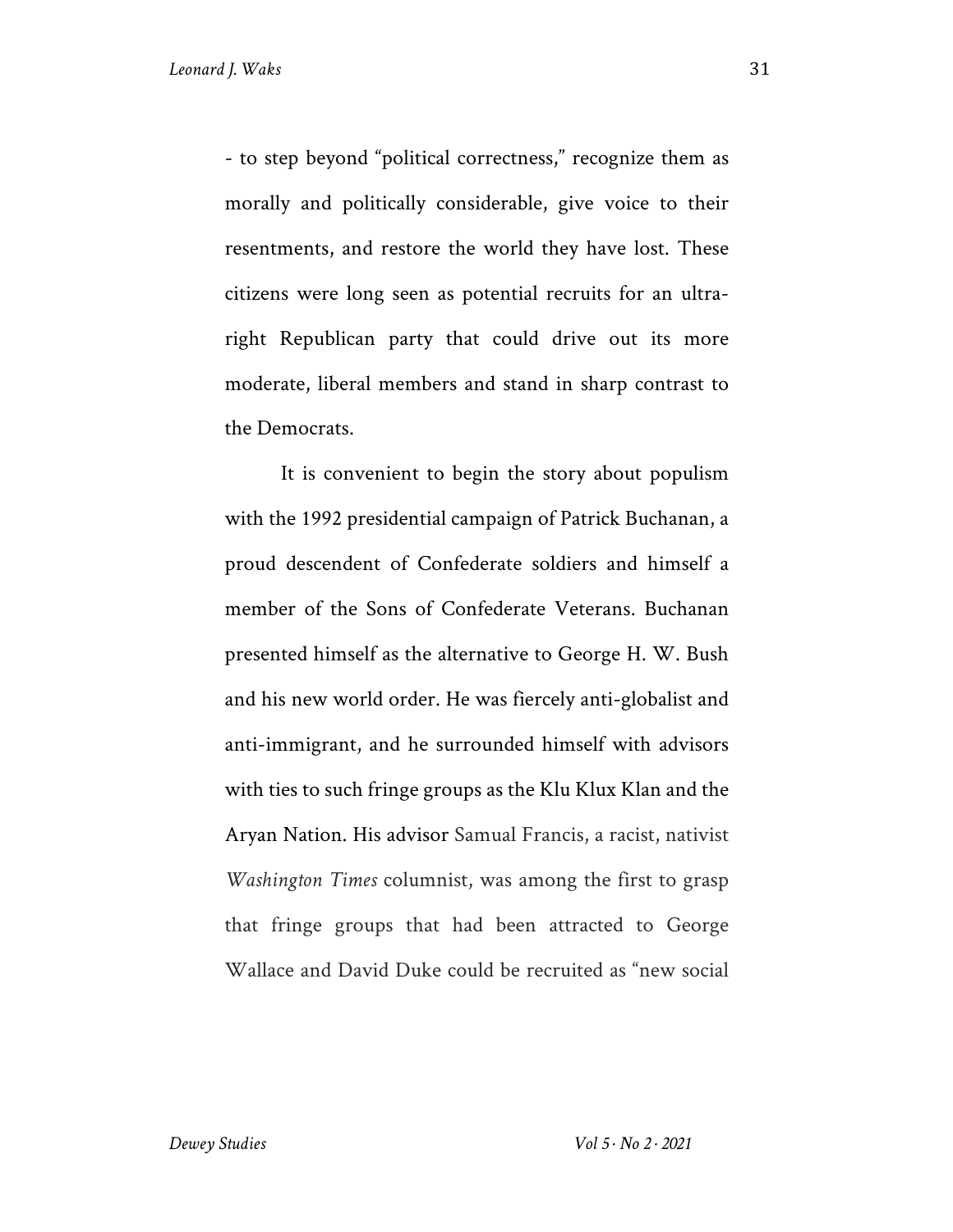forces" playing an important role in the GOP and mainstream politics.<sup>45</sup>

Republican party leaders welcomed these voters but shied from openly embracing their fringe beliefs and symbols. Candidates made coded appeals to racial fears - as when George H. W. Bush used a mug shot of Willie Horton - a black man with an Afro and a beard who had committed robbery, rape, and assault while on prison furlough - to paint the Democrats as soft on crime. Their strategy was to eat their cake and have it too - to draw on the voting power of soft racists and white nationalists while retaining their globalist, pro-corporation agenda<sup>46</sup> Pat Buchanan, however, was having none of this bait and switch game.

<sup>45</sup>Joseph Lowndes (2021). "Far-right extremism dominates the GOP. It didn't start — and won't end — with Trump." *The Washington Post* (November 8). https://www.washingtonpost.com/outlook/2021/11/08/farright-extremism-dominates-gop-it-didnt-start-wont-end-

with-trump/

<sup>&</sup>lt;sup>46</sup> Erin Blakemore (2018). "How the Willie Horton Ad Played on Racism and Fear," *History.* (November 2). https://www.history.com/news/george-bush-willie-horton-racistad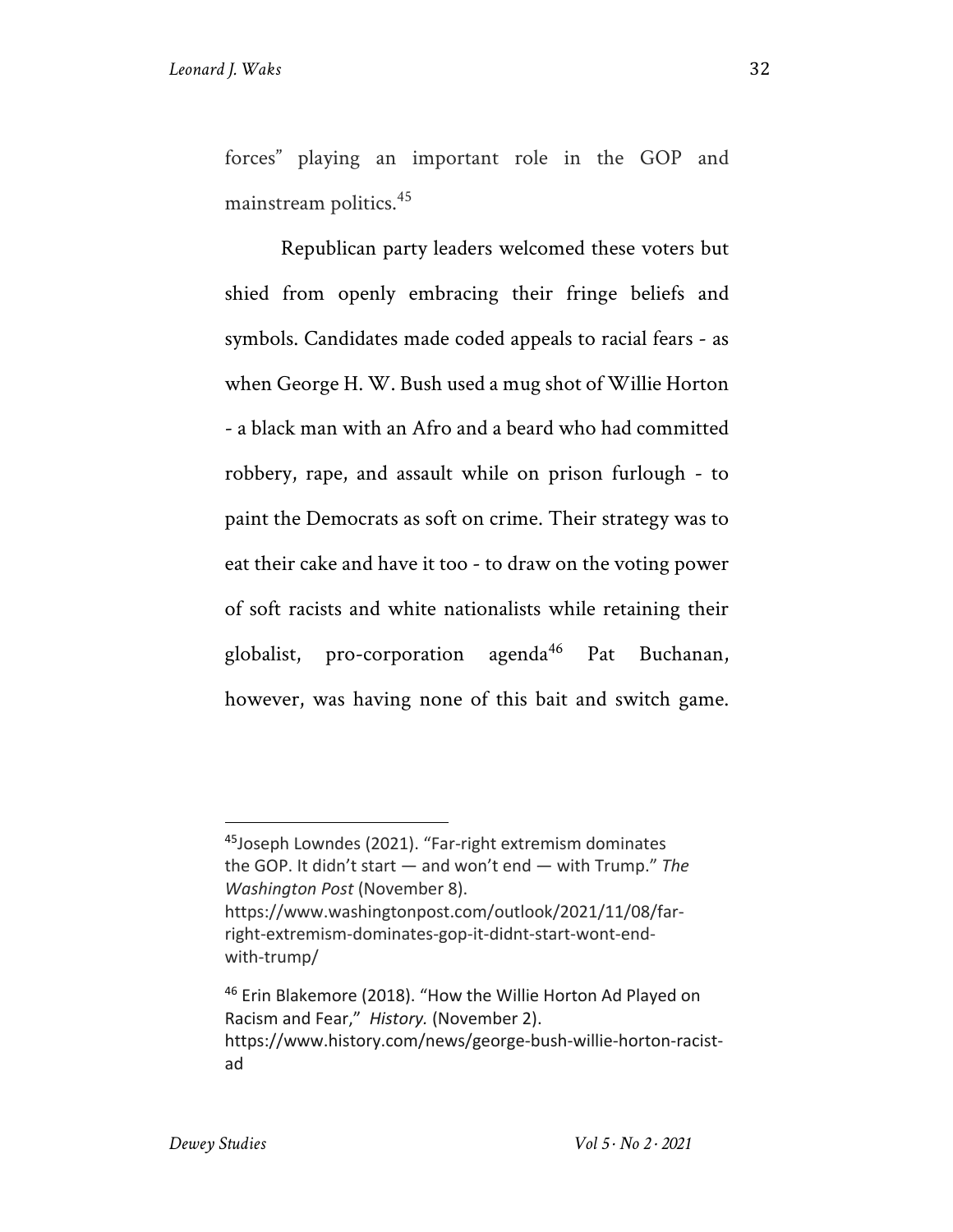Challenging George H. W. Bush in 1992, he explained that both parties were essentially the same - liberal globalists.

> If the country wants to go in a liberal direction, if the country wants to go in the direction of [Democrats] George Mitchell and Tom Foley, it doesn't bother me as long as I've made the best case I can. What I can't stand are the backroom deals. They're all in on it, the insider game, the establishment game—this is what we're running against. $47$

Buchanan never succeeded in gaining the Republican presidential nomination, but his brand of ultra-right conservatism remained a force in the party, ready to rise when the opportunity came.

<sup>47</sup> Henry Allen (1992). "The Iron Fist of Pat Buchanan." *The Washington Post*. (February 17) https://www.washingtonpost.com/archive/lifestyle/1992/02/17/t he-iron-fist-of-pat-buchanan/832ad9b5-783d-425c-a792 b5fc5bc8e70a/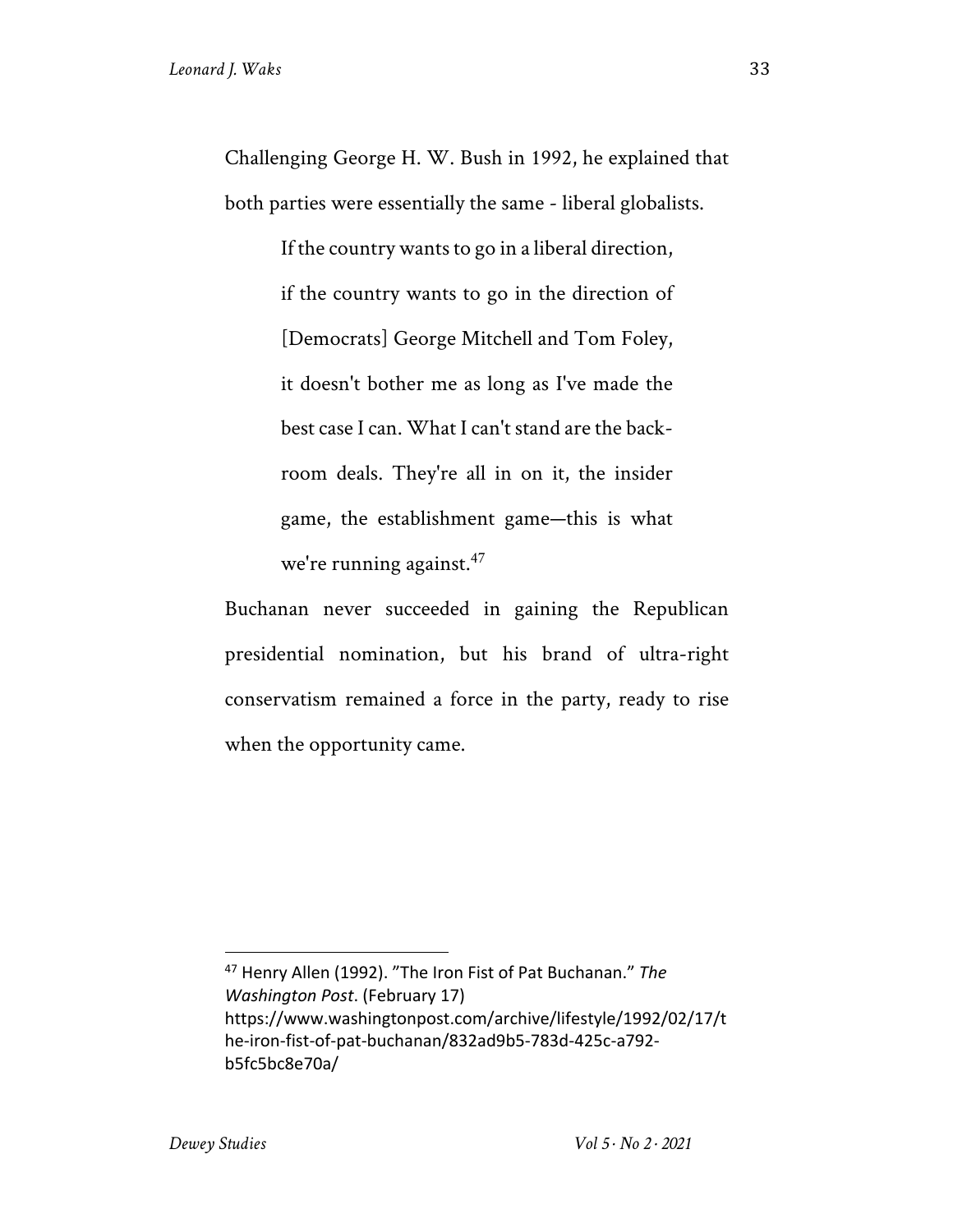#### **Packing the Supreme Court**

After the death of Justice Antonin Scalia in February 2016, the Republican-held Senate refused to consider President Obama's nomination of Merrick Garland as his replacement. They proclaimed that the voting citizens should have a voice in his replacement during an election year. After Trump was elected, he nominated Neil Gorsuch and the Republican Senate confirmed him. In 2018, upon the retirement of Justice Anthony Kennedy, Trump nominated Brett Kavanaught, viewed as even more conservative than Gorsuch. And when Justice Ruth Bader Ginsburg died, Trump nominated Amy Coney Barrett on September 26, 2020, just weeks before the presidential election, despite their prior refusal to consider Garland in an election year. Senator Sheldon Whitehouse has demonstrated how dark money in the wake of Citizens United has empowered far right groups, working through  $501(c)(4)$  corporations, to control the selection and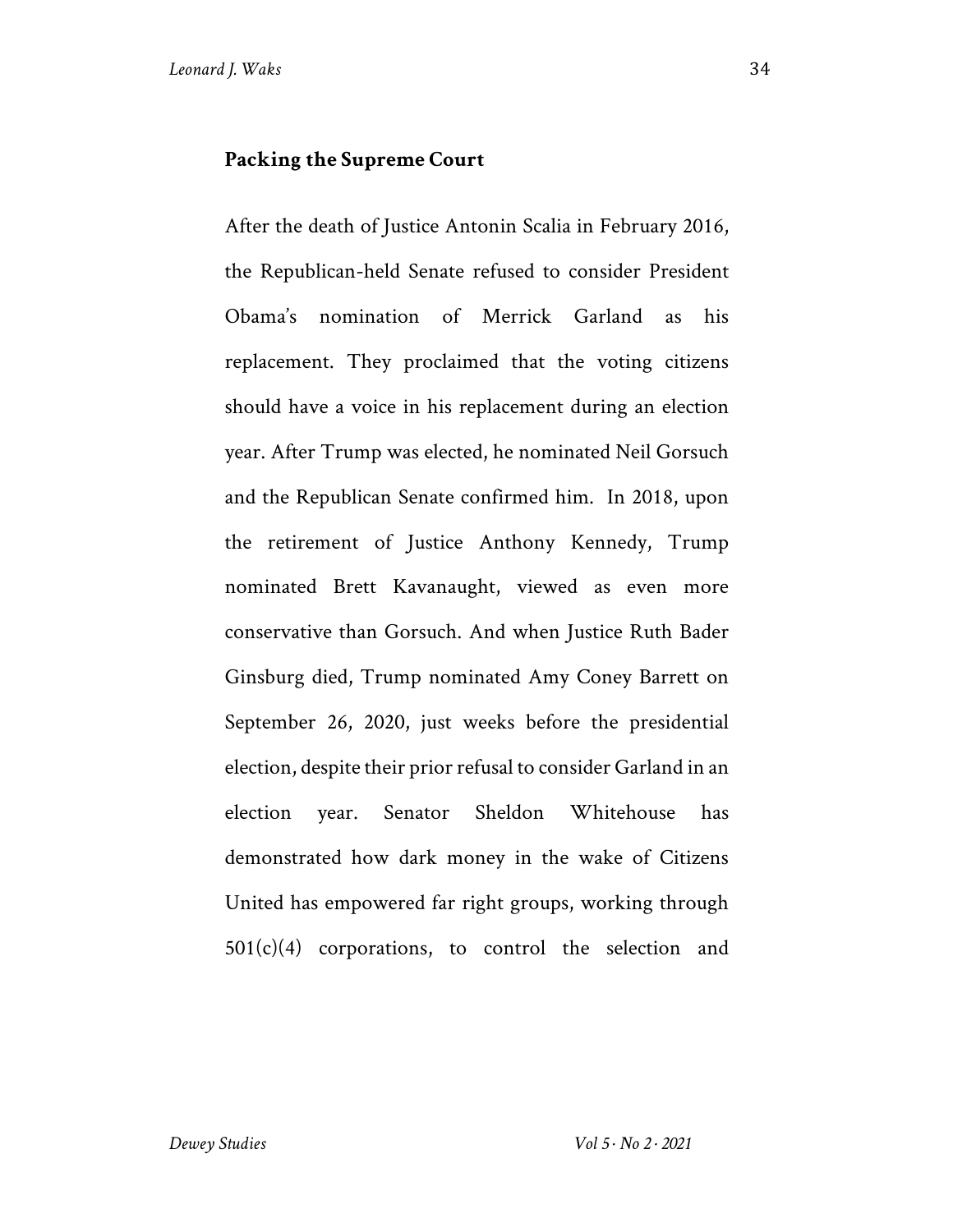confirmation of Supreme Court Justices and thus to pack the Supreme Court.<sup>48</sup>

#### **Democracy from Below**

Recent political theorists and activists in Europe, the United States, South America, and elsewhere, have noted the gap between the promise of representative democracy and what it delivers for the people. In response, new forms of democracy have arisen beyond institutional democratic mechanisms. John Dewey's claim that "democracy is more than a form of government" is often cited in justifying such forms of citizen action. Perhaps the most important contemporary theorist of 'democracy from below' is Pierre Rosanvallon, who in 2008 noted that "… the inability of electoral/representative politics to keep its promises (has) led to the development of indirect forms of democracy,"

<sup>48</sup> Oma Seddiq. (2021). "This member of Congress wants everyone to know about the 'dark money scheme' that's 'captured' the Supreme Court." Insider. November 20. https://www.businessinsider.com/sheldon-whitehouse-fightingto-end-dark-money-at-supreme-court-2021-11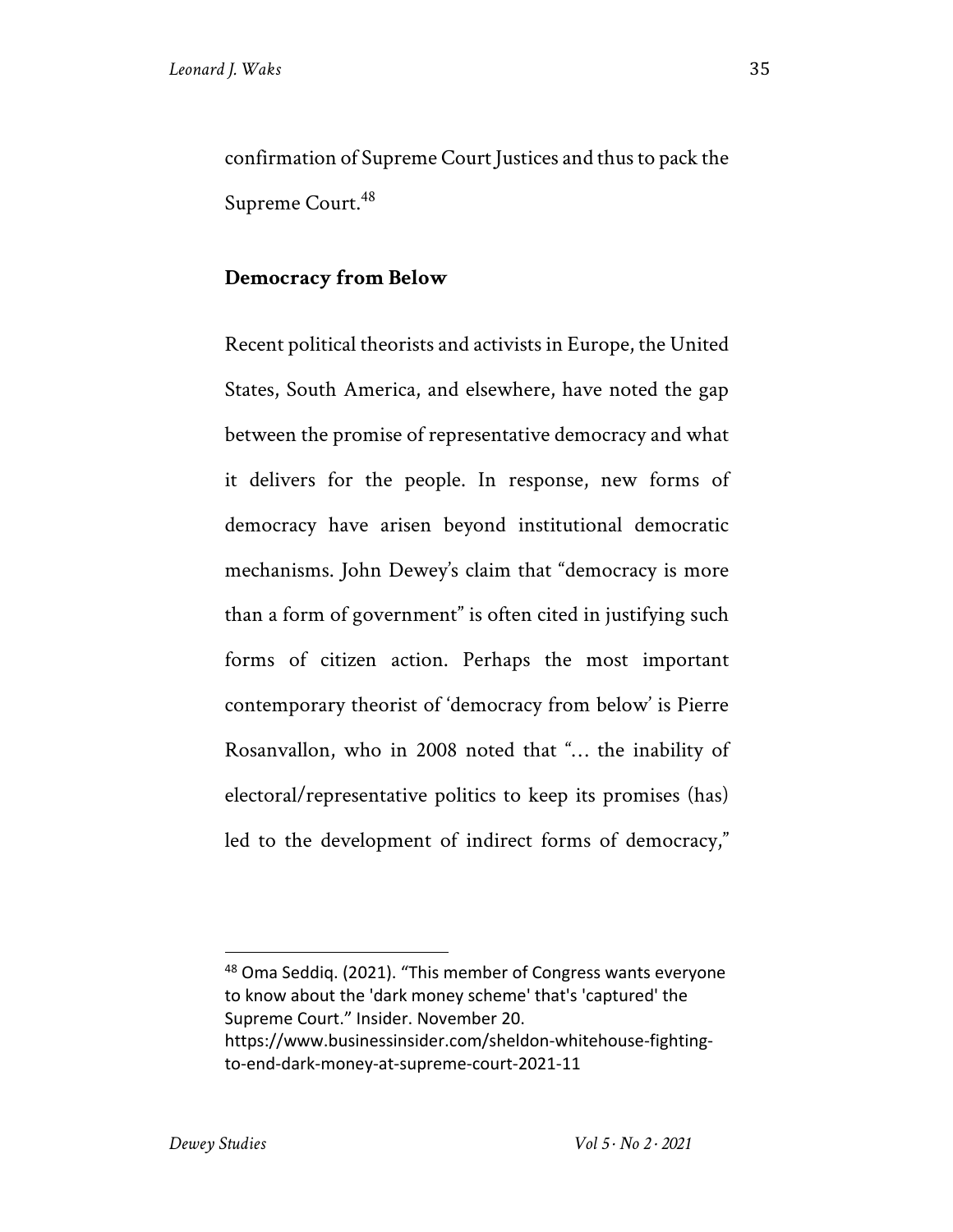many of which are organized informally and make extensive use of the Internet and social media.<sup>49</sup>

Rosanvallon analyses these indirect forms in terms of three functions: oversight, prevention, and judgment. Oversight occurs as citizens monitor and publicize unacceptable behaviors of corporate and government actors. This can take the form of vigilance, denunciation, or expert evaluation, as when scientific and technical experts substantiate citizen claims. Prevention occurs as actors in civil society mobilize in resistance to proposed policies or opposition to enacted ones. Judgment involves the use of the courts - especially through well-publicized jury trials to bring delinquent actors to justice. Rosanvallon emphasizes the potential 'theatricality' of courtrooms as archetypal public spaces crowded by 'active spectators - a feature well-illustrated by the courtroom appearance of prominent Black pastors in the televised trial of murderers

 $49$  (p. 274). Pierre Rosanvallon, Counter-Democracy. Politics in an Age of Distrust (Cambridge: Cambridge University Press, 2008).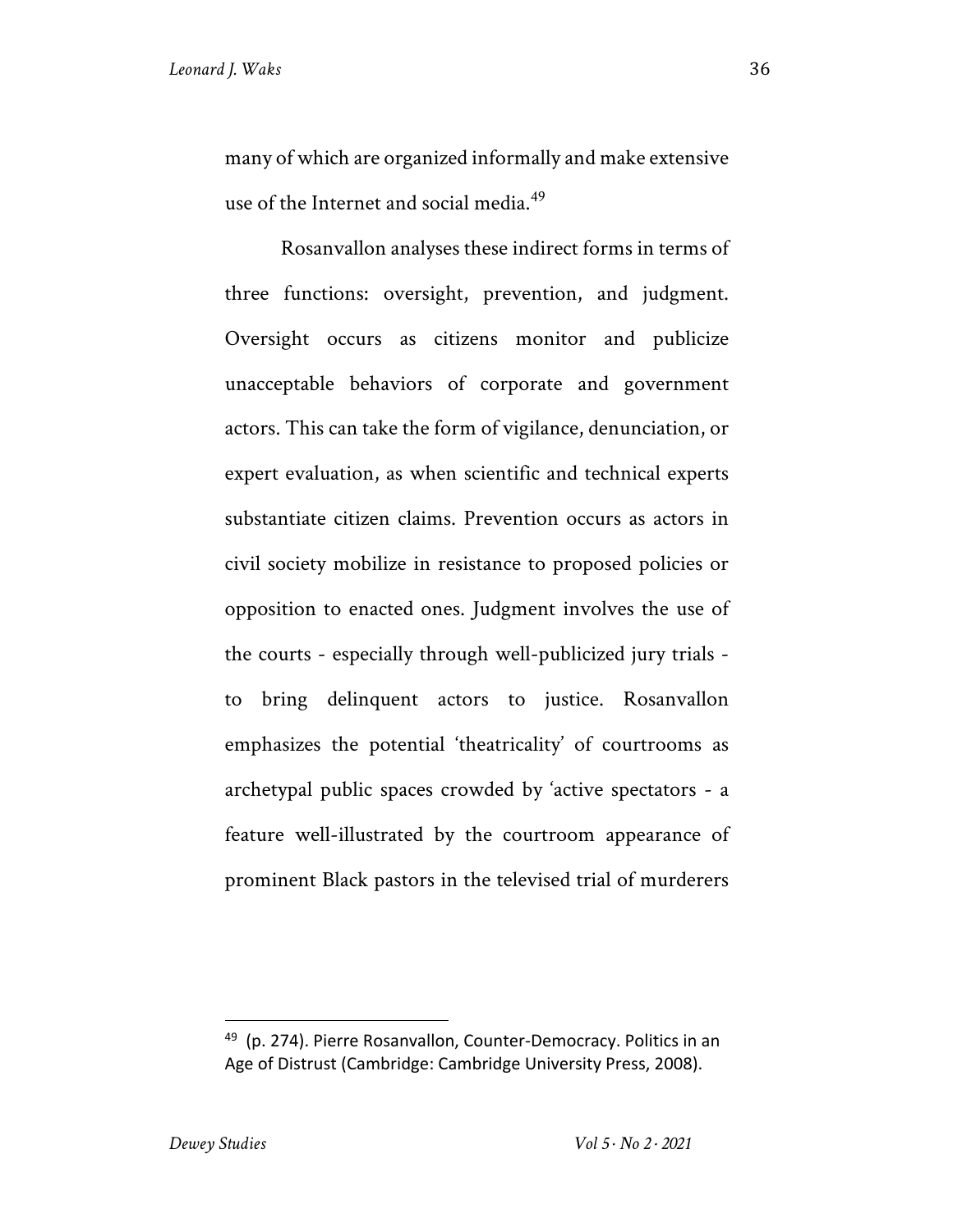of Ahmaud Arbery - a move sharply contested by the defense attorneys.<sup>50</sup>

Among the most visible informal 'democracy from below' forces has been Occupy!, an international movement opposing social and economic inequality and the absence of "real democracy". It opposes the dominance of large corporations and the global financial system which undermine popular democracy, increase the wealth and power of a tiny minority and create instability. Taking its inspiration from the Arab Spring movement of 2009, and the global anti-austerity protests during 2010 and 2011 including the Spanish Indignados Movement, the first Occupy action, Occupy Wall Street, began on September 17, 2011, and was rapidly followed by other Occupy protests throughout the world. Occupy was halted by repressive government crackdowns but played an important role in placing gross inequality and 'democracy from below'

<sup>50</sup> Peter Wade (2021). 'We Don't Want Any More Black Pastors in Here,' Says Defense Lawyer in Ahmaud Arbery Case. *Rolling Stone*. (November 21). https://www.rollingstone.com/culture/culturenews/ahmaud-arbery-case-defense-lawyer-black-pastors-1256748/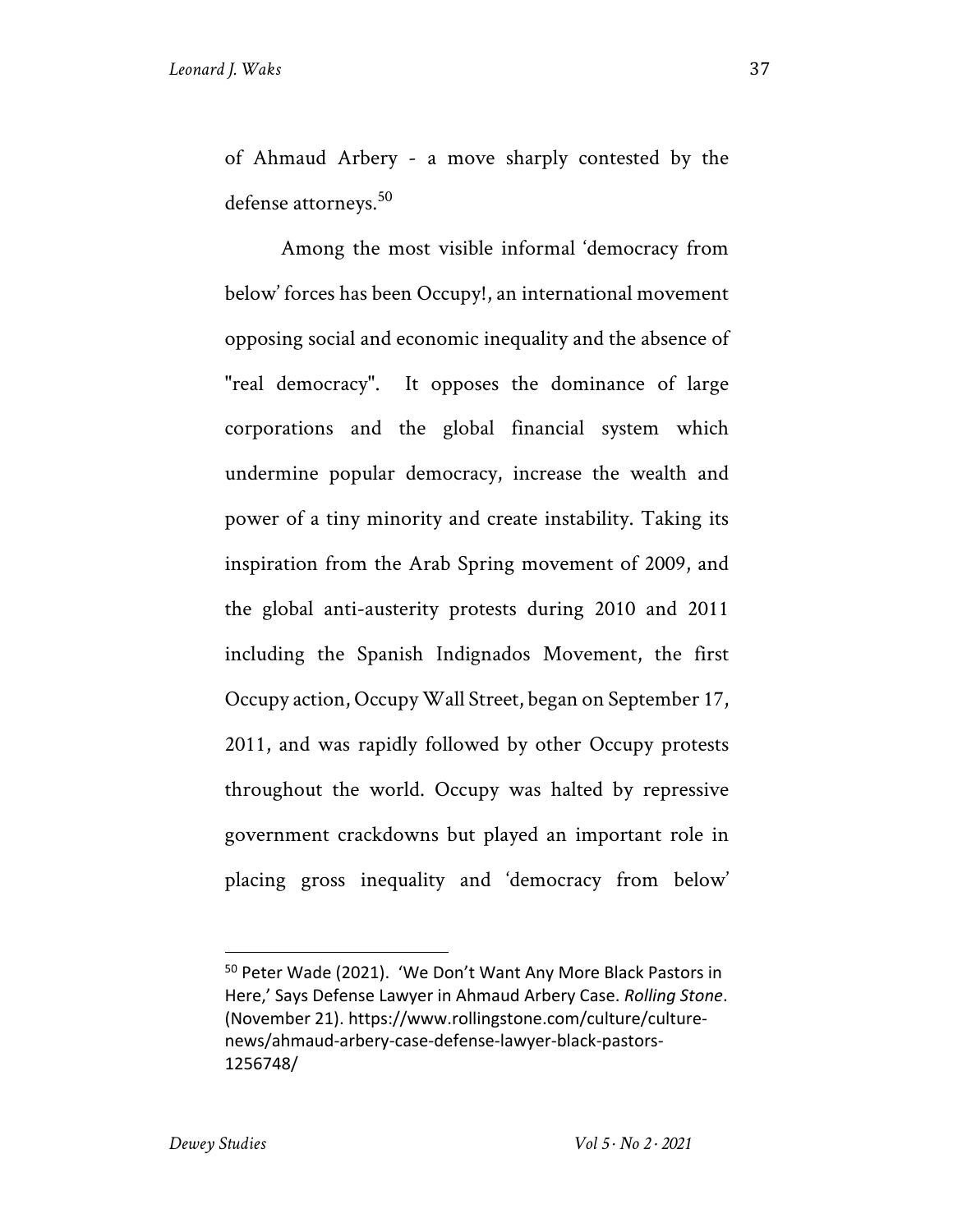squarely in the political discourse. For example, former U.S. Vice President Al Gore declared in March 2012 that citizen activists should "occupy democracy" - "Our democracy has been hacked. It no longer works to serve the best interests of the people."<sup>51</sup>

Discussions of 'democracy from below' also consider 'experiments in democratic living,' such as those of the Zapatistas in Chiapas, Mexico and of the Boggs Center in Detroit MIchigan. Both sponsor initiatives in alternative education and lifestyle. The Zapatistas launched an "Escuelita," or Little School program in 2013, where outsiders spend a week living within an autonomous Zapatista community. The Boggs Center's first activity was 'Detroit Summer,' a multigenerational project in Detroit, Michigan, aimed at empowering local youth to improve their communities. Without any doubt, formal and informal citizen action 'from below' and democratic experiments in living will play essential roles in pro-

<sup>51</sup> Daniel Terdiman (2012). Al Gore with Sean Parker at SXSW: 'Occupy democracy!' CNet.(March 12). https://www.cnet.com/news/al-gore-with-sean-parker-at-sxsw-

occupy-democracy/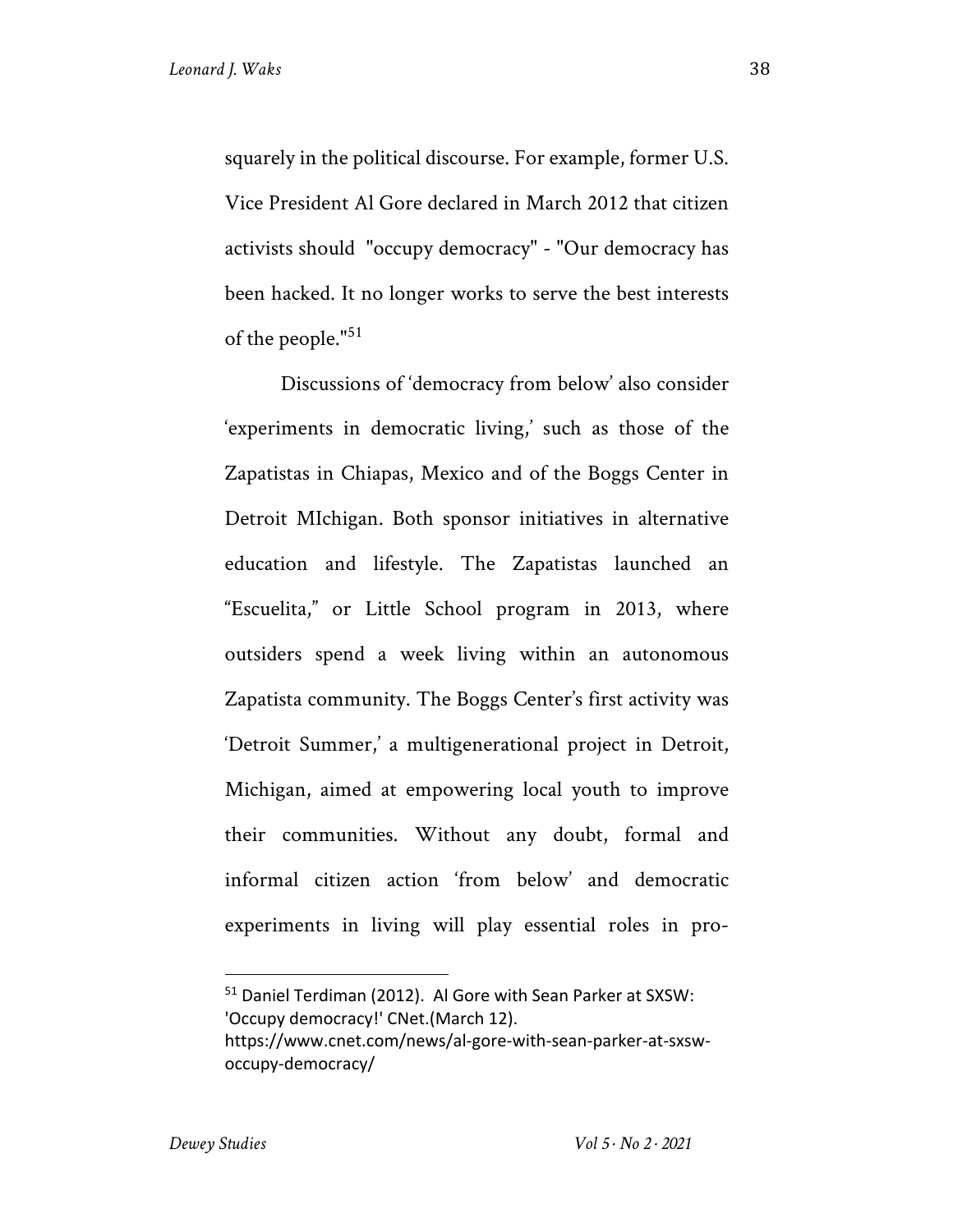democracy efforts after the insurrection - a point detailed by Henrik Rydernfeld, Just Serrano-Zamora and several others in this issue.

## **State Violence, Black Lives Matter, and the Hostile Racial Divide**

Black Lives Matter (BLM), another informally organized, network-savvy citizens action group, came to life in July 2013, when the hashtag #BlackLivesMatter appeared on Twitter after George Zimmerman was acquitted after the shooting death of Trayvon Martin. It gained steam when two African American men, Michael Brown in Ferguson, Missouri and Eric Garner in New York City, were killed by police. The movement sponsored subsequent demonstrations against the police killings of other African Americans, and came to broad notice during the 2016 United States presidential election.<sup>52</sup> BLM gained

<sup>52</sup> "Black Lives Matter: international activist movement." *Encyclopaedia Britannica.*  https://www.britannica.com/topic/Black-Lives-Matter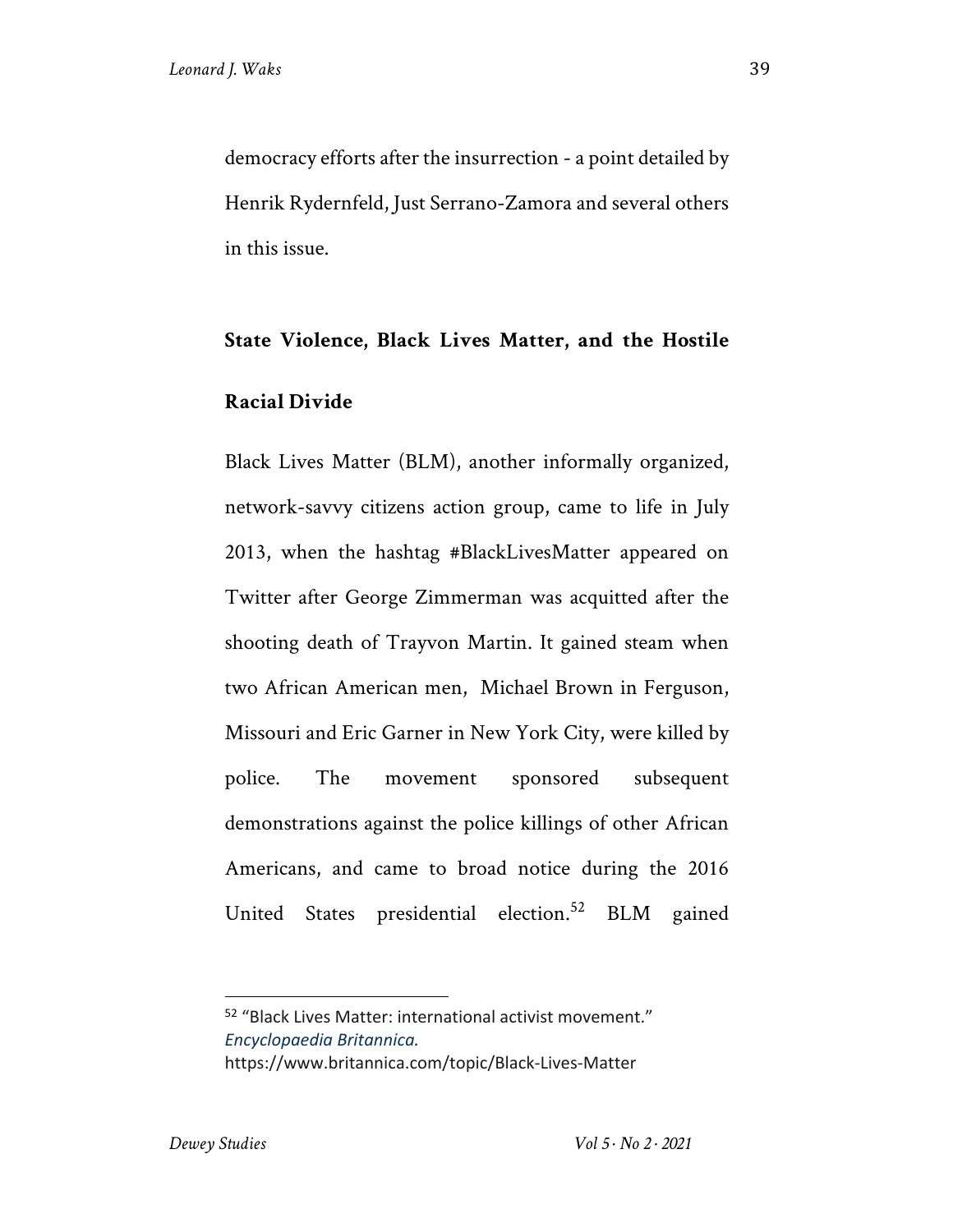international attention after the police killing of George Floyd in 2020 in Minneapolis at the hands of officer Derek Chauvin sparked a massive protest - one of the largest in U. S. history. The Pew Research Center reported in 2020 that 67% of adult Americans expressed some support for BLM.<sup>53</sup> In reaction, right-wing groups adopted the phrase "All Lives Matter" to show their rejection of BLM and support for police officers. South African theorist David Theo Goldberg notes that "All Lives Matter" means "racial dismissal, ignoring, and denial."<sup>54</sup> The phrase "Blue Lives Matter" has also been employed to show support for the police in countering alleged criminals and protesters.

#### **Donald Trump and Fake News**

After the Republican party's more 'moderate' presidential candidates in 2008 and 2012 lost soundly to Barack Obama,

<sup>53</sup> Parker, Kim; Horowitz, Juliana Menasce; Anderson, Monica ( 2020). "Majorities Across Racial, Ethnic Groups Express Support for the Black Lives Matter Movement". *Pew Research Center's Social & Demographic Trends Project*. (June 12). <sup>54</sup> David Theo Goldberg, (2015). "Why 'Black Lives Matter'

Because All Lives Don't Matter in America". *The Huffington Post*. September 25. https://www.huffpost.com/entry/why-black-livesmatter\_b\_8191424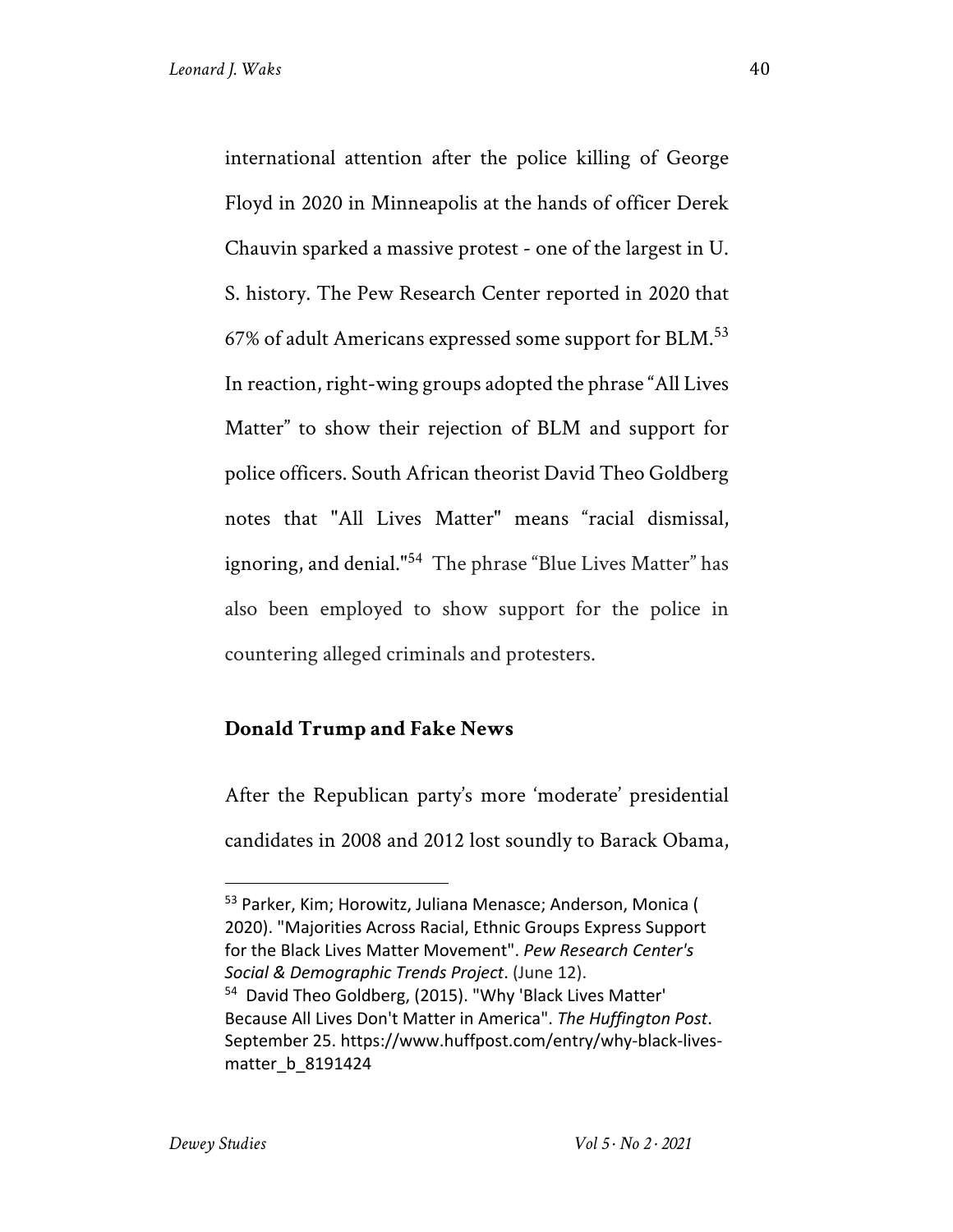Donald Trump - appealing directly to disaffected white voters - seized control of the Republican party in the 2016 presidential primaries. Trump's decidedly immoderate campaign appealed directly to disaffected white voters; it was marked by attacks on Muslims, Mexicans and other immigrant groups. On November 20, 2015 Trump floated the idea of creating a database of all Muslims in the United States. At a Nov. 21, 2015, campaign stop in Birmingham, Alabama Trump stated that on September 11, 2001 he "watched when the World Trade Center came tumbling down. And I watched in Jersey City, N.J., where thousands and thousands of people were cheering as that building was coming down." Extensive coverage has turned up no such celebrations in New Jersey.55 He castigated Mexicans at the border as "Drug dealers, criminals, rapists."56 He attacked protesters at his campaign rallies, stating that his supporters

<sup>55</sup> Jenna Johnson and Abigail Hauslohner (2017). 'I think Islam hates us': A timeline of Trump's comments about Islam and Muslims. *The Washington Post.* May 20.

<sup>56</sup> BBC News (2016). '"Drug dealers, criminals, rapists': What Trump thinks of Mexicans" August 31. https://www.bbc.com/news/av/world-us-canada-37230916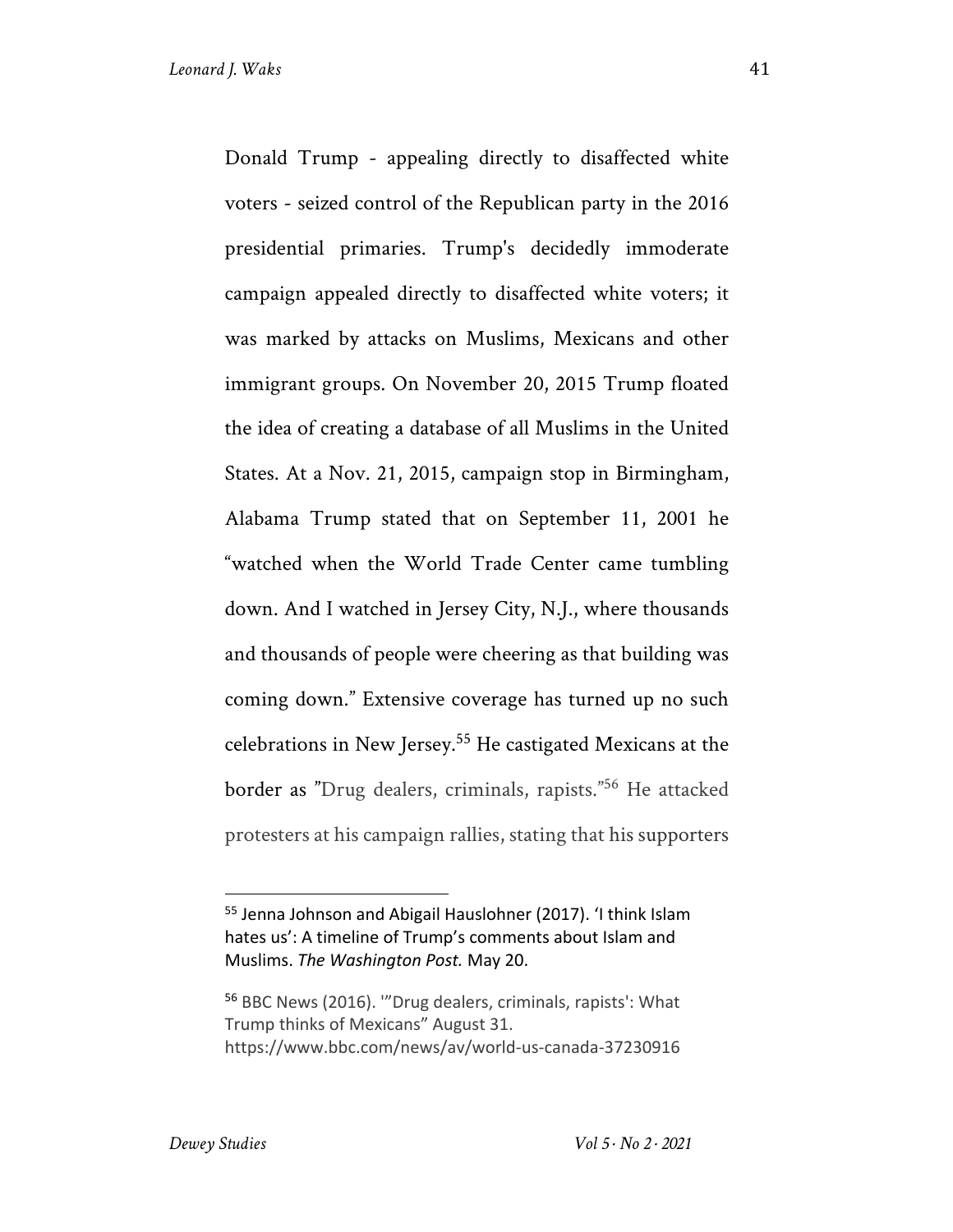should actively silence protesters, and promising to pay their legal fees if they become too aggressive.<sup>57</sup> Trump won the presidency in the electoral college despite losing the popular vote.

One of Trump's earliest post-election moves was to declare without evidence that he would have won the popular vote were it not for the "millions of people" who had voted illegally for Hillary Clinton.<sup>58</sup> Despite clear visual evidence to the contrary, Trump claimed that the crowd at his inauguration was the largest in history.<sup>59</sup> He dismissed all negative information about his election and administration as "fake news" and attacked journalists as

politics/2017/1/21/14347298/trump-inauguration-crowd-size

<sup>57</sup> Alan Rappeport (2016). Donald Trump Says He May Pay Legal Fees of Accused Attacker From Rally. The New York Times March 13. https://www.nytimes.com/politics/first-

draft/2016/03/13/donald-trump-says-he-may-pay-legal-fees-ofaccused-attacker/

<sup>58</sup> Tom LoBianco (2016). "Trump falsely claims 'millions of people who voted illegally' cost him popular vote" *CNN*. November 28. https://edition.cnn.com/2016/11/27/politics/donald-trumpvoter-fraud-popular-vote/index.html

<sup>&</sup>lt;sup>59</sup> Timothy B. Lee (2017). "Trump claims 1.5 million people came to his inauguration. Here's what the evidence shows." Vox, January 23. https://www.vox.com/policy-and-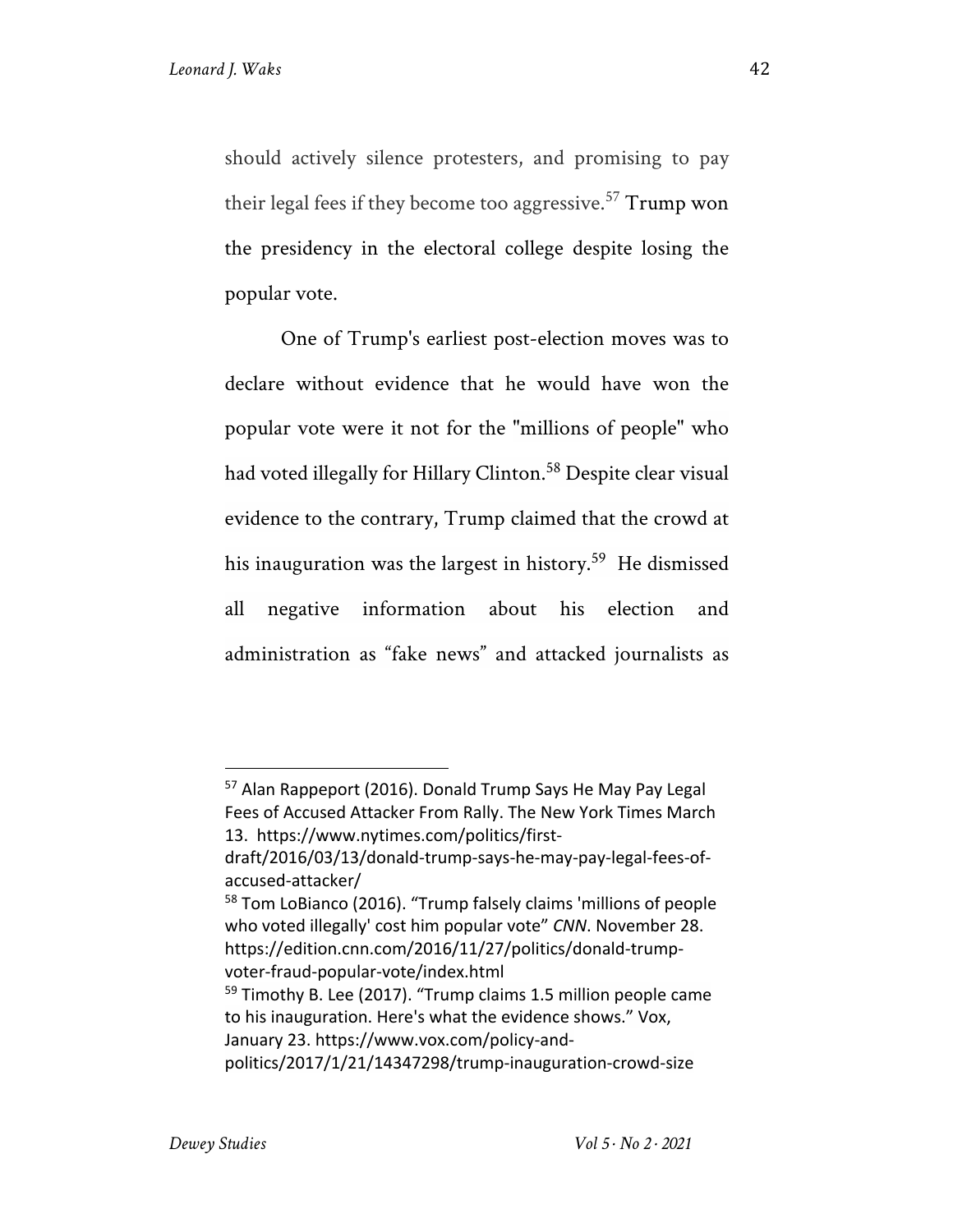"enemies of the people."<sup>60</sup> Both proved to be effective propaganda techniques. <sup>61</sup> Captive audiences of right wing media like Fox News devoured his disinformation. A Fairleigh Dickinson University poll in 2011 showed that Fox News viewers were least informed about current events among TV news viewers, and were even less informed than those who watched no TV news.<sup>62</sup>

Silvio Waisbord argues that the spread of populist media like Fox News- and its counterparts on the left undermines democratic communication. "Populism's binary, conflictive view of politics is anathema to the "communication commons" as a public space for discussion and negotiation… it (populism) is contrary to communicative principles of democratic life—civility,

<sup>62</sup> Kenneth Rapoza (2011). Fox News Viewers Uninformed, NPR Listeners Not, Poll Suggests. Forbes, November 21. https://www.forbes.com/sites/kenrapoza/2011/11/21/fox-news-

viewers-uninformed-npr-listeners-not-poll-

<sup>60</sup> BBC News (2018). "Media seen as enemy of people - Donald Trump". (November 1). Video.

https://www.bbc.com/news/av/world-us-canada-46057126 61 BBC (2108). "How President Trump took 'fake news' into the mainstream."

suggests/?sh=70f4ced74fd8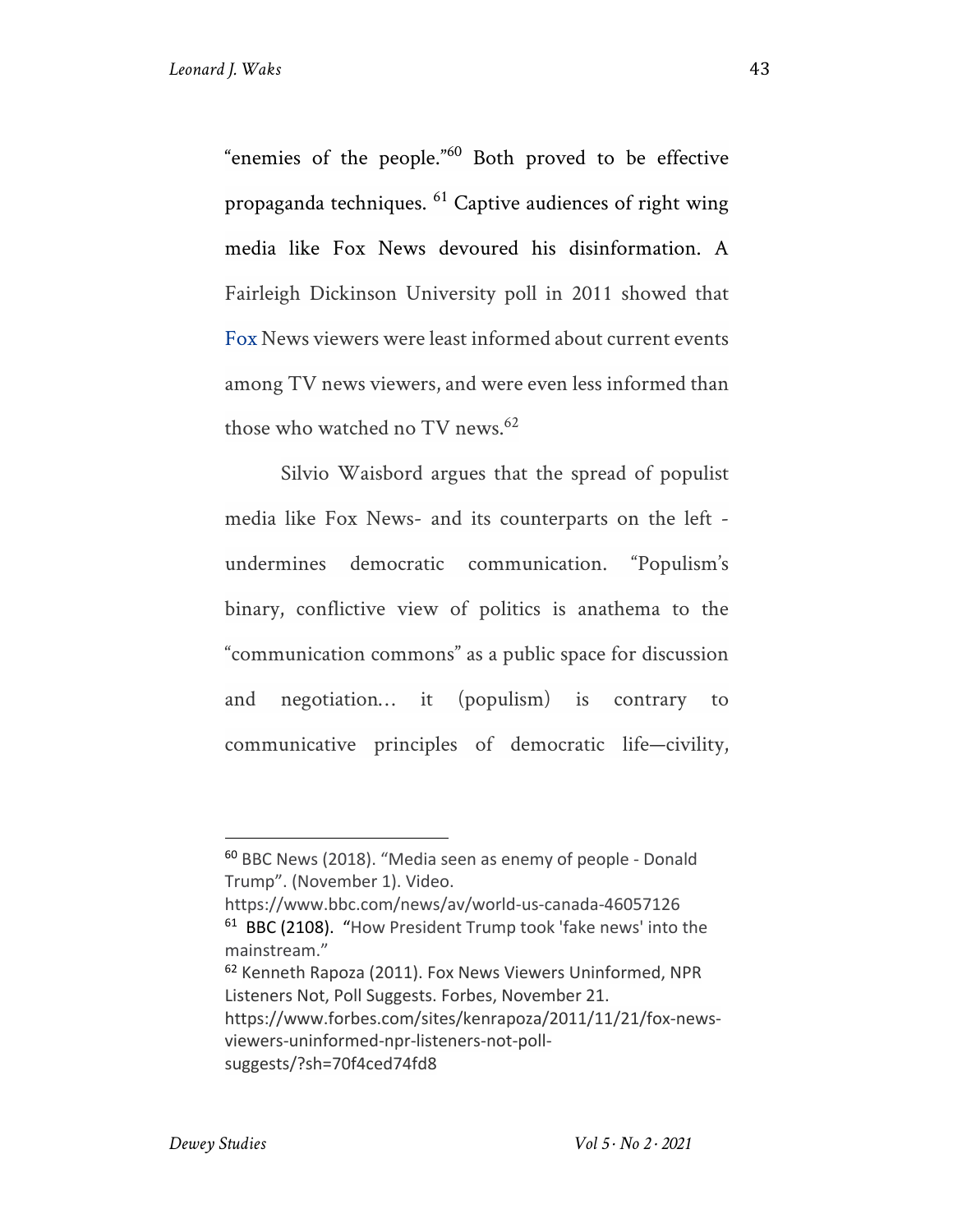diversity, tolerance, reason, and truth." 63 The bifurcation of media audiences - print and online - into fractions on the right and left, with opposed sources of information and "alternative facts," confronting one another in anger, now impedes the formation of the epistemic authority necessary for informed public discussion - a point considered by Sarah Stitzlein, Ming Ming Chiu et al, Vincent Colapoetro and others in this issue.

#### **The Entrance of the Far Right Fringe into the Political**

#### **Mainstream**

After the election of the first Black president, Barack Obama, in 2008, the "new social forces" envisioned by Francis and Buchanan sprung to life with a vengeance. Two new informal, media-savvy groups the Oath Keepers and the Proud Boys - demand attention because of their role in the January 6 insurrection.

<sup>&</sup>lt;sup>63</sup> Silvio Waisbord (2018). "Why Populism is Troubling for Democratic Communication." *Communication, Culture and Critique*, Volume 11, Issue 1, March 2018, 21–34, p. 22f.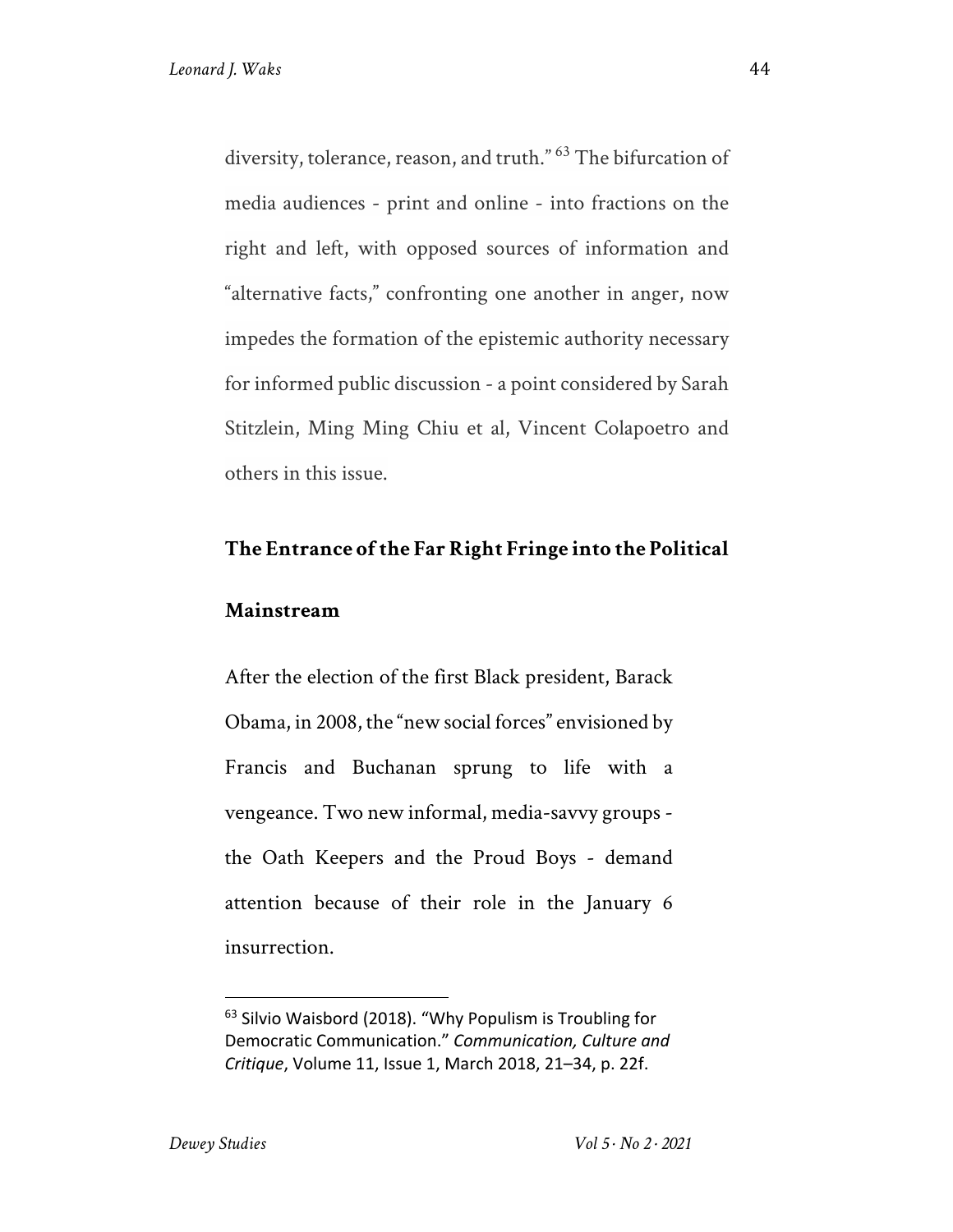The Oath Keepers is a far-right anti-government militia, formed in 2009 by Elmer Stewart Rhodes, a former Army paratrooper and staffer for Republican Congressman Ron Paul. Members, many of whom are drawn from the military and law enforcement, claim to be defending the U. S. Constitution.The name derives from Rhodes' assertion that HItler could have been stopped had German military officers kept their oath to the German constitution. Members are encouraged to disobey what they regard as unconstitutional orders, using violence where necessary.

The group focused on alleged government overreach during the Obama years; for example, sending armed Oath Keepers to the Bundy Ranch standoff in 2014, to support those accused of illegally grazing stock on federal land. It claims to reject racism and white nationalism; Rhodes stated in 2011: "I'm a quarter Mexican. I'm part Apache Indian. I'm hardly a poster child for white supremacy." Armed Oath Keepers were also present at Ferguson Missouri after the protests after the killing of Micheal Brown, and at other Black Lives Matter protests, sowing fear among protesters. The group claims to have been at these protests solely to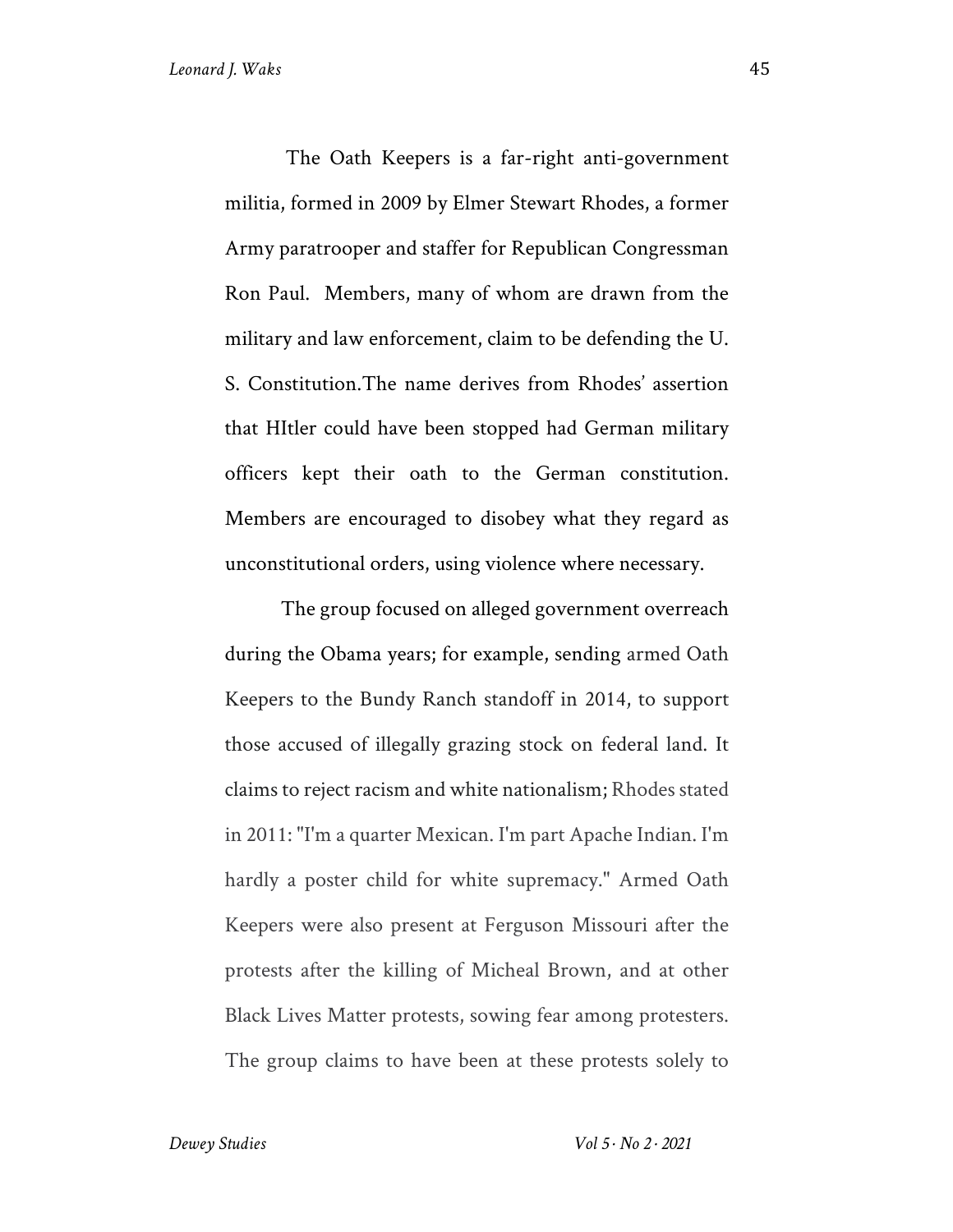prevent rioting and to protect property and in other ways to help the police.<sup>64</sup> The Oath Keepers also deny involvement in the Jan. 6 insurrection. "We were there to protect Trump supporters from Antifa," Rhodes said. "That's why my guys were wearing helmets and body armor and goggles." The January 6 Commission of the House of Representatives is investigating this unlikely claim.65

The Proud Boys is an exclusively male American neofascist organization advocating political violence.<sup>66</sup> It was founded by right-wing commentator Gavin McInnes and now led by Enrique Tarrio. Although the group also officially rejects white nationalism, and indeed is currently led by Enrique Tarrio, a non-White Latino man, the group shares many views with white nationaliost groups: anti-

<sup>&</sup>lt;sup>64</sup> Sarah Fowler (2015). "Ferguson unrest: Who are the mysterious 'Oath Keepers'." *BBC News* (August 12).

https://www.bbc.com/news/world-us-canada-33867245 <sup>65</sup> Ryan Lucas (2021)."Who Are The Oath Keepers?" NPR. (April 10). https://www.npr.org/2021/04/10/985428402/who-are-theoath-keepers-militia-group-founder-scrutinized-in-capitol-riotprobe

<sup>&</sup>lt;sup>66</sup> Matthew Kriner and Jon Lewis, (2021). In Cruickshank, Paul; Hummel, Kristina (eds.). "Pride & Prejudice: The Violent Evolution of the Proud Boys." *CTC Sentinel*. Combating Terrorism Center. 14 (6): 26–38.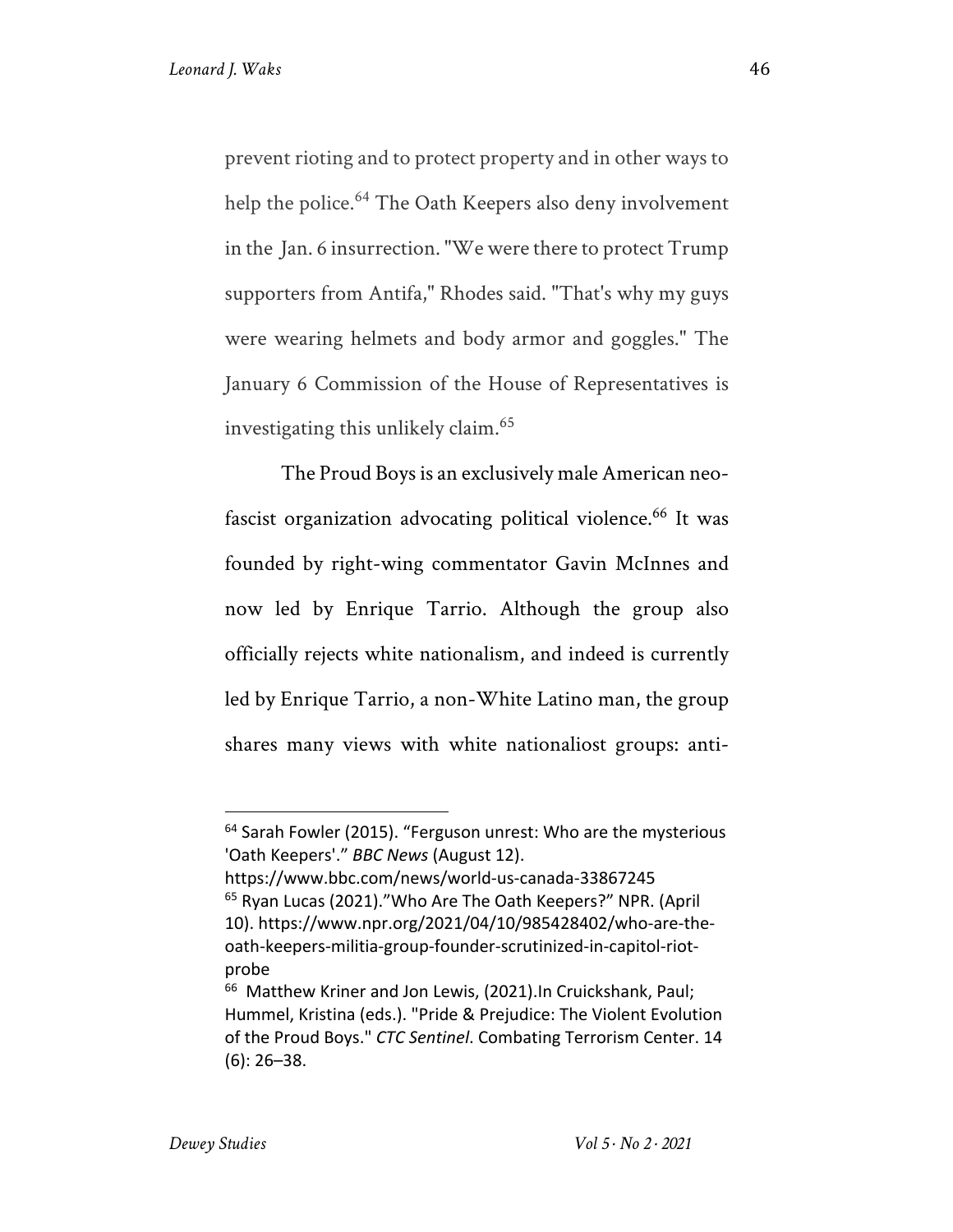feminism, anti-Islam. anti-Semitism, and anti-immigrant. Mr. Tarrio's denial of racism is called into question by his arrest in Washington on Jan. 4 on charges of destruction, for burning a Black Lives Matter banner torn from a historic Black church during a December 2020 Pro-Trump 'rigged election' protest in Washington. One of its distinguishing core values is the advocacy of violence.<sup>67</sup>

The "Proud Boys" name comes from the Walt Disney song "Proud of Your Boy" from the movie Aladdin, where Aladdin apologizes to his mother for being a bad son and promises to make her proud. McInnes sees this as an apology for being male, and uses the term 'Proud Boys' ironically to refer to unrepentant masculinism. The loyalty oath for new members is: "I'm a proud Western chauvinist. I refuse to apologize for creating the modern world." 68

<sup>67</sup> For further detail, see Shannon, Joel (September 30, 2020). "Who are the Proud Boys? Far-right group has concerned experts for years". *USA Today*. https://www.usatoday.com/story/news/nation/2020/09/30/whoproud-boys-group-mentioned-debate-has-violenthistory/5868406002/ <sup>68</sup> Nicole Disser (2016). "Gavin McInnes and his Proud Boys want to make white men great again". *Bedford + Bowery*. New

York.(July 28). https://bedfordandbowery.com/2016/07/gavin-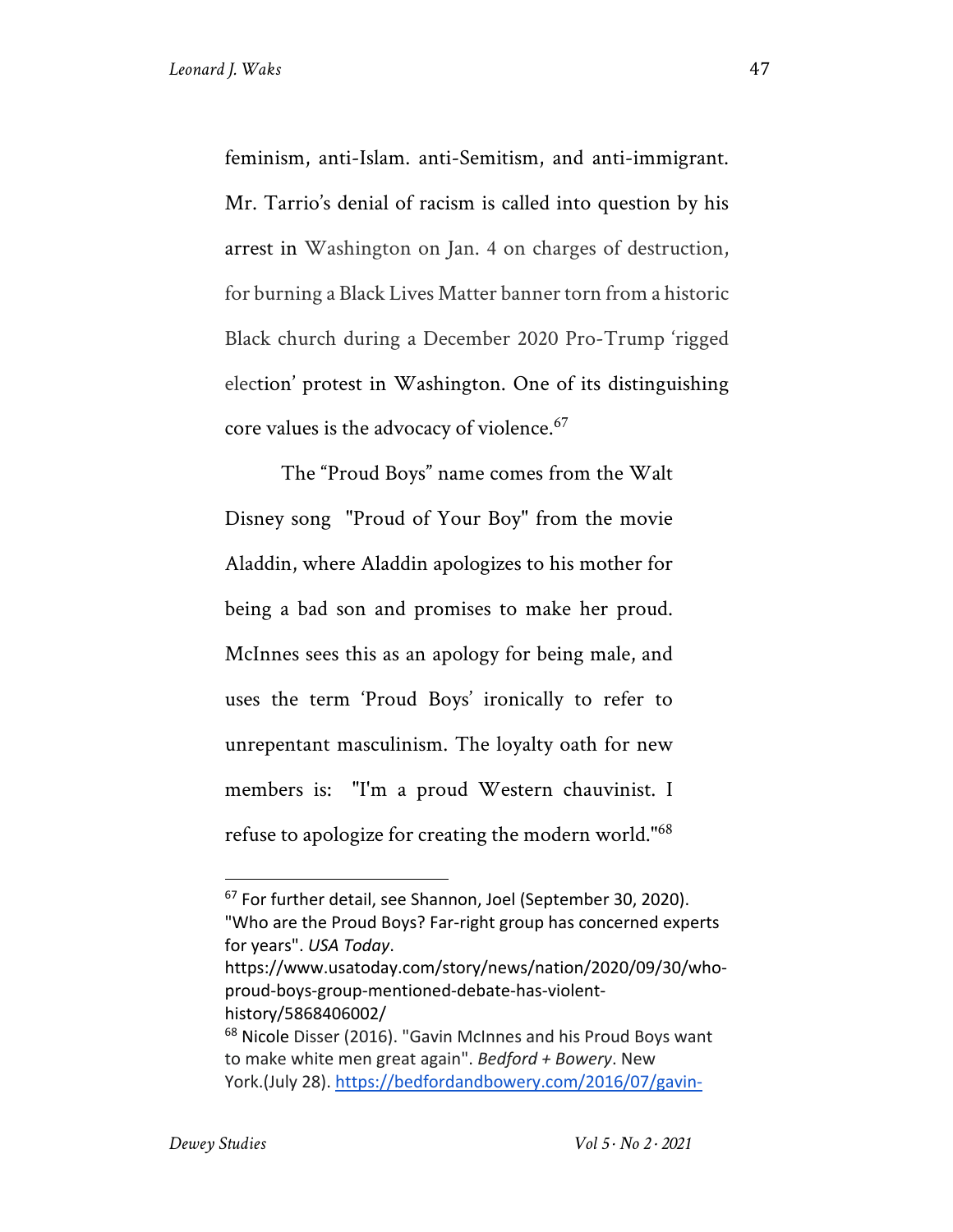Trump advisor Roger Stone has close ties to the Proud Boys, and the group has rallied to Trump.<sup>69</sup> During Trump's 2016 campaign, however, McInnes said: "I want violence, I want punching in the face. I'm disappointed in Trump supporters for not punching enough."<sup>70</sup> At the September 29 2020 presidential debate, Trump refused to condemn these groups and their violence against protesters, claiming that all the political violence in the country was coming from Antifa and the left. Asked about the Proud Boys in particular, Trump told them to "stand back and stand by," interpreted widely - and correctly - as an invitation to political violence if Trump lost the election.

mcinnes-and-his-proud-boys-want-to-make-white-men-greatagain/

 $69$  Katelyn Polantz (2021). "Feds investigated Roger Stone ties to Proud Boys as part of possible threat to judge." *CNN*. (February 17).

https://edition.cnn.com/2021/02/17/politics/roger-stone-proudboys-amy-berman-jackson/index.html

 $70$  McInnis now says that he regrets saying that violence solves problems. ABC News (2018). "Proud Boys Founder Denies Inciting Violence." https://abcnews.go.com/US/proud-boys-founderdenies-inciting-violence-responds-feels/story?id=59758209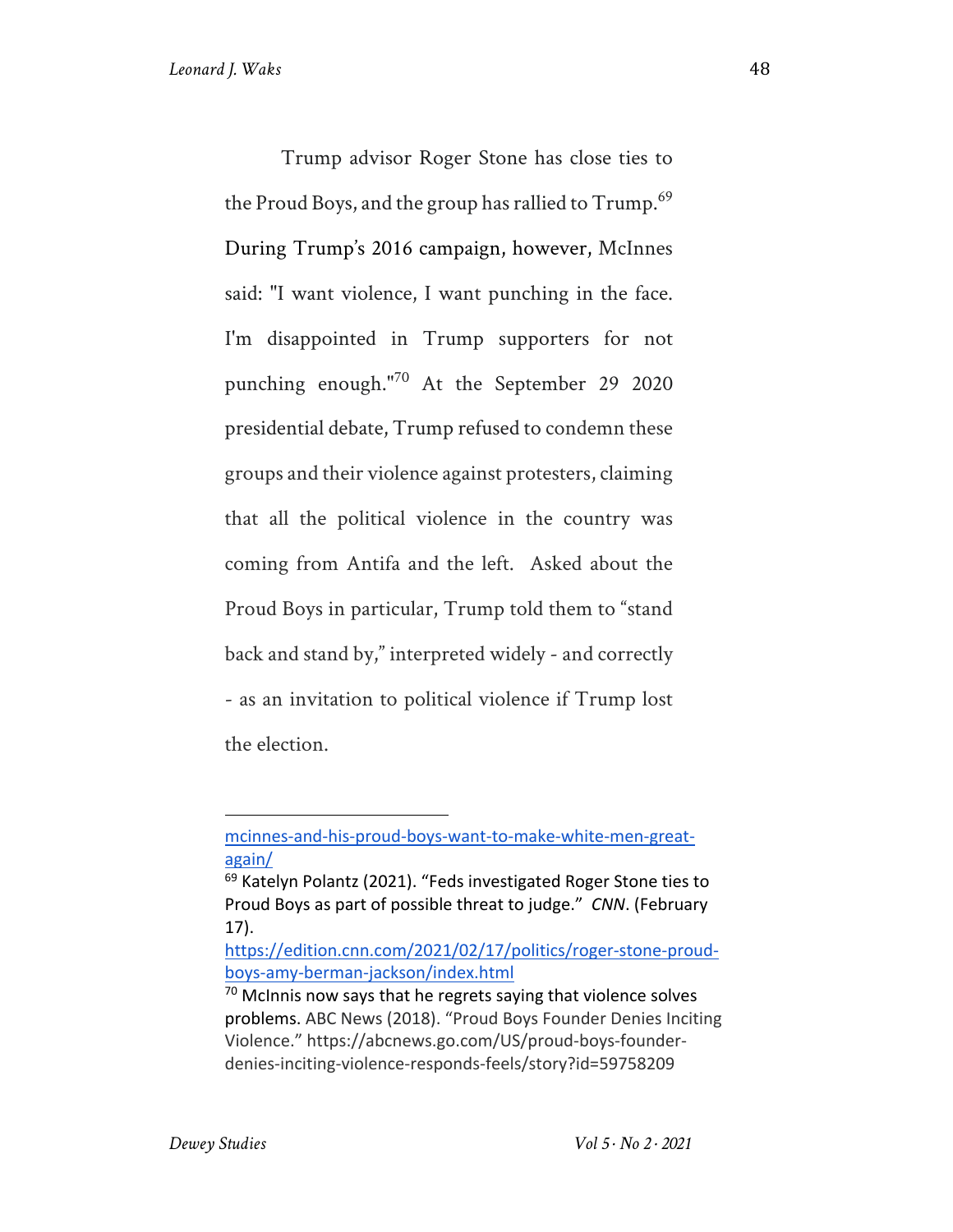Both of these groups no doubt also see themselves as participating in 'democracy from below.' One of our major theoretical challenges ahead is sorting out the different forms of citizen action and establishing criteria for democratic vs. anti democratic populist forms. Just Serrano-Zamora addresses this need later in this issue.

#### **To The Capital**

Throughout late 2020 the Trump campaign dismissed surveys showing him trailing Joe Biden, and in August 2020, just before the Democratic National Convention nominated Biden, Trump told a rally in Wisconsin that "the only way we're going to lose this election is if the election is rigged." After losing, Trump refused to concede, insisting the election had been "stolen." Congress was set to certify the election results on January 6th, 2021. Trump with the support of a large contingent of his far-right GOP supporters in Congress - invited his followers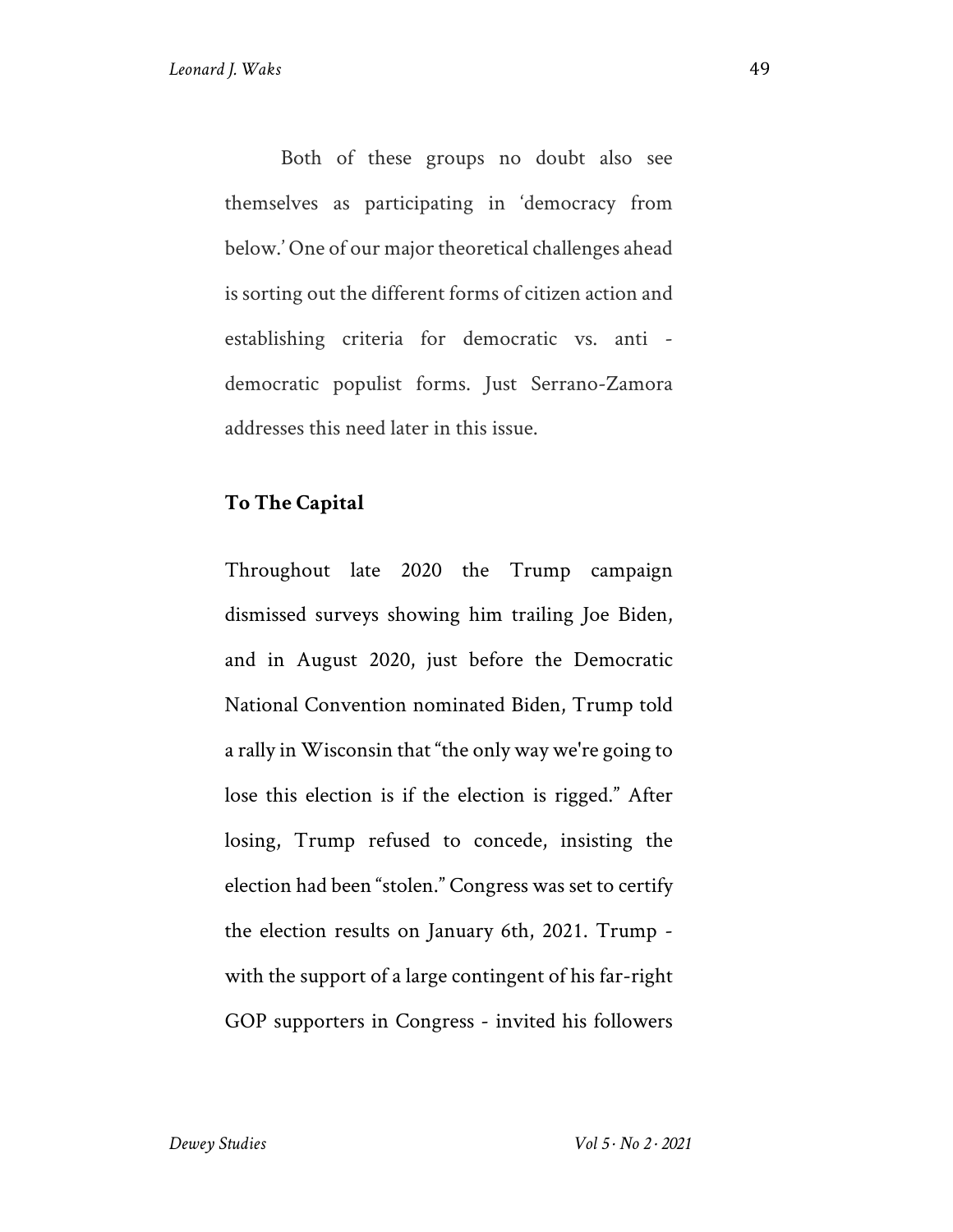to Washington and directed them towards the Capital to "fight like hell" and "stop the steal."

The Oath Keepers and Proud Boys played prominent roles in the January 6 insurrection as Donald Trump's foot soldiers.<sup>71</sup> Perhaps more important, ethno- nationalist and neo-fascist sympathizers have become a dominant faction within the Republican congressional caucus. As an insult to the idea of peaceful transfer of power, 147 Republican members of Congress, even after the insurrection, voted against certifying Biden's election victory.<sup>72</sup>

With a declining percentage of older white male voters to shore up its base, the GOP needs these far-right fringe voters for political survival and

 $71$  Tom Dreisbach (2021). Conspiracy Charges Bring Proud Boys' History Of Violence Into Spotlight. NPR. (April 9). https://www.npr.org/2021/04/09/985104612/conspiracycharges-bring-proud-boys-history-of-violence-into-spotlight; Tom Dreisbach (2021). Capitol riot suspects had more ties to Oath Keepers than previously known. *NPR.* (November 1). https://www.npr.org/2021/11/10/1054024084/capitol-riotsuspects-had-more-ties-to-oath-keepers-than-previously-known <sup>72</sup> Karen Yourish, Larry Buchanan and Denise Lu (2021). The 147 Republicans Who Voted to Overturn Election Results. (January 7). https://www.nytimes.com/interactive/2021/01/07/us/elections/e lectoral-college-biden-objectors.html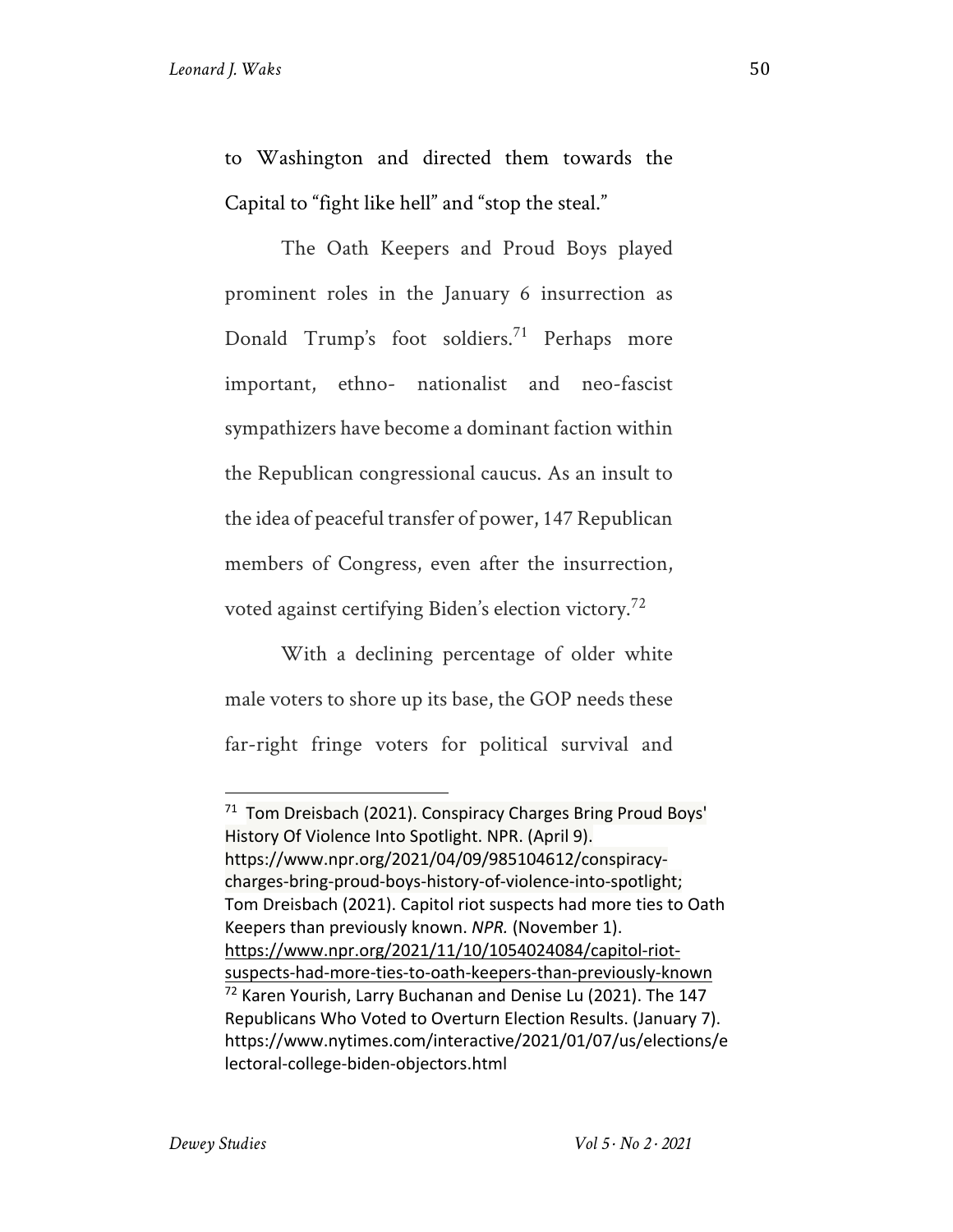cannot cross them. Today many GOP office-holders openly embrace their symbols, and few will stand up to them. As a result, one of the two major American political parties is now ultra-right and anti-liberal. After the insurrection, as Samuel Francis and Pat Buchanan foresaw, the violent, illiberal fringe has established itself in the political mainstream. As a recent Pew survey shows, the idea that the two parties are the same has lost its appeal.<sup>73</sup>

#### **Conclusion**

This special issue addresses the issues confronting us after the Insurrection. I leave it up to our authors to spell these out in detail, but a few big-picture issues stand out: the antidemocratic potential of neoliberalism, gross income and wealth inequality, protections of worker rights and recognition, cultural limits to multiculturalism and

<sup>73</sup> Pew Research Center (2019). Partisan Antipathy: More Intense, More Personal. (October 10). https://www.pewresearch.org/politics/2019/10/10/partisanantipathy-more-intense-more-personal